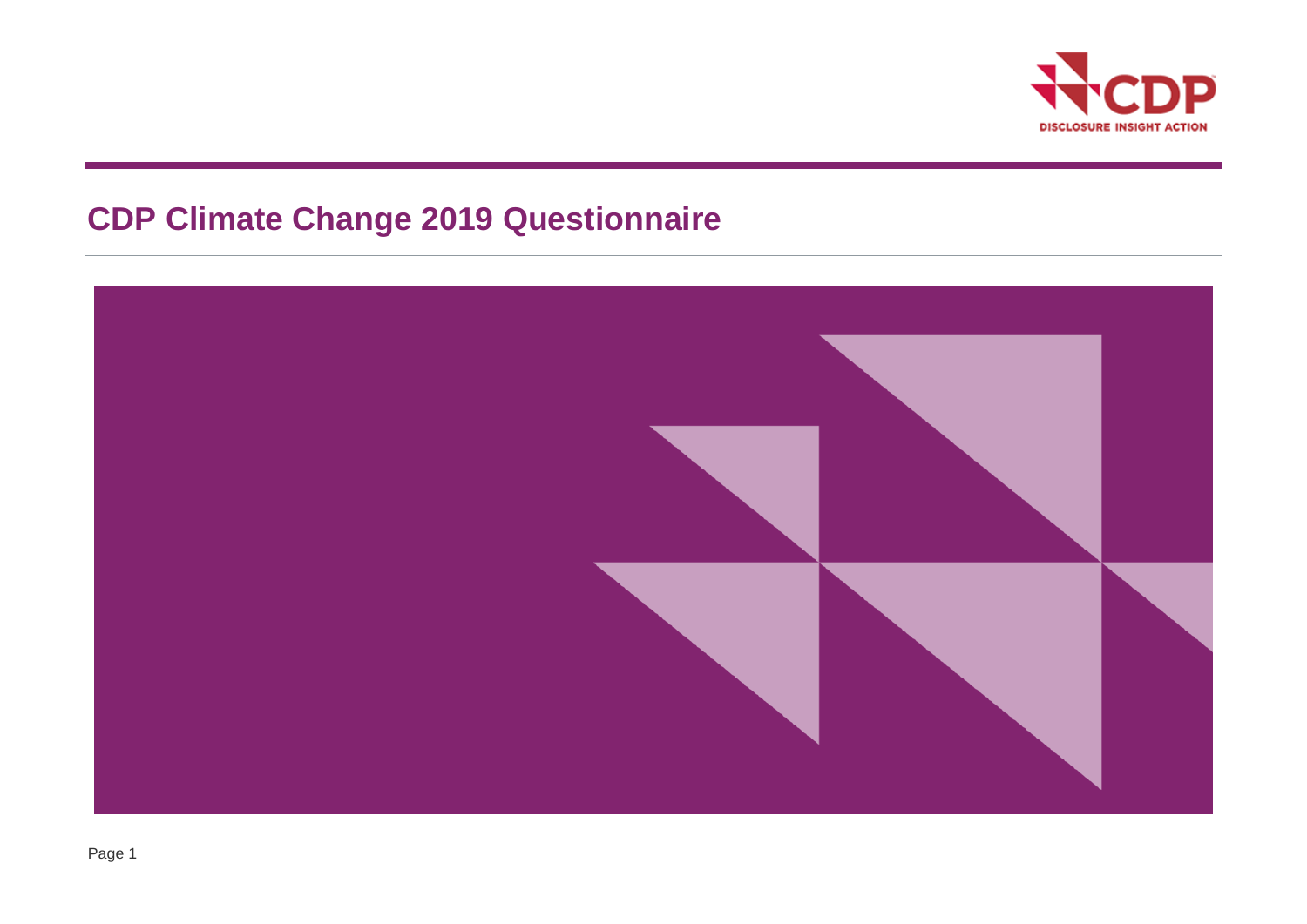# CDP Climate Change Questionnaire Preview and Reporting Guidance 2019 - Version Control

| <b>Version number</b> | <b>Release/Revision date</b> | <b>Revision summary</b>                                                                                                                                                 |
|-----------------------|------------------------------|-------------------------------------------------------------------------------------------------------------------------------------------------------------------------|
| 0.1                   | Released: Dec 17, 2018       | The 2019 climate change questionnaire preview and the general<br>preliminary version of the reporting guidance was released.                                            |
| 0.2                   | Revised: March 14, 2019      | • The terms for submitting your response to CDP have been<br>updated for 2019<br>General questions                                                                      |
|                       |                              | • Question linkages to the TCFD were revised in 'Connection to<br>other frameworks' for C2.2b, C2.2c, C2.3a, C2.4a, C3.1d,<br>C3.1f, C3.1g, C4.1c, C4.2, C6.2, and C9.1 |
|                       |                              | • C1.1a: Modifications to 'Requested content': the requirement<br>to "Provide a rationale" removed and replaced with "Explain<br>how the responsibilities"              |
|                       |                              | • C2.2c: Clarifications to 'Requested content' for "Please<br>explain" column                                                                                           |
|                       |                              | · C2.2d: Modifications to 'Rationale' and 'Requested content',<br>and new 'Explanation of terms'                                                                        |
|                       |                              | • C2.3a: Modifications to 'Requested content' for "Management<br>method" column                                                                                         |
|                       |                              | • C2.4a: Modifications to 'Requested content' for "Strategy to<br>realize opportunity" column                                                                           |
|                       |                              | • C2.5: Modifications to 'Rationale' and 'Requested content'                                                                                                            |
|                       |                              | • C2.6: Modifications to 'Rationale' and 'Requested content', and<br>new 'Explanation of terms'                                                                         |
|                       |                              | • C4.1a: Modifications to column headers (columns 4 and 10)                                                                                                             |
|                       |                              | • C4.1b: Modifications to column headers (columns 4, 8 and 11)                                                                                                          |
|                       |                              | • C6.1: Clarifications to the "Note on biogas"                                                                                                                          |
|                       |                              | • C7.3b: Modifications to 'Requested content'                                                                                                                           |
|                       |                              | Agricultural commodities, Food, beverage & tobacco and Paper &<br>forestry sectors                                                                                      |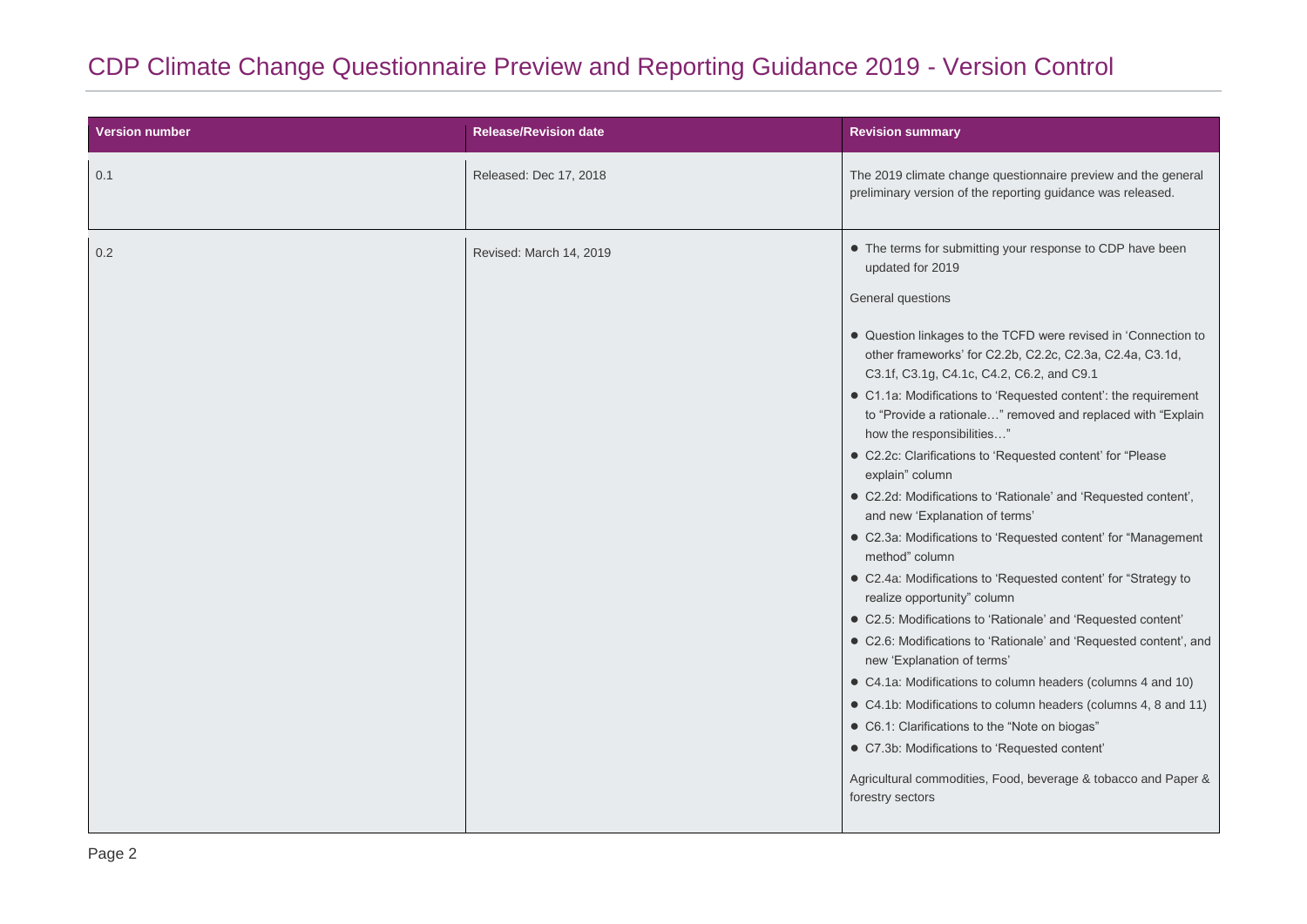|  | • C-AC6.6a/C-FB6.6a/CPF6.6a: Clarifications to text in column 1                                                                                                                                                                                  |
|--|--------------------------------------------------------------------------------------------------------------------------------------------------------------------------------------------------------------------------------------------------|
|  | Cement, Chemicals, Coal, Electric Utilities, Metals & Mining, Oil &<br>Gas, Steel, Transport OEMs and Transport Services sectors                                                                                                                 |
|  | $\bullet$ C-CE7.4/C-CH7.4/C-CO7.4/C-EU7.4/C-MM7.4/C-OG7.4/C-<br>ST7.4/C-TO7.4/C-TS7.4: Clarifications to 'Additional<br>Information' regarding biogas.                                                                                           |
|  | General questions and all sectors                                                                                                                                                                                                                |
|  | • Numeric limits and/or decimal places modified in C2.3a, C2.4a,<br>C4.1b, C4.2, C4.3b, C6.3, C6.10, C-TS6.15, C-OG7.1b, C-<br>TO7.8, C-TO8.4, C-OG9.3b, C-CE9.6, C-CH9.6, C-CO9.6/C-<br>EU9.6/C-OG9.6, C-MM9.6, C-TO9.6/C-TS9.6, C-ST9.6, SC0.1 |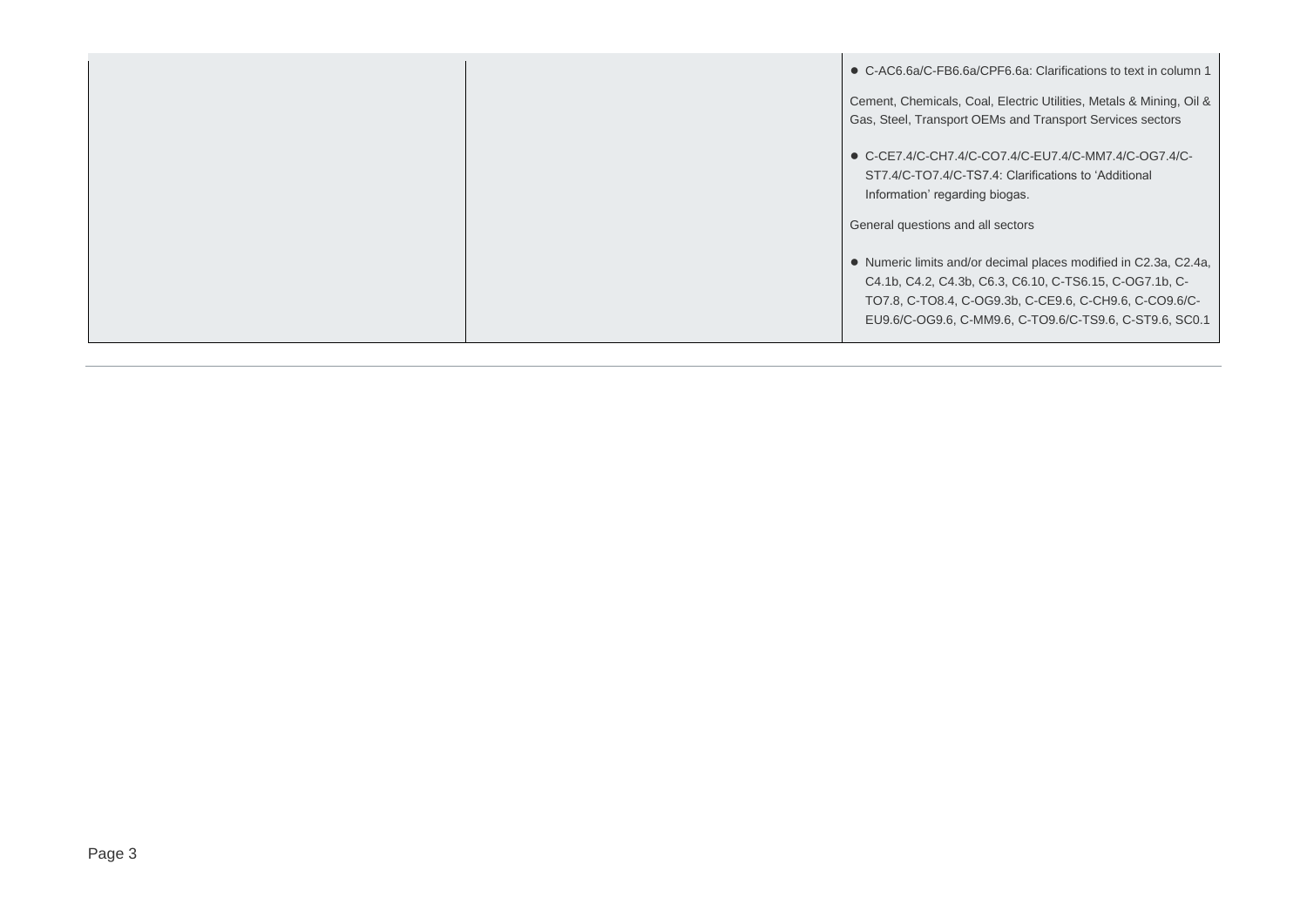# **CDP disclosure cycle 2019**

#### **Accessing questionnaire previews, reporting guidance, and scoring methodologies**

CDP's corporate questionnaire previews, reporting guidance, and scoring methodologies can be accessed by program (climate change, forests, and water security) from the [guidance for companies](https://www.cdp.net/en/guidance/guidance-for-companies) page of CDP's website. You will be presented with three prompt screens that allow you to select the sectors and other details relevant to your organization. Questionnaires are valid for information requests from investors, as well as from customers that are members of CDP's supply chain program. As there are sector-specific questions throughout the questionnaires, you might find that question numbers skip since not all questions will be applicable to your organization.

Responses to questionnaires are submitted via CDP's online response system (ORS), which is part of CDP's online disclosure platform. Please refer to [Using CDP's Online Disclosure Platform](http://b8f65cb373b1b7b15feb-c70d8ead6ced550b4d987d7c03fcdd1d.r81.cf3.rackcdn.com/cms/guidance_docs/pdfs/000/001/573/original/CDP-disclosure-platform-guide.pdf?1524239399) for more detail. Note that while the questions themselves are the same in the questionnaire preview as they are in the ORS, the format may differ, particularly for drop-down options and tables.

#### **Full and Minimum versions of the questionnaire**

For all CDP questionnaires, there are two versions: minimum and full. The minimum version contains identical but fewer questions, and no sectorspecific questions or data points.

- The minimum version of a questionnaire can by completed by:
- *Organizations disclosing to that questionnaire for the first time; OR- Organizations not disclosing to that questionnaire for the first time, but with an annual revenue of less than EUR/US\$250 million*

Although any organizations meeting the above criteria may opt to complete a minimum version, they may not be eligible for scoring.

For more information on scoring eligibility and implications, please see

For previous responders with an annual revenue of less than EUR/US\$250 million, CDP reserves the right to remove the option of a minimum version questionnaire due to the organization's potential or existing environmental impact.

Note that companies eligible to complete the minimum version of a questionnaire can choose to answer the full version if they consider this to provide greater benefit to their organization or stakeholders.

#### **Timeline:**

December 2018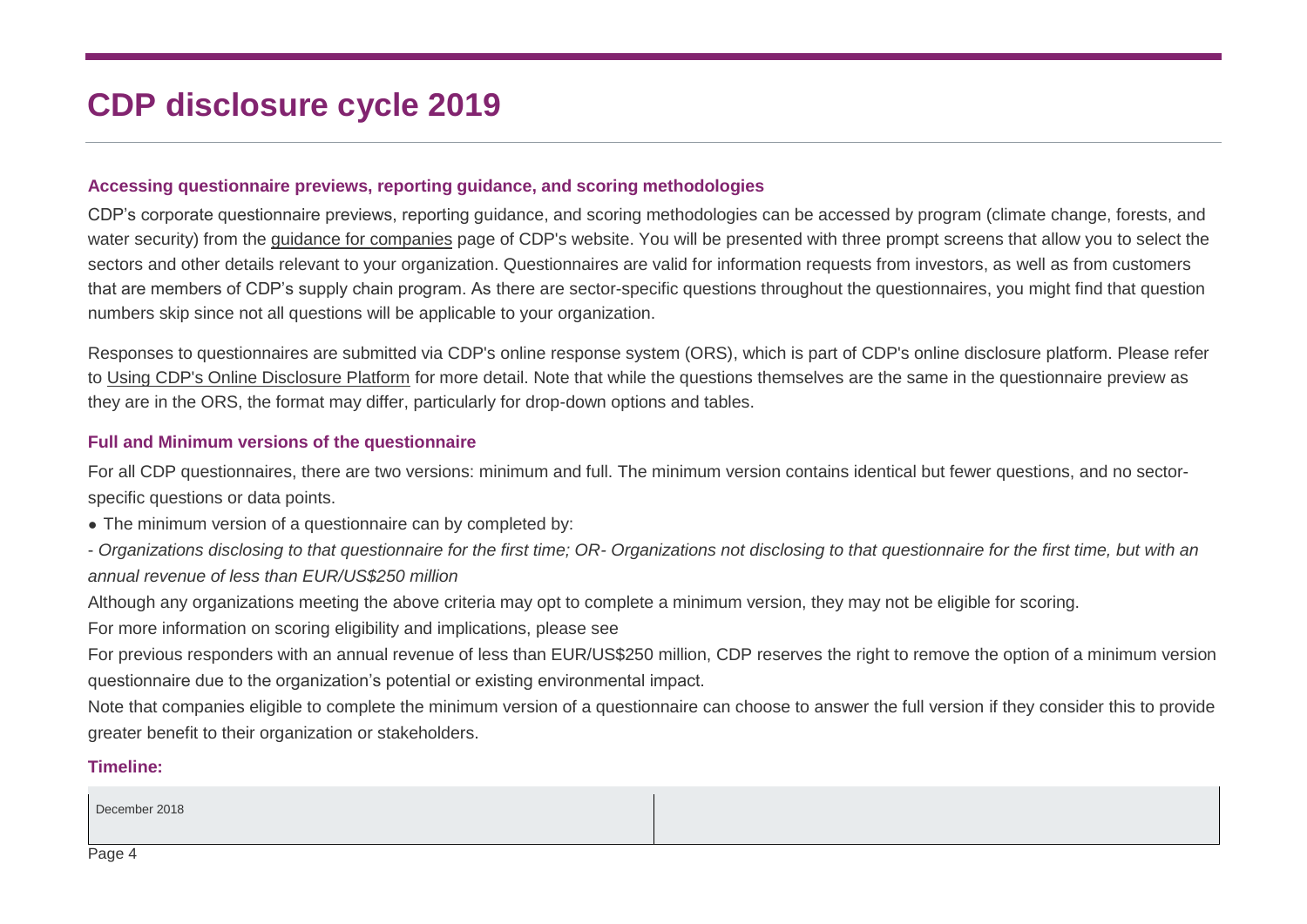|                   | • Preview of questionnaires and preliminary version of reporting guidance released on CDP<br>website.                                                                              |
|-------------------|------------------------------------------------------------------------------------------------------------------------------------------------------------------------------------|
| <b>March 2019</b> | • Final version of reporting guidance and scoring methodologies released on CDP website.                                                                                           |
| April 2019        | • Access will be provided to CDP's online response system (ORS).                                                                                                                   |
| <b>July 2019</b>  | • Responses to investor and supply chain requests must be submitted by 31st July 2019 to be<br>automatically eligible for scoring and inclusion in CDP reports (where applicable). |

For any disclosure-related enquiries, please contact respond@cdp.net.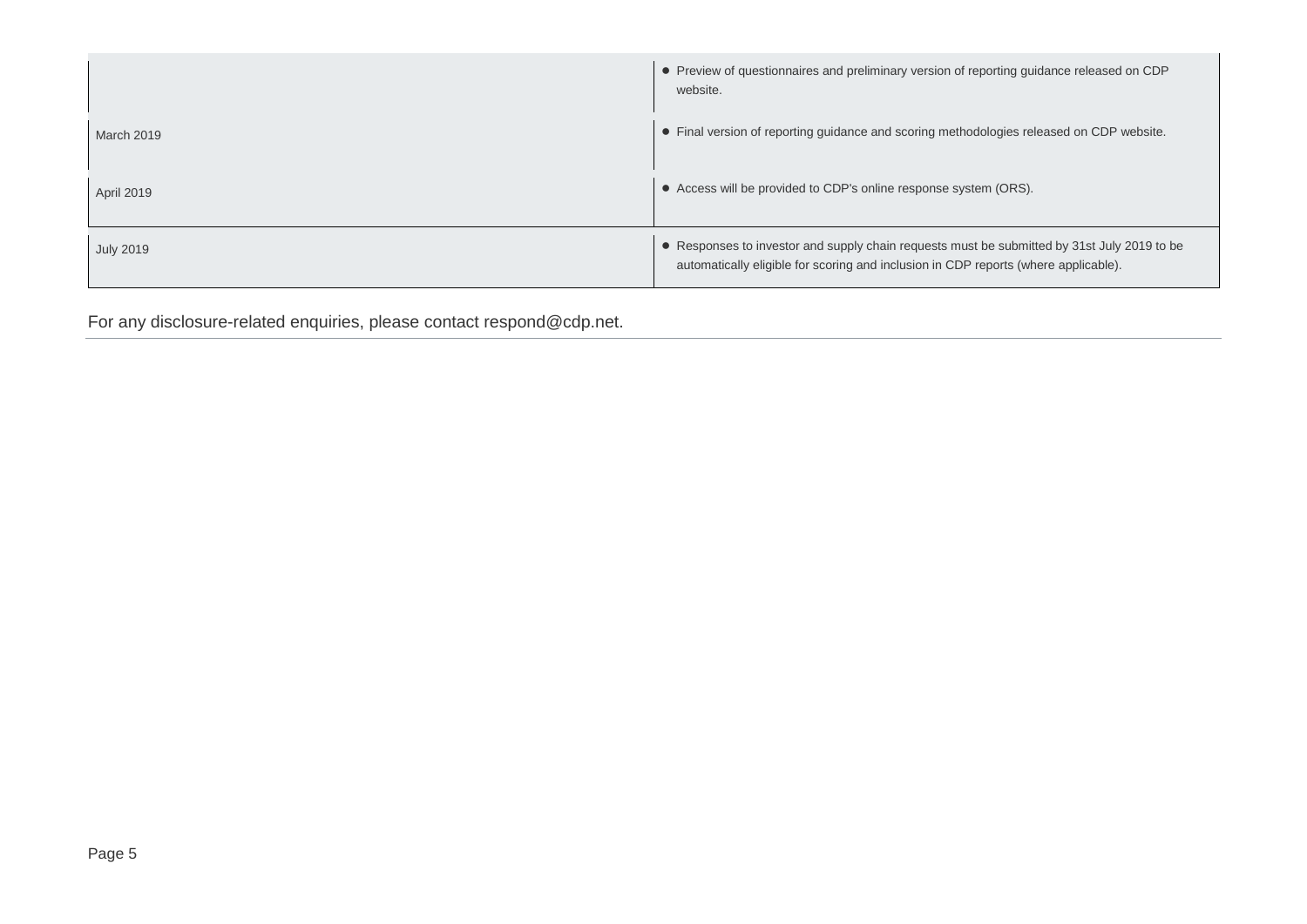# **CDP climate change questionnaire**

#### **Introduction to CDP's climate change program and questionnaire**

CDP works to reduce companies' greenhouse gas emissions and mitigate climate change risk.

The 2015 Paris Agreement was a tipping point in the global approach to climate change. By agreeing to limit global temperature rises to well below 2°C, governments have committed to transforming to a low-carbon economy. This transition will create winners and losers within and across business sectors, as the manifestation of climate-related opportunities and risks accelerates in both size and scope. Business as usual will not be a good indicator of how companies will perform.

We believe that improving corporate awareness through measurement and disclosure is essential to the effective management of carbon and climate change risk. We request information on climate risks and low-carbon opportunities from the world's largest companies on behalf of over 525 institutional investor signatories with a combined US\$96 trillion in assets.

Regulators have begun to respond to the risks, notably with the Task Force on Climate-related Financial Disclosures (TCFD). Established by the Financial Stability Board, the TCFD has moved the climate disclosure agenda forward by emphasizing the link between climate-related risk and financial stability. The Task Force has recommended that both companies and investors disclose climate change information. This includes whether they are conducting scenario analysis in line with a 2-degree pathway and then setting out how climate-related issues impact their strategy and financial planning. This amplifies the longstanding call from CDP's investor signatories for companies to disclose comprehensive, comparable environmental data in their mainstream reports, driving climate-related risk management further into the boardroom.

#### *Commit to Action*

CDP and its partners in the [We Mean Business](https://www.wemeanbusinesscoalition.org/) coalition have created a central platform for companies to take action on key climate issues, with hundreds of companies from every economic sector and geography taking action to date.The We Mean Business ["Take Action"](https://www.wemeanbusinesscoalition.org/take-action/) platform gives companies a clear pathway for building the Paris Agreement into their business strategies and to future-proof growth, giving policy makers the confidence in raising their ambitions as governments prepare to ratchet up their national pledges in 2020.

Companies who have made commitments through We Mean Business can track progress against them via CDP's annual disclosure requests. *For example* – Report on your commitment to adopt a science-based emissions reduction target by answering to C4.1 and C4.2 sub-questions in detail.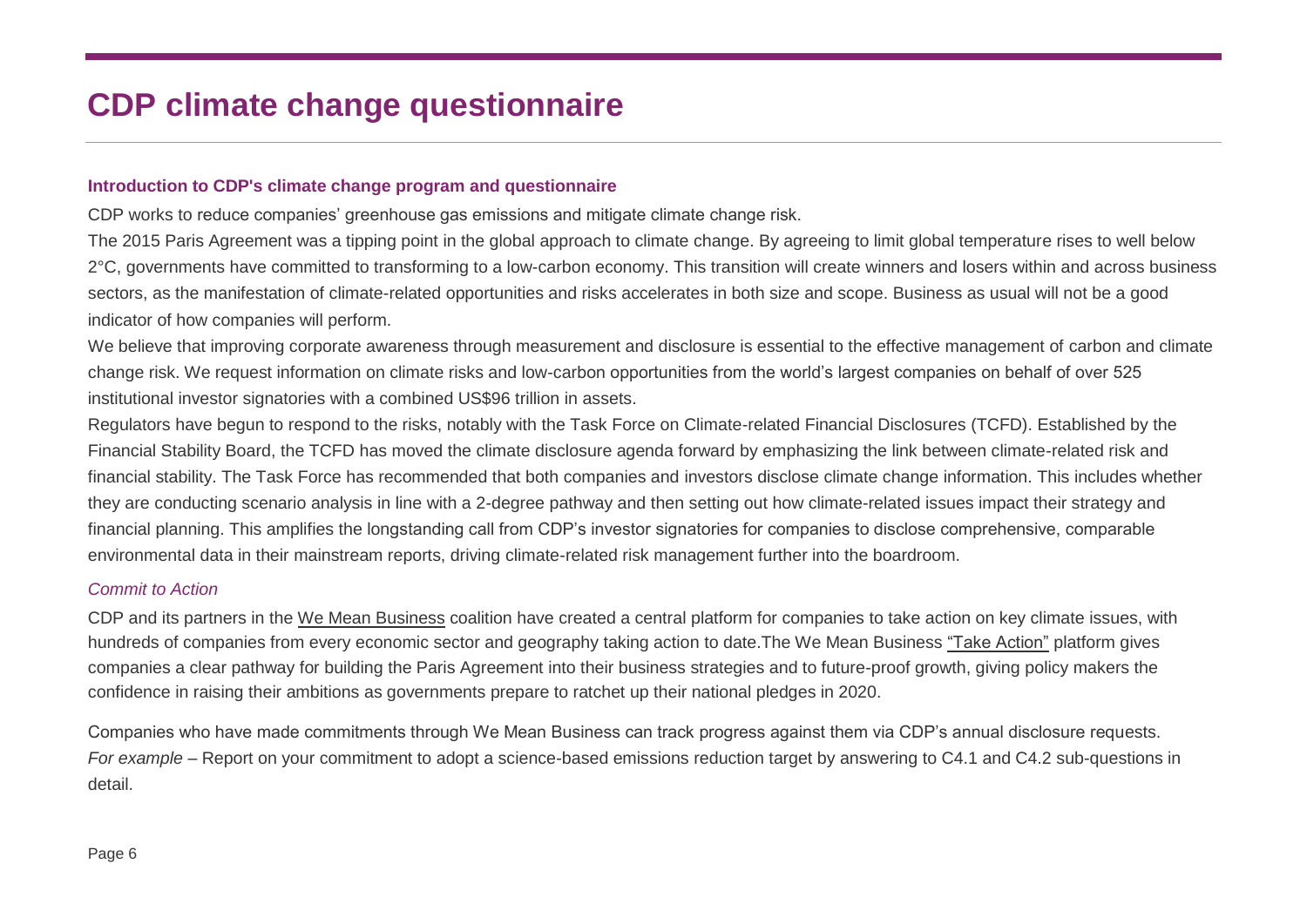For more specific information on each commitment and how companies can report on their progress in the relevant sections of the CDP's questionnaires, please refer to the ['Commit to Action Technical note'.](https://6fefcbb86e61af1b2fc4-c70d8ead6ced550b4d987d7c03fcdd1d.ssl.cf3.rackcdn.com/cms/guidance_docs/pdfs/000/001/838/original/CDP-technical-note-Commit-to-Action.pdf?1553704494)

#### **Climate change questionnaire developments**

The CDP climate change questionnaire was redesigned in 2018 in response to market needs and the following developments were included:

- Integration of sector-specific questions
- Inclusion of the TCFD recommendations
- Increased emphasis on forward-looking metrics and improved alignment with other reporting frameworks

#### **Sector approach**

For climate change, CDP has incorporated sector-specific questions for 12 high-impact sectors. The rationale for developing a refined questionnaire for each of these sectors is outlined in the relevant sector introduction. Companies with business activities outside of these sectors will receive a general questionnaire, as in previous years.

Each question number in the climate change questionnaire begins with the letter C. Questions that are unique to companies in a particular sector are labelled using a two-letter abbreviation within the question number. These abbreviations are noted below.

#### *2019 climate change sectors:*

- Agriculture: Agriculture commodities (AC); Food, beverage & tobacco (FB); Paper & forestry (PF)
- Energy: Coal (CO); Electric utilities (EU); Oil & gas (OG)
- Materials: Cement (CE); Chemicals (CH); Metals & mining (MM); Steel (ST)
- Transport: Transport services (TS); Transport OEMs (TO)

#### *Note for financial services sector companies:*

Financial institutions can play a pivotal role in accelerating the transition to a low-carbon future. The TCFD recommendations highlight the importance of climate-related financial disclosures by this sector to enable stakeholders to better understand the concentrations of carbon-related assets in the financial sector and the financial system's exposures to climate-related risks. The supplemental guidance provided by the Task Force focuses on the importance of considering the impacts of climate-related issues in the context of their financial activities such as lending, financial intermediary, investment and/or insurance underwriting activities.

Financial services sector companies should respond to the CDP climate change questionnaire in the context of these activities, in addition to operational activities. Where necessary, specific guidance has been included to clarify the type of information banks, insurance companies and asset managers should consider in their response. For further information, a [Technical Note on Financial Services](https://6fefcbb86e61af1b2fc4-c70d8ead6ced550b4d987d7c03fcdd1d.ssl.cf3.rackcdn.com/cms/guidance_docs/pdfs/000/001/785/original/CDP-technical-note-financial-services.pdf?1547640542) will be made available.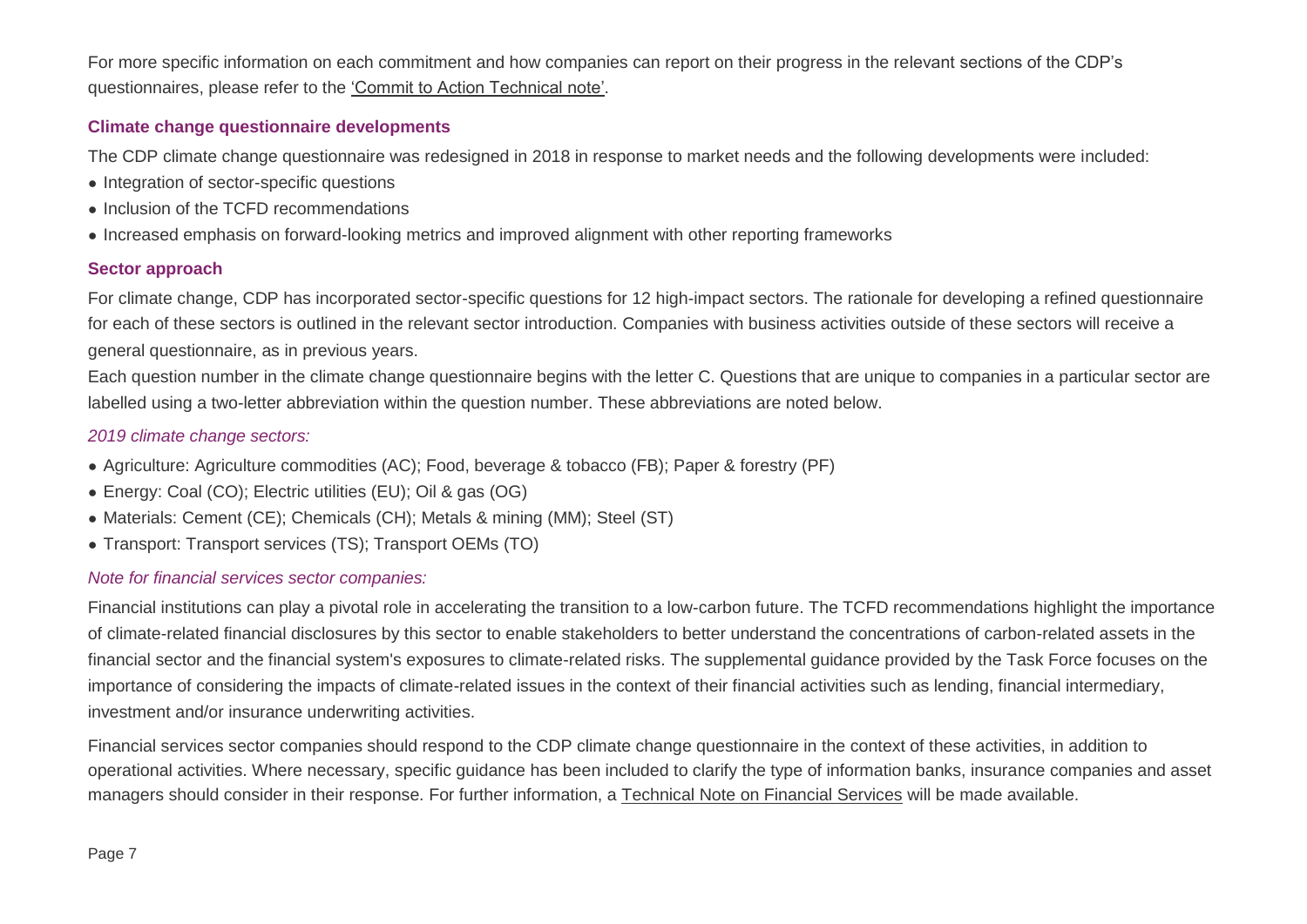#### **Questionnaire changes in 2019**

The questionnaire is stabilized for 2019 so there are no major changes. There are some minor revisions to reflect feedback and a correction of errors. There are no new sectors questions. Revisions and changes are indicated within the questionnaire as: "no change", "minor change" or "modified question". "Minor change" indicates wording edits and revisions to drop-down options or a simple clarification, while a "modified question" indicates that a data request has been revised.

A detailed document on climate change question changes from 2018 to 2019 is available on the [CDP website.](https://b8f65cb373b1b7b15feb-c70d8ead6ced550b4d987d7c03fcdd1d.ssl.cf3.rackcdn.com/cms/guidance_docs/pdfs/000/000/480/original/CDP-climate-change-changes-document.pdf?1518701401)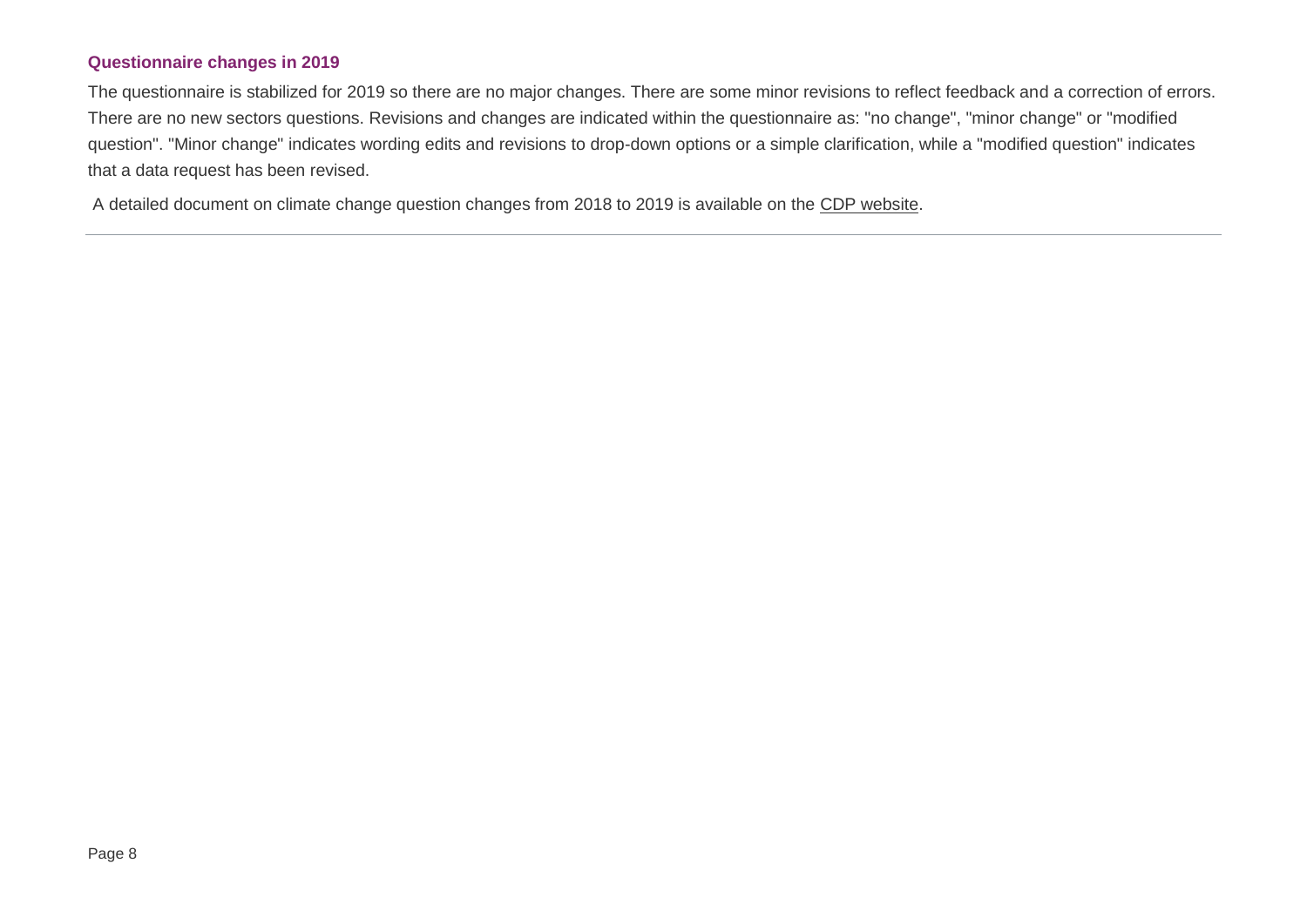# **C0 Introduction**

## Introduction

**(C0.1) Give a general description and introduction to your organization.**

**Change from 2018**

No change

#### **Response options**

This is an open text question with a limit of 5,000 characters.

Please note that when copying from another document into the disclosure platform, formatting is not retained.

Telos empowers and protects the world's most security-conscious organizations with solutions for continuous security assurance of individuals, systems, and information. Telos' offerings include cybersecurity solutions for IT risk management and information security; cloud security solutions to protect cloud-based assets and enable continuous compliance with industry and government security standards; and enterprise security solutions to ensure that personnel can work and collaborate securely and productively. The company serves military, intelligence and civilian agencies of the federal government, allied nations and commercial organizations around the world.

**(C0.2) State the start and end date of the year for which you are reporting data.**

#### **Change from 2018**

No change

#### **Response options**

Page 9 Please complete the following table.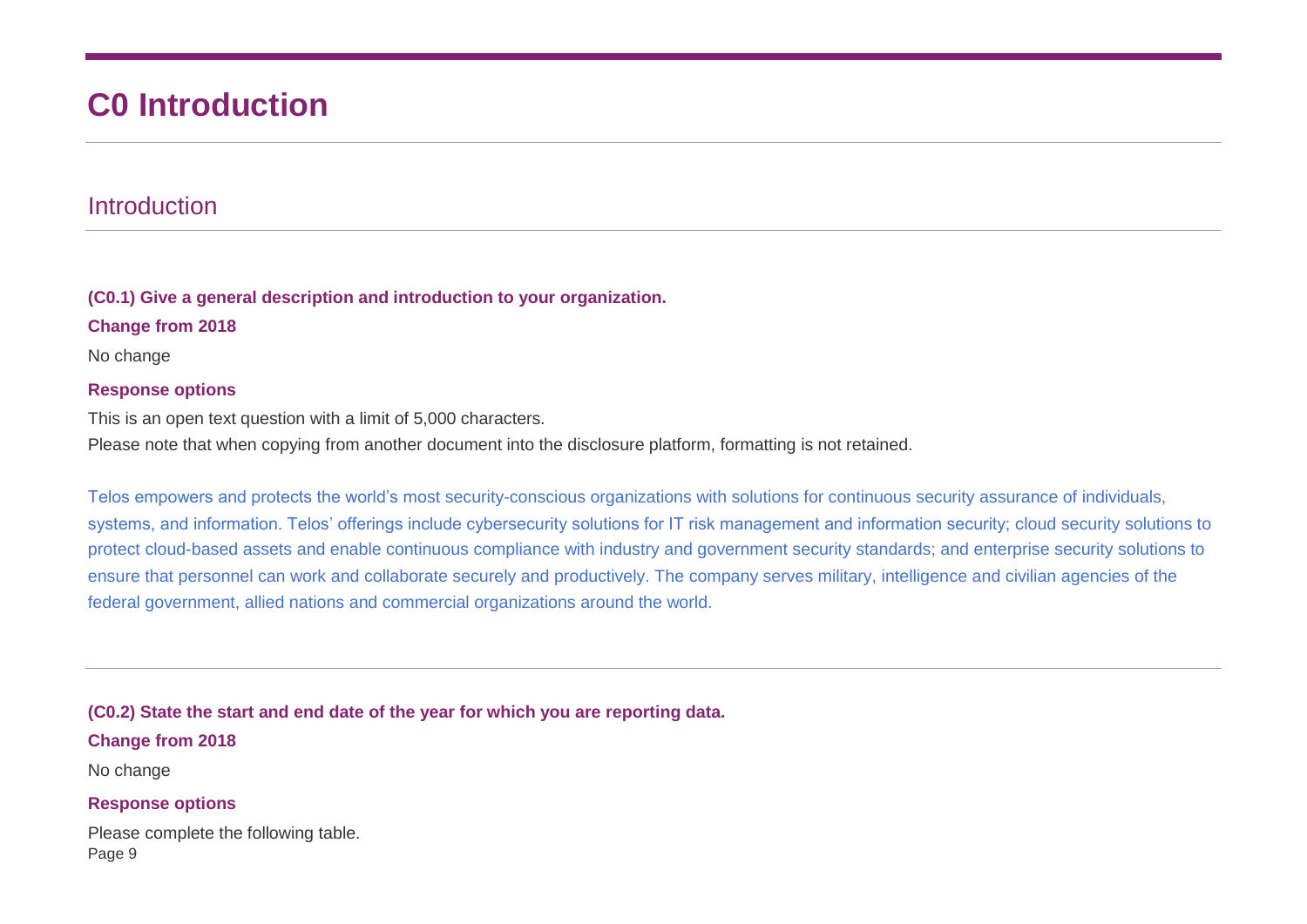| <b>Start date</b> | End date       | Indicate if you are providing emissions data<br>for past reporting years | Select the number of past reporting years<br>you will be providing emissions data for |
|-------------------|----------------|--------------------------------------------------------------------------|---------------------------------------------------------------------------------------|
| From: 01/01/2017  | To: 12/31/2018 | Select from:                                                             | Select from:                                                                          |
|                   |                | • Yes                                                                    | $\bullet$ 1 year                                                                      |
|                   |                | $\bullet$ No                                                             | • 2 years                                                                             |
|                   |                |                                                                          | • 3 years                                                                             |

#### **(C0.3) Select the countries/regions for which you will be supplying data.**

#### **Change from 2018**

Minor change

#### **Response options**

Please complete the following table:

| <b>Country/Region</b>                         |
|-----------------------------------------------|
| Select all that apply: US-Mid-Atlantic Region |
| [Country/region drop-down list]               |

**(C0.4) Select the currency used for all financial information disclosed throughout your response.**

#### **Change from 2018**

No change

#### **Response options**

Please complete the following table:

#### **Currency**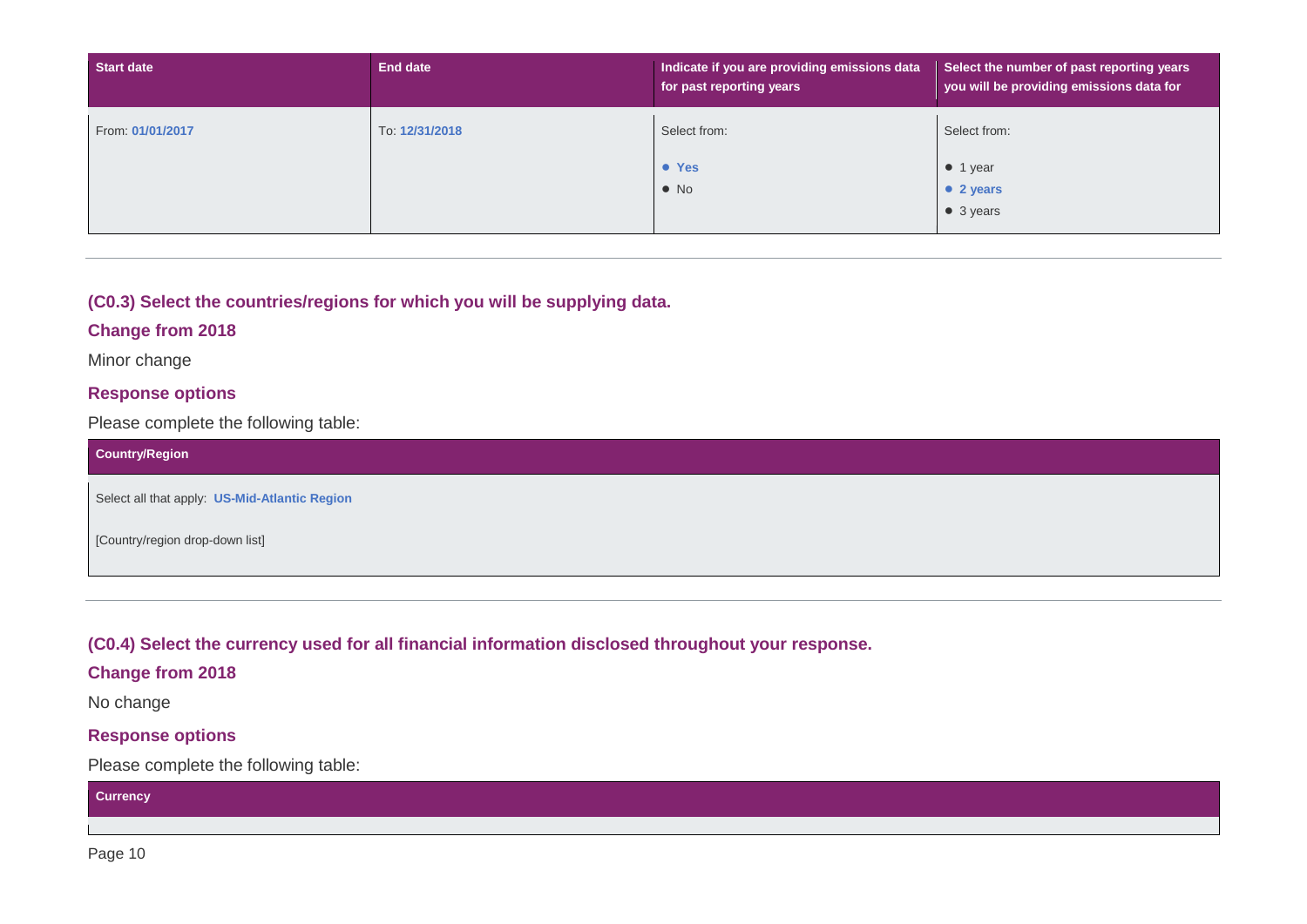Select from: **US Dollars**

[Currency drop-down list]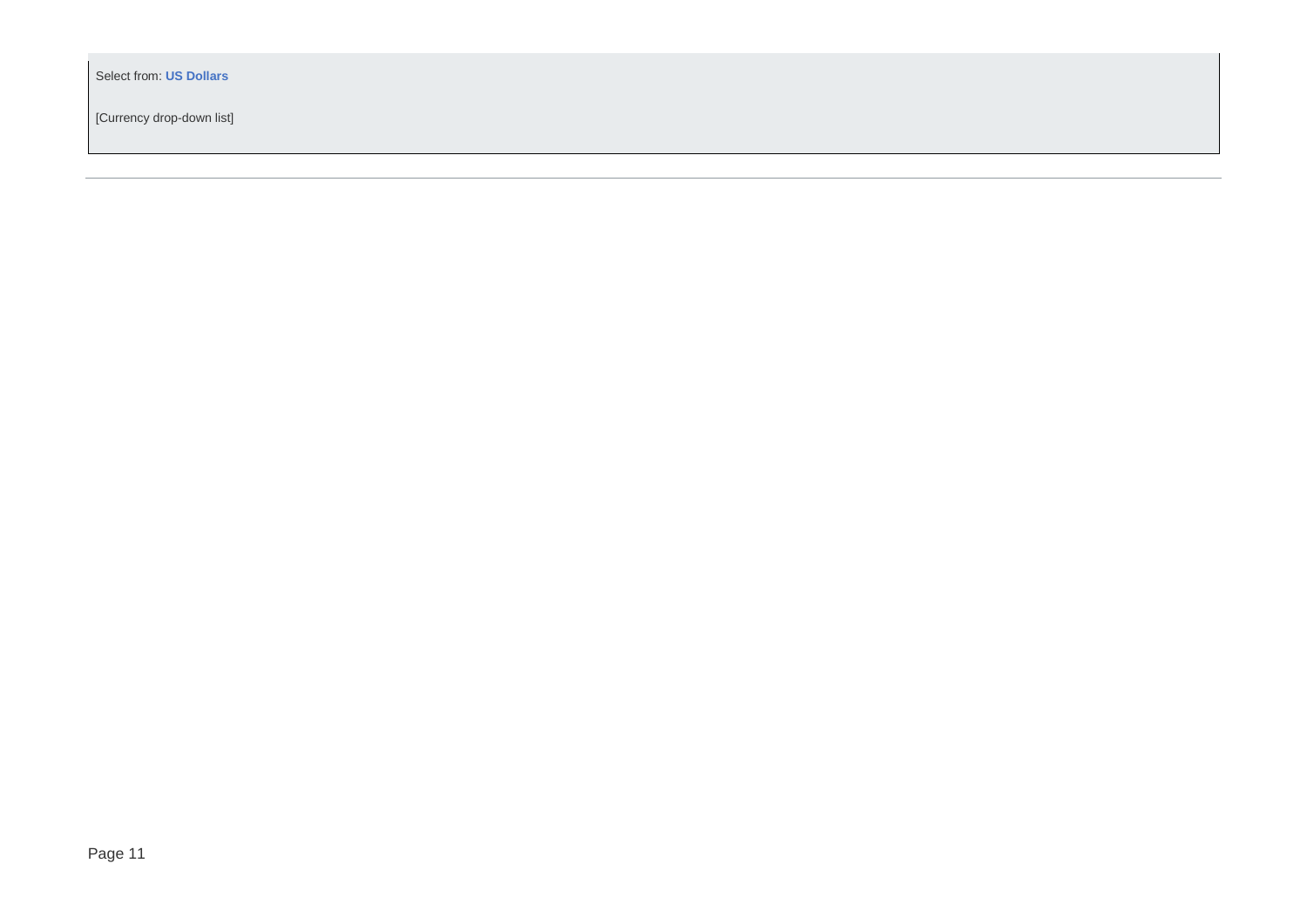# **C1 Governance**

# Board oversight

**(C1.1) Is there board-level oversight of climate-related issues within your organization?**

**Change from 2018**

No change

**Connection to other frameworks**

*SDG*

Goal 12: Responsible consumption and production

#### **Response options**

Select one of the following options:

● Yes

● **No**

**(C1.1c) Why is there no board-level oversight of climate-related issues and what are your plans to change this in the future?**

#### **Question dependencies**

This question only appears if you select "No" in response to C1.1.

#### **Change from 2018**

No change

#### **Response options**

Please complete the following table: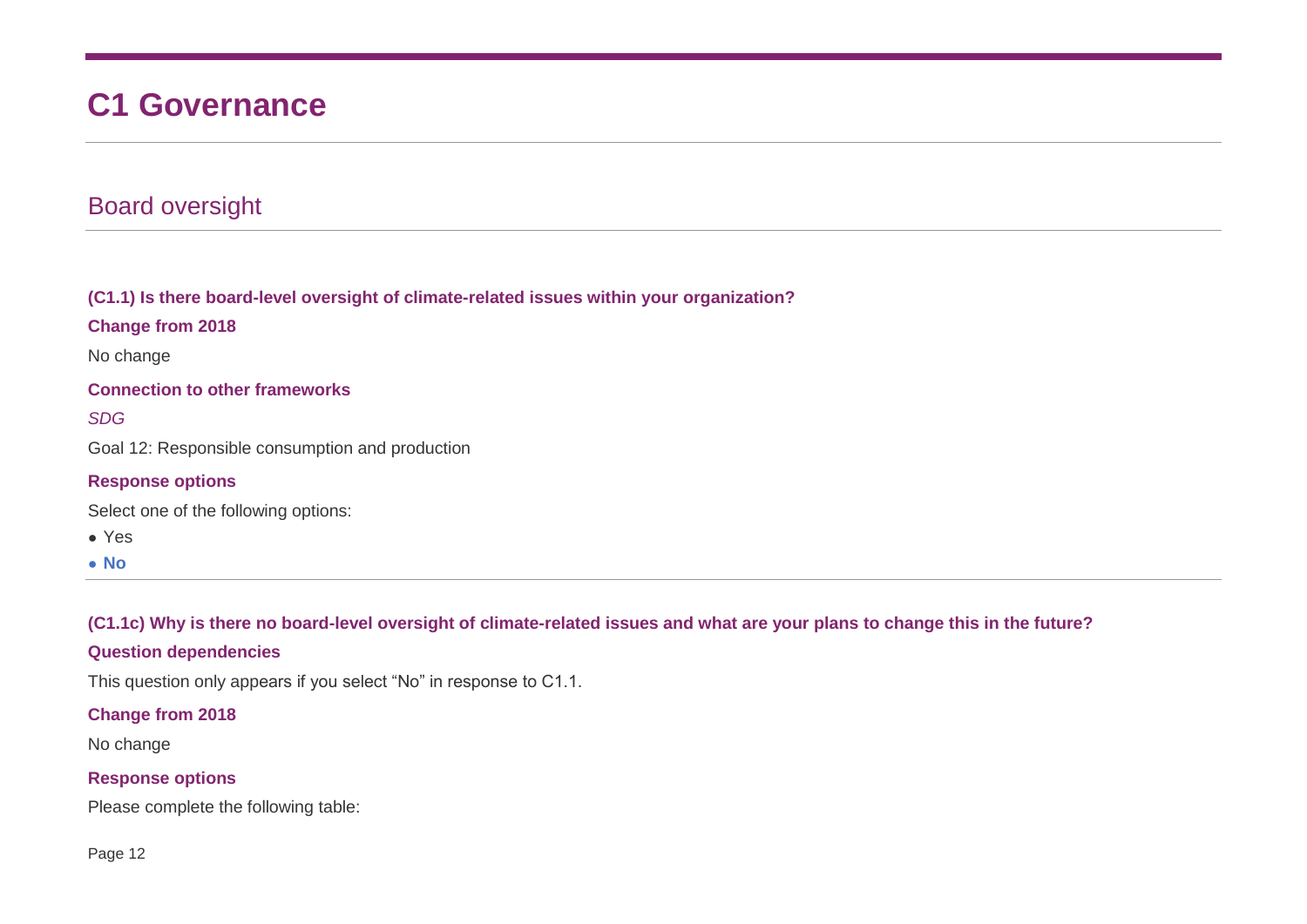| <b>Primary reason</b>                                                                                                                                                                                                                                                                                                                    | Board-level oversight of climate-related issues will be<br>introduced in the next two years.                 | Please explain                                                                                                                                                                                 |
|------------------------------------------------------------------------------------------------------------------------------------------------------------------------------------------------------------------------------------------------------------------------------------------------------------------------------------------|--------------------------------------------------------------------------------------------------------------|------------------------------------------------------------------------------------------------------------------------------------------------------------------------------------------------|
| Text field [maximum 1,000 characters]<br>As a government contractor, Telos' has focused on the<br>compliance with the DOD and civilian agencies compliance<br>requirements, with an emphasis on cybersecurity. Our<br>resources have not been allocated to measure climate<br>change risks until the customer has made this requirement. | Select from:<br>• Yes, we plan to do so within the next two years<br>• No, we do not currently plan to do so | Text field [maximum 2,400 characters]<br>Beginning in 2019, climate change risks will be incorporated<br>with Telos' overall risk assessment and reported to the<br><b>Board of Directors.</b> |

# Management responsibility

#### **(C1.2) Provide the highest management-level position(s) or committee(s) with responsibility for climate-related issues.**

#### **Change from 2018**

Minor change

#### **Connections to other frameworks**

*TCFD*

Governance recommended disclosure b) Describe management's role in assessing and managing climate related risks and opportunities.

#### *SDG*

Goal 12: Responsible consumption and production

#### **Response options**

Please complete the following table. You are able to add rows by using the "Add Row" button at the bottom of the table.

| Name of the position(s) and/or committee(s) | Responsibility | Frequency of reporting to the board on climate-related<br><b>issues</b> |
|---------------------------------------------|----------------|-------------------------------------------------------------------------|
| Select from:                                | Select from:   | Select from:                                                            |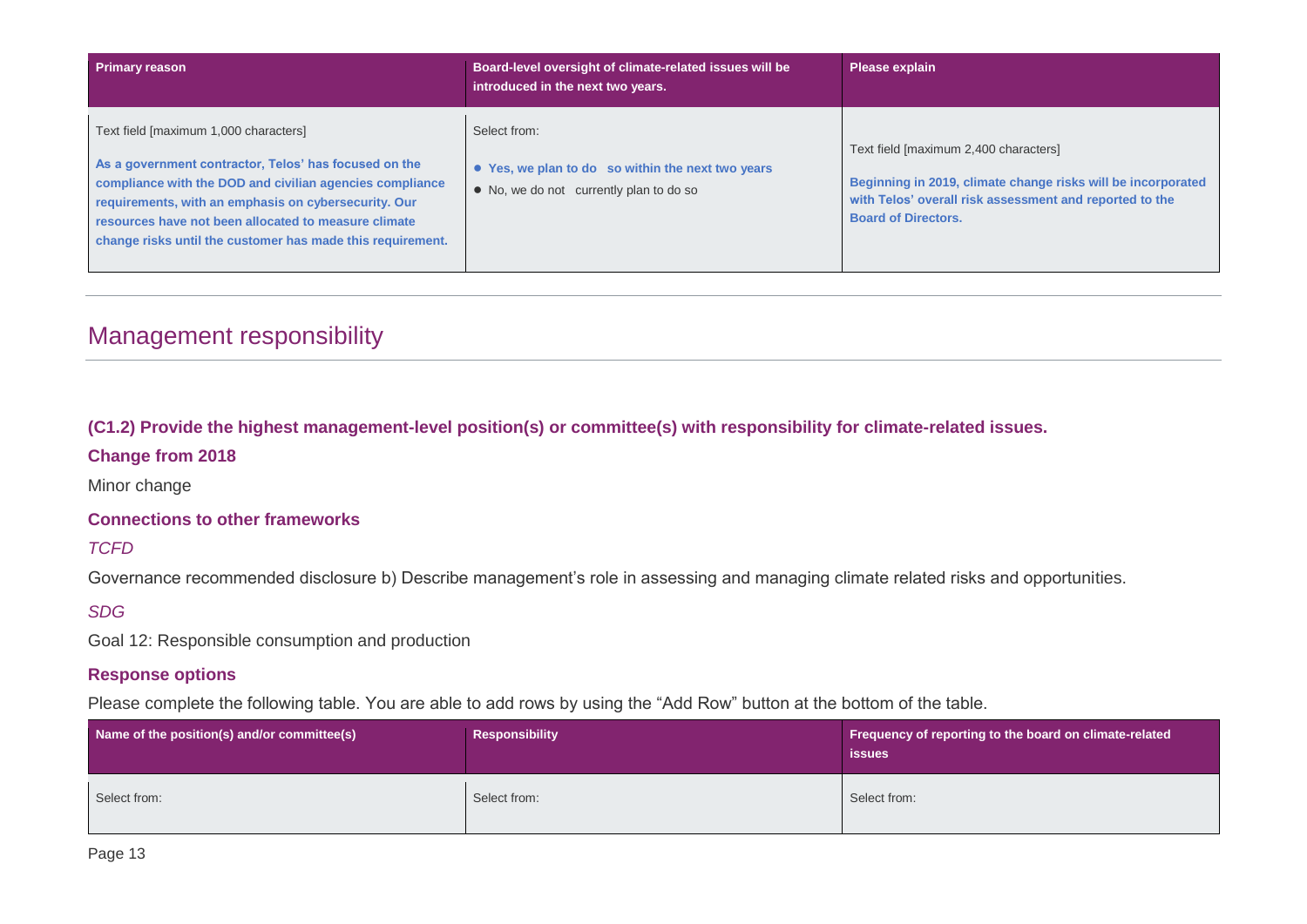| • Chief Executive Officer (CEO)                                   | • Assessing climate-related risks and opportunities     | • More frequently than quarterly |
|-------------------------------------------------------------------|---------------------------------------------------------|----------------------------------|
| • Chief Financial Officer (CFO)                                   | • Managing climate-related risks and opportunities      | • Quarterly                      |
| • Chief Operating Officer (COO)                                   | • Both assessing and managing climate-related risks and | • Half-yearly                    |
| • Chief Procurement Officer (CPO)                                 | opportunities                                           | • Annually                       |
| • Chief Risks Officer (CRO)                                       | • Other, please specify                                 | • Less frequently than annually  |
| • Chief Sustainability Officer (CSO)                              |                                                         | • As important matters arise     |
| • Other C-Suite Officer, please specify                           |                                                         | • Not reported to the board      |
| • President                                                       |                                                         |                                  |
| • Risk committee                                                  |                                                         |                                  |
| • Sustainability committee                                        |                                                         |                                  |
| • Safety, Health, Environment and Quality committee               |                                                         |                                  |
| • Corporate responsibility committee                              |                                                         |                                  |
| • Other committee, please specify                                 |                                                         |                                  |
| • Business unit manager                                           |                                                         |                                  |
| • Energy manager                                                  |                                                         |                                  |
| • Environmental, Health, and Safety manager                       |                                                         |                                  |
| • Environment/Sustainability manager                              |                                                         |                                  |
| • Facility manager                                                |                                                         |                                  |
| • Process operation manager                                       |                                                         |                                  |
| • Procurement manager                                             |                                                         |                                  |
| • Public affairs manager                                          |                                                         |                                  |
| • Risk manager                                                    |                                                         |                                  |
| • There is no management level responsibility for climate-related |                                                         |                                  |
| issues                                                            |                                                         |                                  |
| • Other, please specify Quality Manager                           |                                                         |                                  |
|                                                                   |                                                         |                                  |

# Employee incentives

#### **(C1.3) Do you provide incentives for the management of climate-related issues, including the attainment of targets?**

#### **Change from 2018**

Page 14 Minor change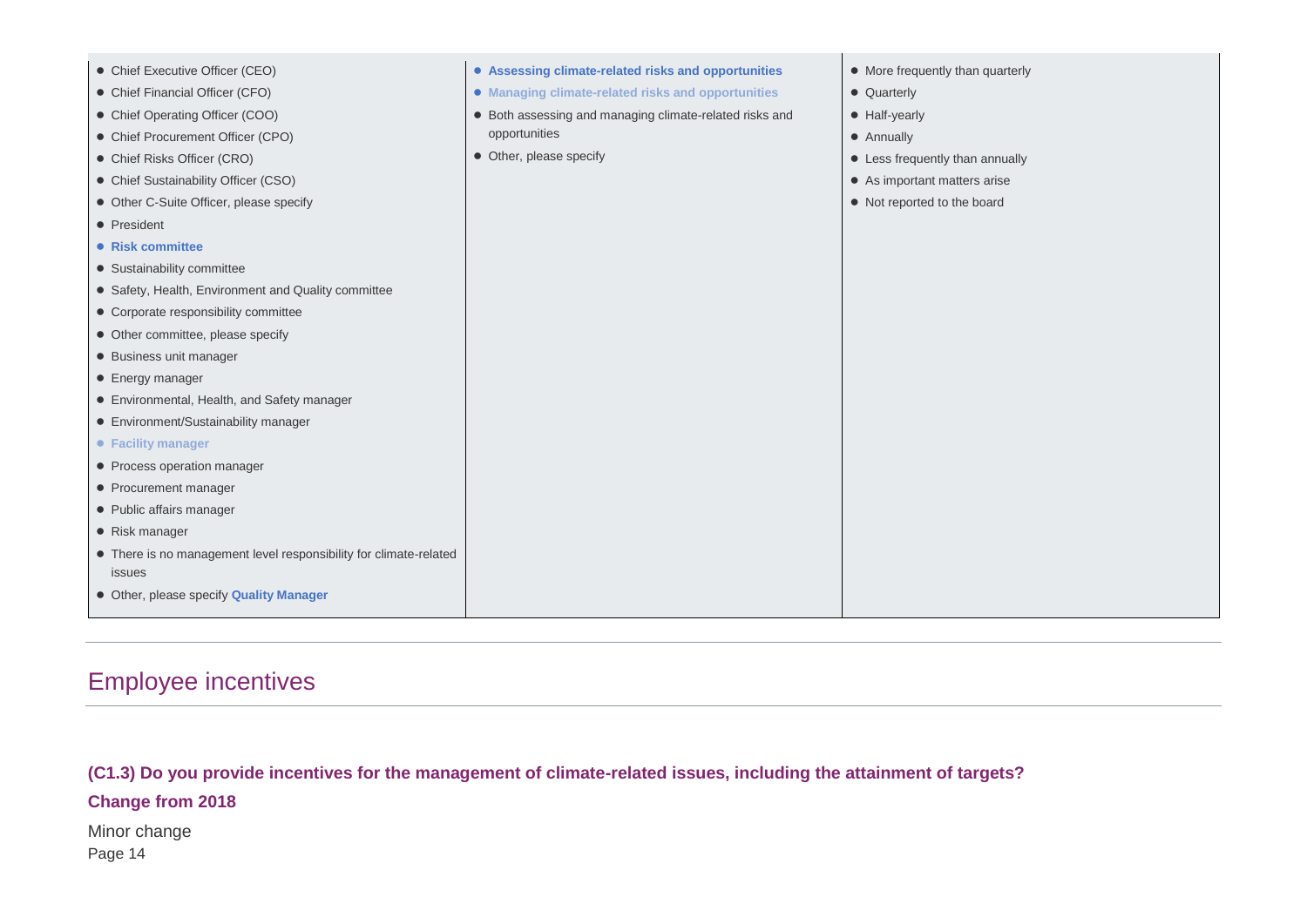#### **Connection to other frameworks**

#### *SDG*

Goal 12: Responsible consumption and production

#### **Response options**

Select one of the following options:

● Yes

● No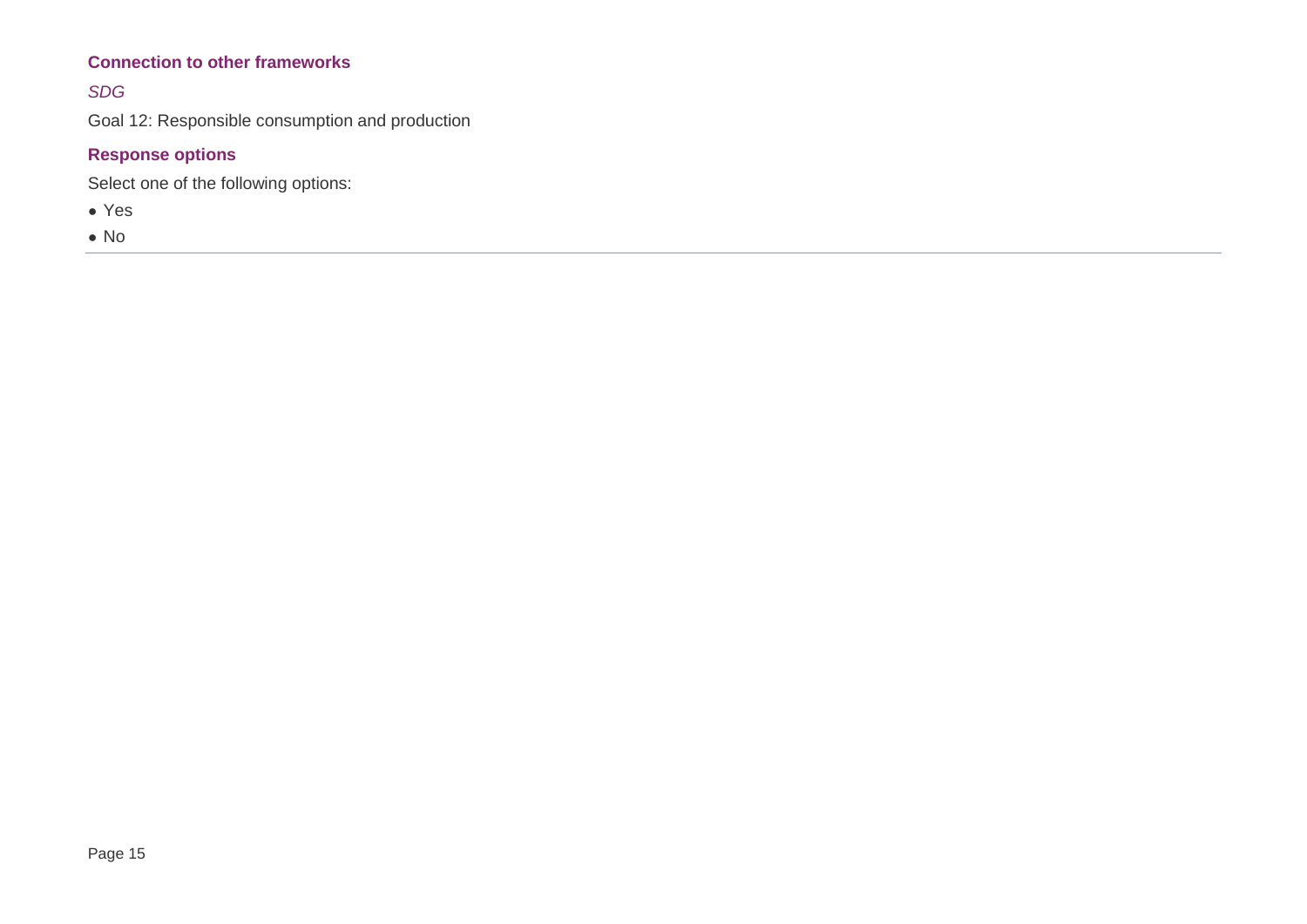# **C2 Risks and opportunities**

## Management processes

**(C2.2) Select the option that best describes how your organization's processes for identifying, assessing, and managing climate-related issues are integrated into your overall risk management.**

#### **Change from 2018**

No change

#### **Connection to other frameworks**

#### *TCFD*

Risk Management recommended disclosure c) Describe how processes for identifying, assessing, and managing climate related risks are integrated into the organization's overall risk management.

#### *2018 RobecoSAM Corporate Sustainability Assessment (DJSI)*

Governance and management incentives

#### **Response options**

Select one of the following options:

- Integrated into multi-disciplinary company-wide risk identification, assessment, and management processes
- A specific climate change risk identification, assessment, and management process
- **There are no documented processes for identifying, assessing, and managing climate-related issues**

#### **(C2.2e) Why does your organization not have a process in place for identifying, assessing, and managing climate-related risks and opportunities, and do you plan to introduce such a process in the future?**

#### **Question dependencies**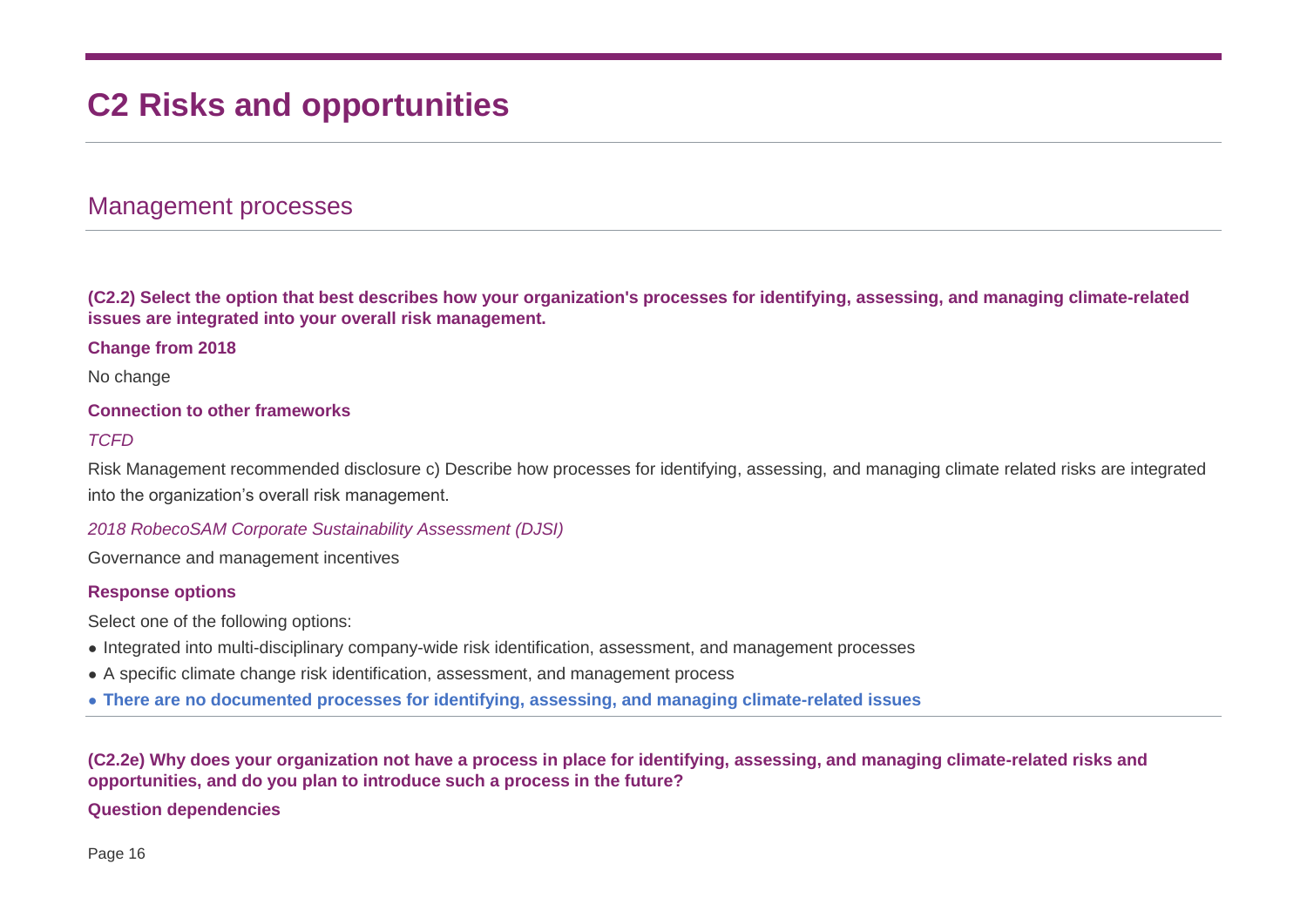This question only appears if you select "There are no documented processes for identifying, assessing, and managing climate-related issues" in response to C2.2.

#### **Change from 2018**

No change

#### **Response options**

Please complete the following table:

| <b>Primary reason</b>                                                                                             | Please explain                                                                                                                                                                      |
|-------------------------------------------------------------------------------------------------------------------|-------------------------------------------------------------------------------------------------------------------------------------------------------------------------------------|
| Select from:                                                                                                      | Text field Text field [maximum 1,500 characters]                                                                                                                                    |
| • We are planning to introduce a risk identification, assessment, and management process in the<br>next two years | Telos will develop ongoing policies and metrics to identify, analyze and manage climate<br>related issues that are within Telos' control. The first year baseline metrics have been |
| • Important but not an immediate business priority                                                                | compiled manually, but will be automated for future years reporting and assessment.                                                                                                 |
| • Judged to be unimportant, explanation provided                                                                  |                                                                                                                                                                                     |
| • Lack of internal resources                                                                                      |                                                                                                                                                                                     |
| • Insufficient data on operations                                                                                 |                                                                                                                                                                                     |
| • No instruction from management                                                                                  |                                                                                                                                                                                     |
| • Other, please specify                                                                                           |                                                                                                                                                                                     |

# Risk disclosure

**(C2.3) Have you identified any inherent climate-related risks with the potential to have a substantive financial or strategic impact on your business?**

**Change from 2018**

No change

**Connection to other frameworks**

*TCFD*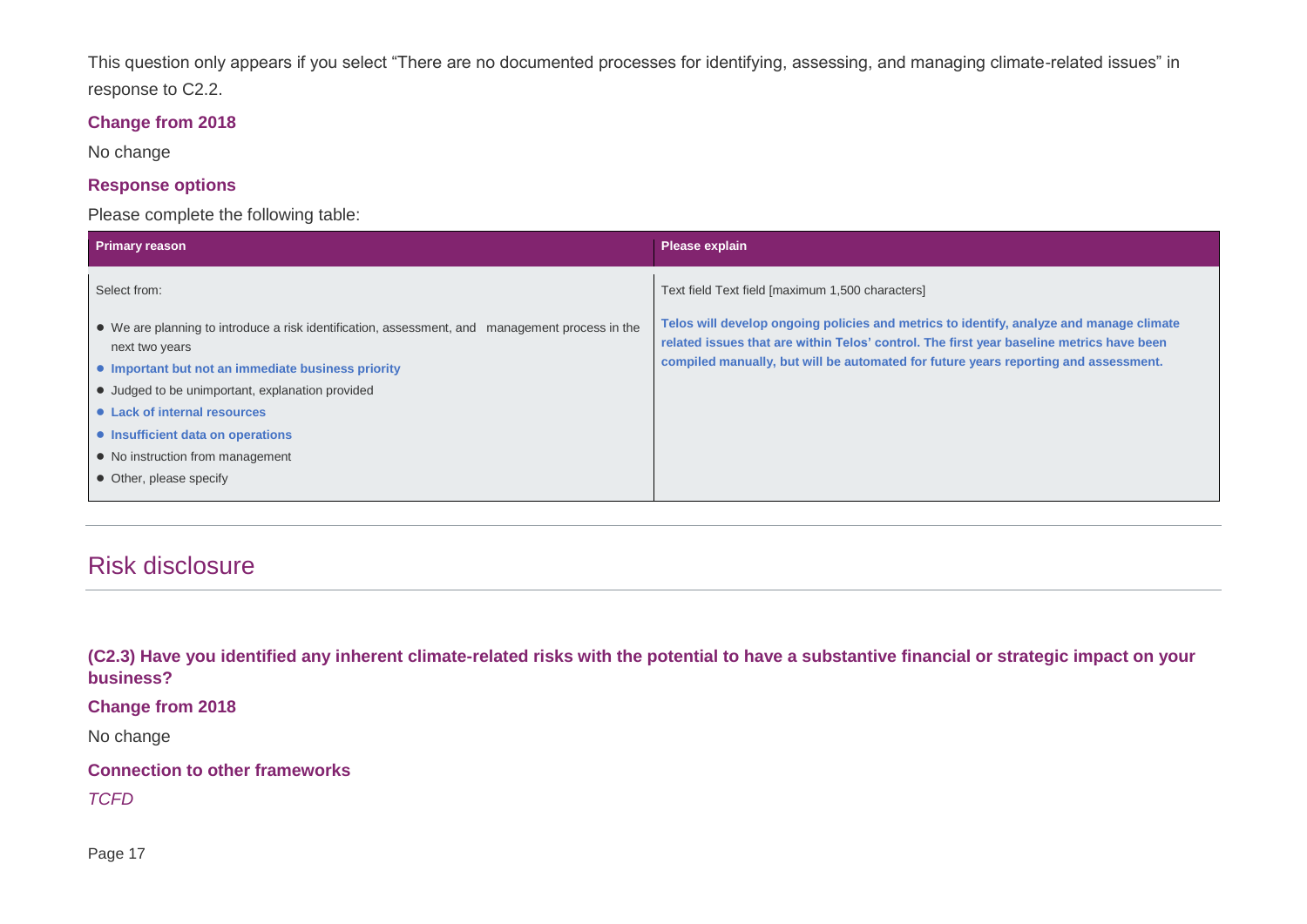Strategy recommended disclosure a) Describe the climate related risks and opportunities the organization has identified over the short, medium, and long term.

#### *SDG*

Goal 13: Climate action

#### **Response options**

Select one of the following options:

- Yes
- **No**

**(C2.3a) Provide details of risks identified with the potential to have a substantive financial or strategic impact on your business.**

#### **Question dependencies**

This question only appears if you select "Yes" in response to C2.3.

#### **Change from 2018**

Modified question

#### **Connection to other frameworks**

#### *TCFD*

Strategy recommended disclosure a) Describe the climate related risks and opportunities the organization has identified over the short, medium, and long term.

Strategy recommended disclosure b) Describe the impact of climate-related risks and opportunities on the organization's businesses, strategy and financial planning.

Please note: columns 1-7 align with the TCFD recommendations.

#### *SDG*

Goal 12: Responsible consumption and production Goal 13: Climate action

#### **Response options**

Please complete the following table. For clarity, the table is displayed over several rows. You are able to add rows by using the "Add Row" function at the bottom of the table.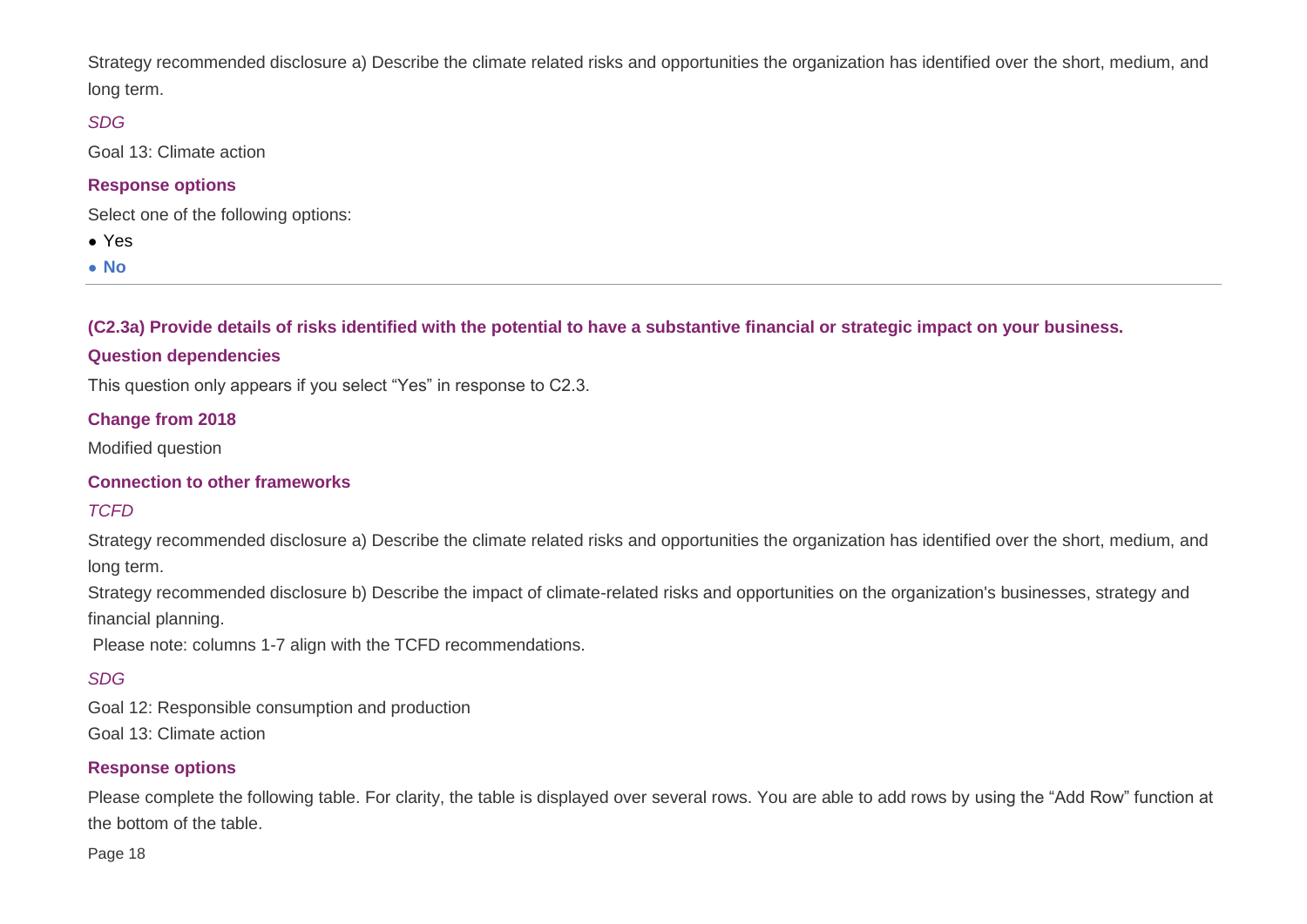| Identifier                                | Where in the value chain<br>does the risk driver<br>occur?                                | <b>Risk type</b>                                     | <b>Primary climate-related</b><br>risk driver | <b>Type of financial impact</b> | <b>Company- specific</b><br>description  | <b>Time horizon</b>                                                                    |
|-------------------------------------------|-------------------------------------------------------------------------------------------|------------------------------------------------------|-----------------------------------------------|---------------------------------|------------------------------------------|----------------------------------------------------------------------------------------|
| Select from:<br>$\bullet$ Risk1 - Risk100 | Select from:<br>• Direct operations<br>• Supply chain<br>• Customer<br>• Investment chain | Select from:<br>• Transition risk<br>• Physical risk | See drop-down options<br>below                | See drop-down options<br>below  | Text field [maximum 2,400<br>characters] | Select from:<br>• Current<br>• Short-term<br>• Medium-term<br>• Long-term<br>• Unknown |

| <b>Likelihood</b>                                                                                                                                                                                                            | <b>Magnitude of impact</b>                                                                                                | Are you able to provide a<br>potential financial impact<br>figure?                                                  | <b>Potential financial impact</b><br>figure (currency)                                               | <b>Potential financial impact</b><br>figure - minimum (currency)                                     | <b>Potential financial impact</b><br>figure - maximum (currency)                                     |
|------------------------------------------------------------------------------------------------------------------------------------------------------------------------------------------------------------------------------|---------------------------------------------------------------------------------------------------------------------------|---------------------------------------------------------------------------------------------------------------------|------------------------------------------------------------------------------------------------------|------------------------------------------------------------------------------------------------------|------------------------------------------------------------------------------------------------------|
| Select from:<br>• Virtually certain<br>$\bullet\;$ Very likely<br>$\bullet$ Likely<br>• More likely than not<br>• About as likely as not<br>• Unlikely<br>$\bullet\;$ Very unlikely<br>• Exceptionally unlikely<br>• Unknown | Select from:<br>$\bullet$ High<br>$\bullet$ Medium-high<br>• Medium<br>• Medium-low<br>$\bullet$ Low<br>$\bullet$ Unknown | Select from:<br>• Yes, a single figure estimate<br>• Yes, an estimated range<br>• No, we do not have this<br>figure | Numerical field [enter a<br>number from 0 to<br>999,999,999,999,999 using up<br>to 2 decimal places] | Numerical field [enter a<br>number from 0 to<br>999,999,999,999,999 using up<br>to 2 decimal places] | Numerical field [enter a<br>number from 0 to<br>999,999,999,999,999 using up<br>to 2 decimal places] |

| <b>Explanation of financial impact figure</b> | <b>Management method</b>              | <b>Cost of management</b>                                                           | <b>Comment</b>                        |
|-----------------------------------------------|---------------------------------------|-------------------------------------------------------------------------------------|---------------------------------------|
| Text field [maximum 1,000 characters]         | Text field [maximum 1,500 characters] | Numerical field [enter a number from 0-<br>999,999,999,999,999 using a maximum of 2 | Text field [maximum 1,000 characters] |
|                                               |                                       | decimal places]                                                                     |                                       |
|                                               |                                       |                                                                                     |                                       |
|                                               |                                       |                                                                                     |                                       |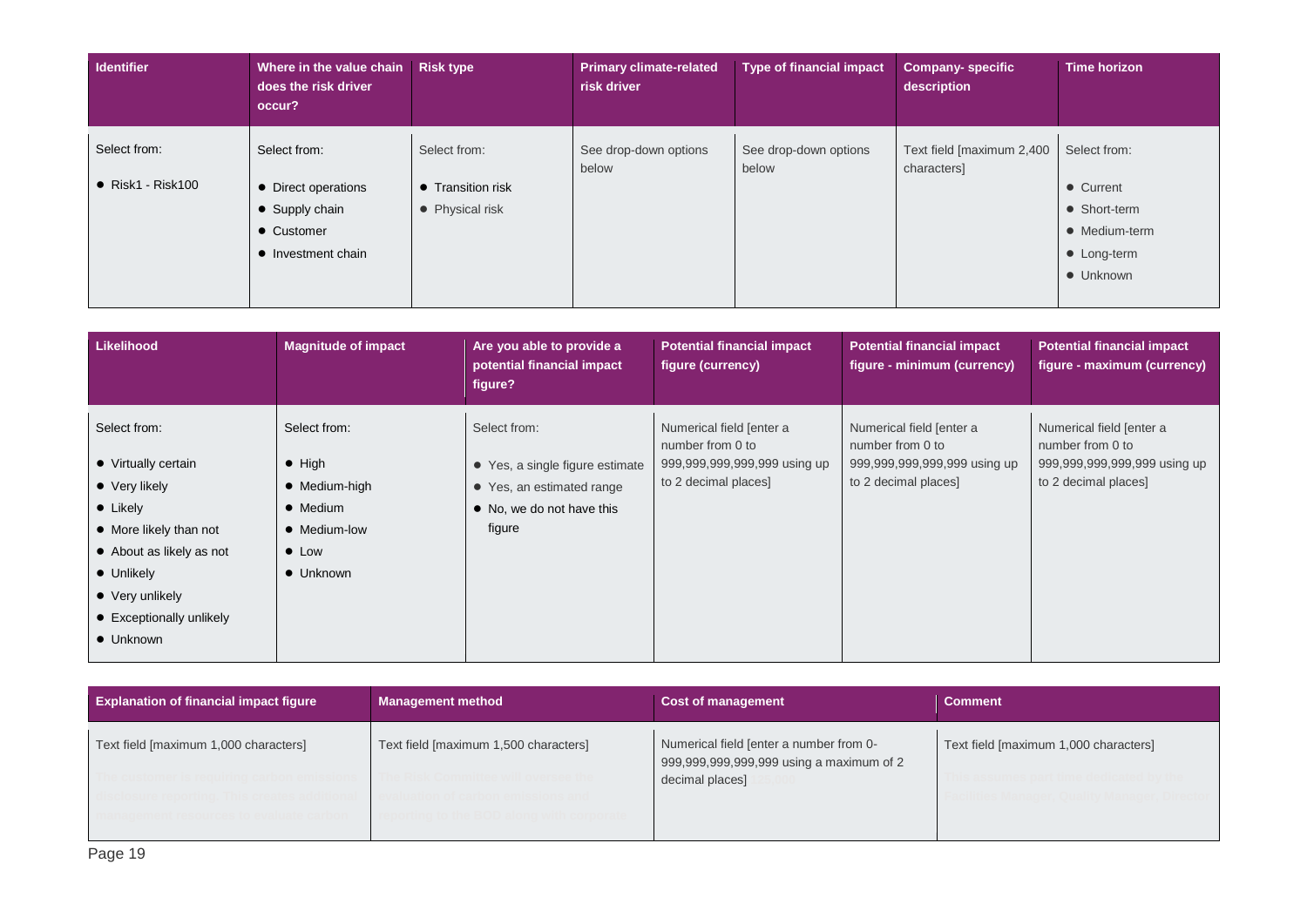| emissions and manage tasks to track this | ricks: the Ouglity Manager will have<br>TISKS. LIIG QUATILY MATIAUGI WIII HAVG | if Compliance and Risk, and Risk commit |
|------------------------------------------|--------------------------------------------------------------------------------|-----------------------------------------|
| information. Many of the strategies for  | additional duties to oversee the data reports                                  | members.                                |
| arbon emission reductions are already:   | and management of the tasks related to the                                     |                                         |
| informally in place, but tracking and    | carbon emissions reduction plan.                                               |                                         |
| reporting the progress has not been      |                                                                                |                                         |
| nplemented until this vear's baseline_   |                                                                                |                                         |
| oortina.                                 |                                                                                |                                         |
|                                          |                                                                                |                                         |

#### [Add Row]

## *Primary climate-related risk driver drop-down options (column 4)*

Select one of the following options:

| Transition risks                                                                          | Physical risks                                                                           |
|-------------------------------------------------------------------------------------------|------------------------------------------------------------------------------------------|
| • Policy and legal: Increased pricing of GHG emissions                                    | • Acute: Increased severity of extreme weather events such as cyclones and floods        |
| • Policy and legal: Enhanced emissions-reporting obligations                              | • Acute: Other                                                                           |
| • Policy and legal: Mandates on and regulation of existing products and services          | • Chronic: Changes in precipitation patterns and extreme variability in weather patterns |
| • Policy and legal: Exposure to litigation                                                | • Chronic: Rising mean temperatures                                                      |
| • Policy and legal: Other                                                                 | • Chronic: Rising sea levels                                                             |
| • Technology: Substitution of existing products and services with lower emissions options | • Chronic: Other                                                                         |
| • Technology: Unsuccessful investment in new technologies                                 |                                                                                          |
| • Technology: Costs to transition to lower emissions technology                           |                                                                                          |
| • Technology: Other                                                                       |                                                                                          |
| • Market: Changing customer behavior                                                      |                                                                                          |
| • Market: Uncertainty in market signals                                                   |                                                                                          |
| • Market: Increased cost of raw materials                                                 |                                                                                          |
| • Market: Other                                                                           |                                                                                          |
| • Reputation: Shifts in consumer preferences                                              |                                                                                          |
| • Reputation: Stigmatization of sector                                                    |                                                                                          |
| • Reputation: Increased stakeholder concern or negative stakeholder feedback              |                                                                                          |
| • Reputation: Other                                                                       |                                                                                          |
|                                                                                           |                                                                                          |

## *Type of financial impact drop-down options (column 5)*

Select one of the following options: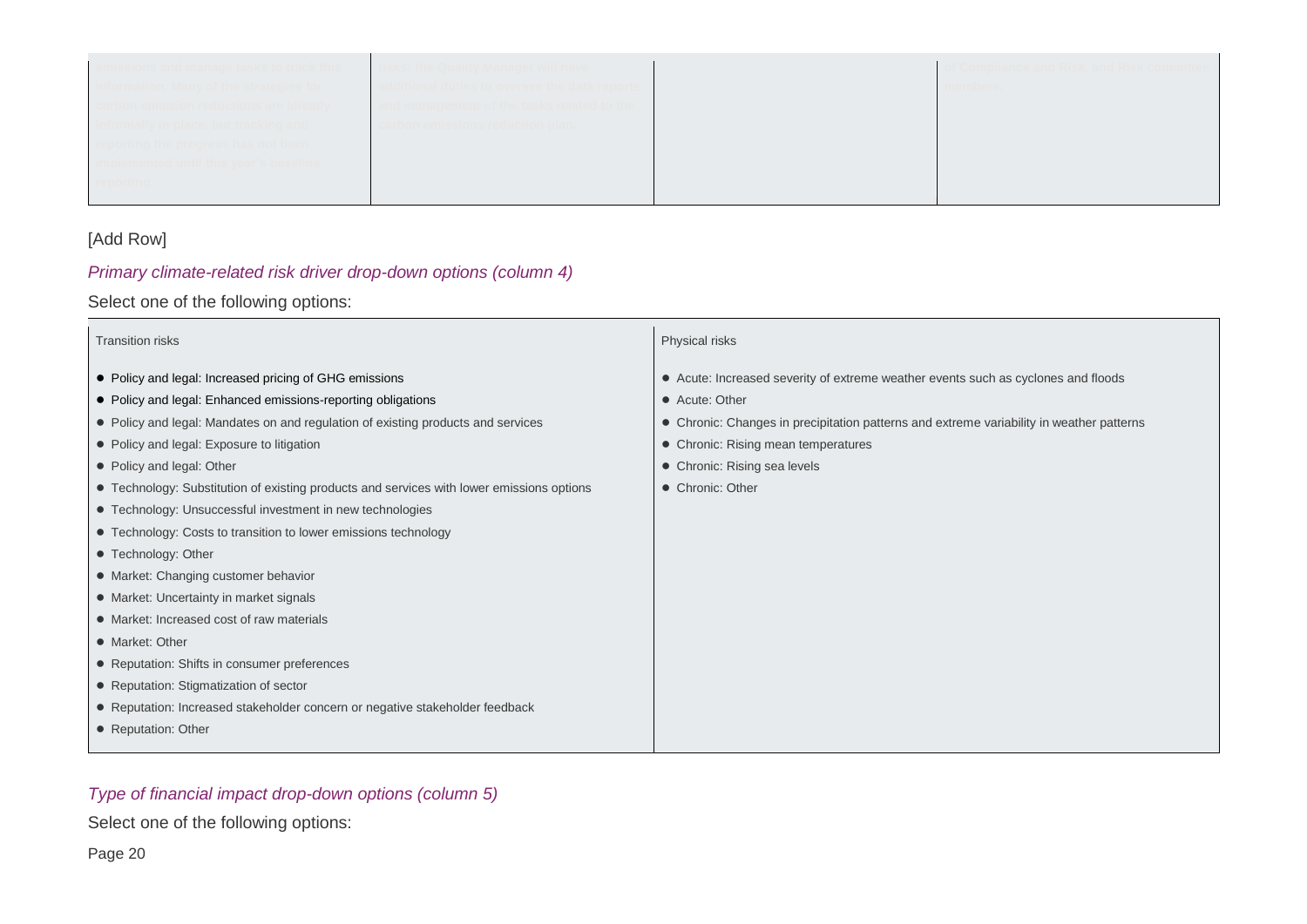#### Transition risks

If primary climate-related risk driver is Policy and legal:

- Increased operating costs (e.g., higher compliance costs, increased insurance premiums)
- Write-offs, asset impairment, and early retirement of existing assets due to policy changes
- Increased costs and/or reduced demand for products and services resulting from fines and judgements
- Increased credit risk (e.g., increased probability of default and/or loss given default)
- Increased insurance claims liability arising from climate-related impacts
- Other, please specify

If primary climate-related risk driver is Technology:

- Write-offs and early retirement of existing assets due to technology changes
- Reduced demand for products and services
- Research and development (R&D) expenditures in new and alternative technologies
- Capital investments in technology development
- Costs to adopt/deploy new practices and processes
- Increased credit risk (e.g., increased probability of default and/or loss given default)
- Increased insurance claims liability arising from climate-related impacts
- Other, please specify

If primary climate-related risk driver is Market:

- Reduced demand for goods and/or services due to shift in consumer preferences
- Increased production costs due to changing input prices (e.g., energy, water) and output requirements (e.g., waste treatment)
- Abrupt and unexpected shifts in energy costs
- Change in revenue mix and sources resulting in decreased revenues
- Re-pricing of assets (e.g., fossil fuel reserves, land valuations, securities valuations)
- Increased credit risk (e.g., increased probability of default and/or loss given default)
- Increased insurance claims liability arising from climate-related impacts
- Other, please specify

If primary climate-related risk driver is Reputation:

● Reduced revenue from decreased demand for goods/services

#### Physical risks

- Reduced revenue from decreased production capacity (e.g., transport difficulties, supply chain interruptions)
- Reduced revenue and higher costs from negative impacts on workforce (e.g., health, safety, absenteeism)
- Write-offs and early retirement of existing assets (e.g., damage to property and assets in "highrisk" locations)
- Increased operating costs (e.g., inadequate water supply for hydroelectric plants or to cool nuclear and fossil fuel plants)
- Increased capital costs (e.g., damage to facilities)
- Reduced revenues from lower sales/output
- Increased insurance premiums and potential for reduced availability of insurance on assets in "high-risk" locations
- Increased credit risk (e.g., increased probability of default and/or loss given default)
- Increased insurance claims liability arising from climate-related impacts
- Other please specify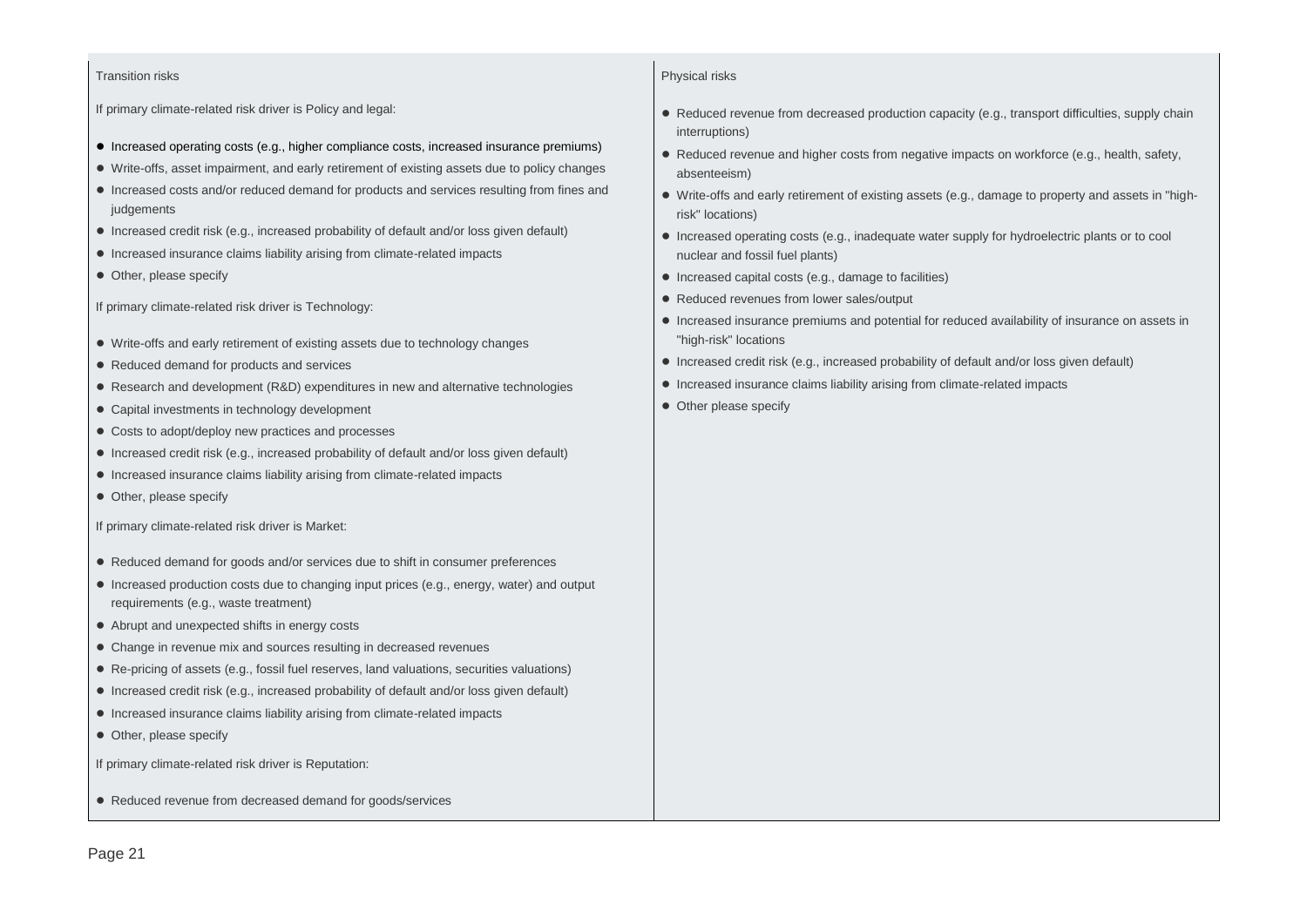| • Reduced revenue from decreased production capacity (e.g., delayed planning approvals, supply<br>chain interruptions)    |
|---------------------------------------------------------------------------------------------------------------------------|
| • Reduced revenue from negative impacts on workforce management and planning (e.g.,<br>employee attraction and retention) |
| • Reduction in capital availability                                                                                       |
| • Increased credit risk (e.g., increased probability of default and/or loss given default)                                |
| • Increased insurance claims liability arising from climate-related impacts                                               |
| • Other, please specify                                                                                                   |

**(C2.3b) Why do you not consider your organization to be exposed to climate-related risks with the potential to have a substantive financial or strategic impact on your business?**

#### **Question dependencies**

This question only appears if you select "No" in response to C2.3.

#### **Change from 2018**

No change

#### **Response options**

Please complete the following table:

| Primary reason                                                                                            | <b>Please explain</b>                 |
|-----------------------------------------------------------------------------------------------------------|---------------------------------------|
| Select from:                                                                                              | Text field [maximum 2,400 characters] |
| • Risks exist, but none with potential to have a substantive financial or strategic impact on<br>business |                                       |
| • Evaluation in process                                                                                   |                                       |
| • Not yet evaluated                                                                                       |                                       |
| • Other, please specify                                                                                   |                                       |
|                                                                                                           |                                       |

# Opportunity disclosure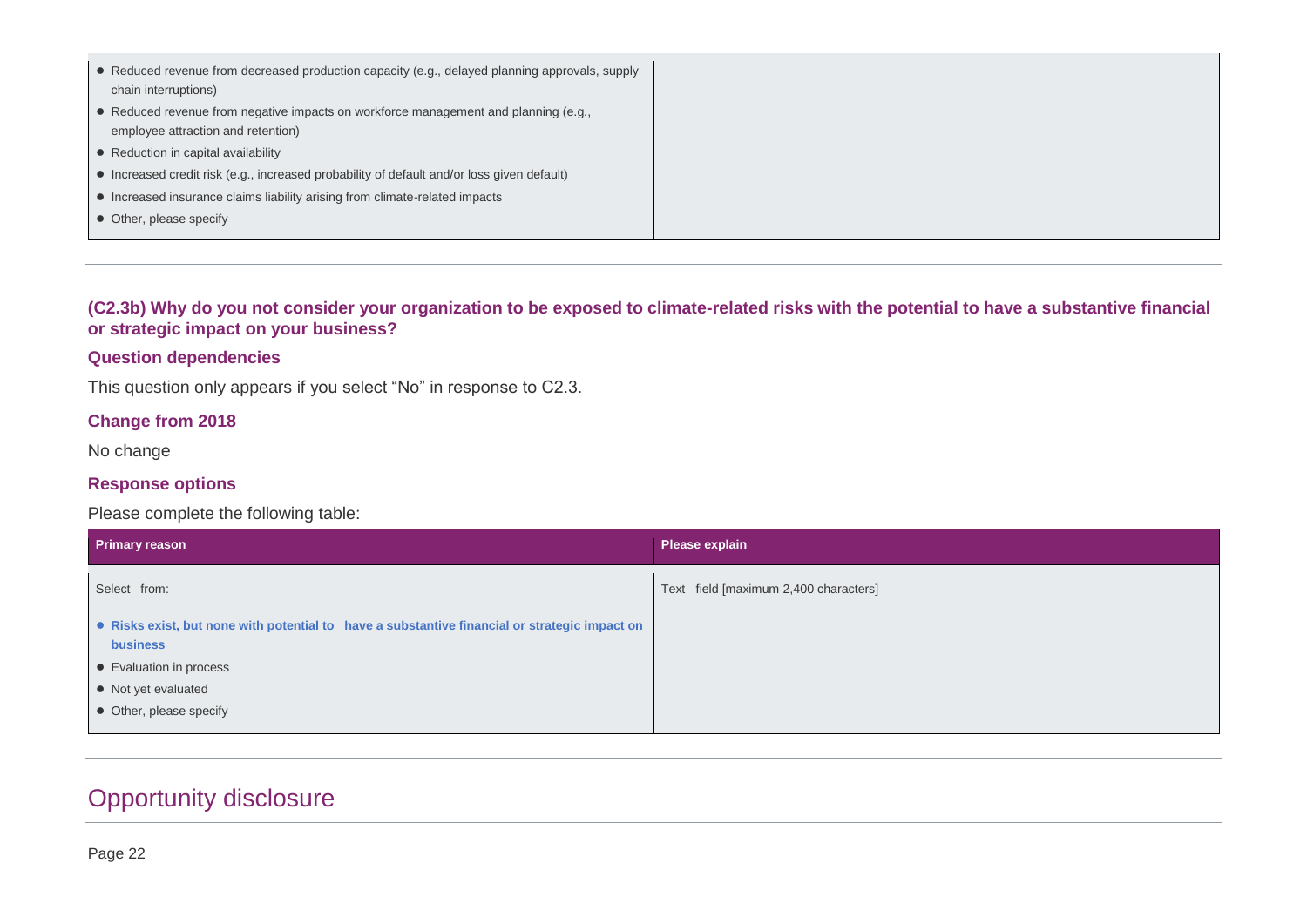#### **(C2.4) Have you identified any climate-related opportunities with the potential to have a substantive financial or strategic impact on your business?**

#### **Change from 2018**

No change

#### **Connection to other frameworks**

#### *TCFD*

Strategy recommended disclosure a) Describe the climate related risks and opportunities the organization has identified over the short, medium, and long term.

#### *SDG*

Goal 13: Climate action

#### **Response options**

Select one of the following options:

- Yes
- Yes, we have identified opportunities but are unable to realize them
- **No**

**(C2.4a) Provide details of opportunities identified with the potential to have a substantive financial or strategic impact on your business.**

#### **Question dependencies**

This question only appears if you select "Yes" in response to C2.4.

#### **Change from 2018**

Modified question

#### **Connection to other frameworks**

#### *TCFD*

Strategy recommended disclosure a) Describe the climate related risks and opportunities the organization has identified over the short, medium, and long term.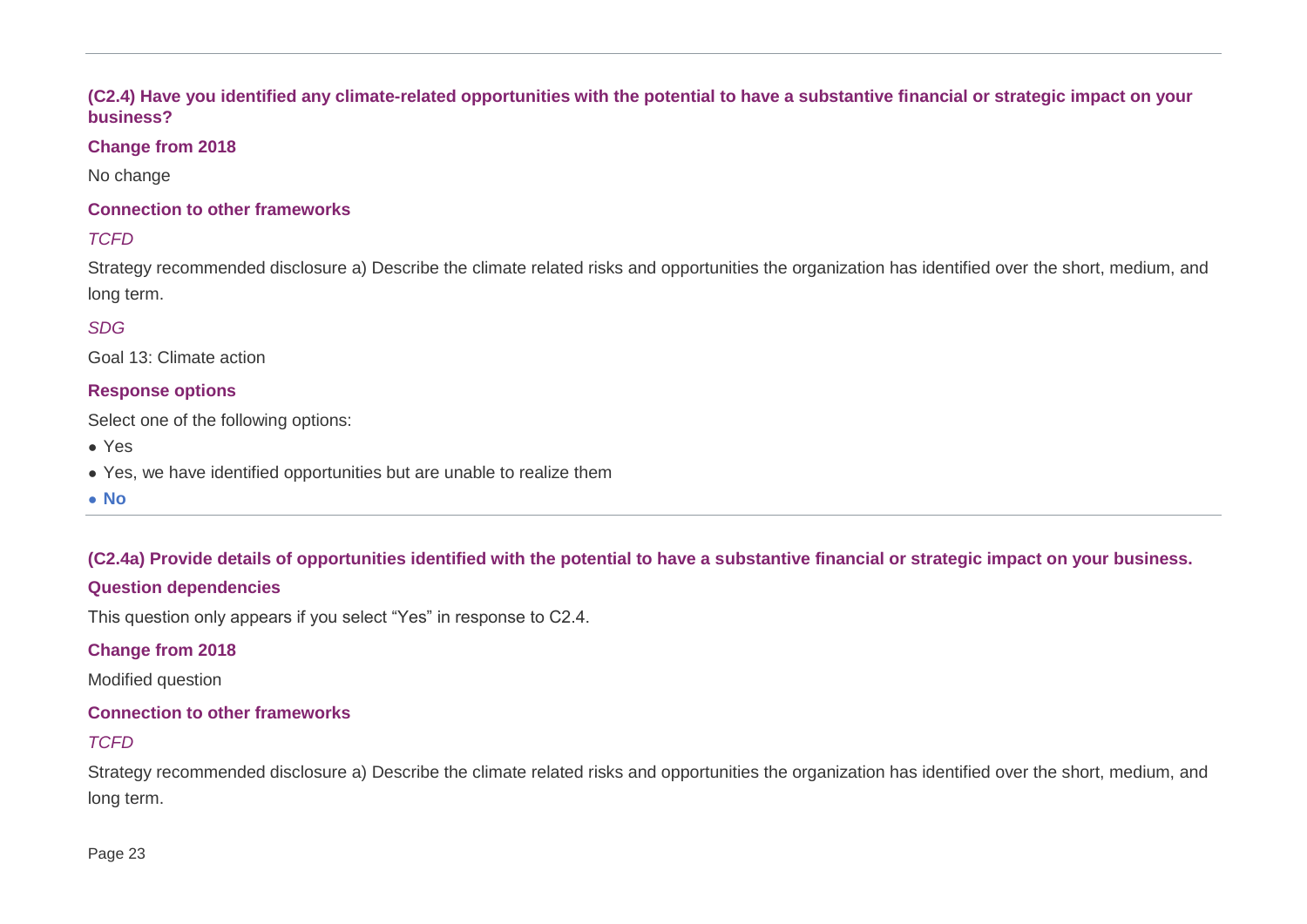Strategy recommended disclosure b) Describe the impact of climate-related risks and opportunities on the organization's businesses, strategy, and financial planning.

Please note: columns 1-7 align with the TCFD recommendations.

#### *SDG*

Goal 7: Affordable and clean energy Goal 12: Responsible consumption and production Goal 13: Climate action

#### **Response options**

Please complete the following table. For clarity, the table is displayed over several rows. You are able to add rows by using the "Add Row" button at the bottom of the table.

| <b>Identifier</b>       | Where in the value chain<br>does the opportunity<br>occur? | <b>Opportunity type</b>            | <b>Primary climate-related</b><br>opportunity driver | <b>Type of financial impact</b> | <b>Company-specific</b><br>description   | Time horizon  |
|-------------------------|------------------------------------------------------------|------------------------------------|------------------------------------------------------|---------------------------------|------------------------------------------|---------------|
| Select from:            | Select from:                                               | Select from:                       | See drop-down options<br>below                       | See drop-down options<br>below  | Text field [maximum<br>2,400 characters] | Select from:  |
| $\bullet$ Opp1 - Opp100 | • Direct operations                                        | • Resource efficiency              |                                                      |                                 |                                          | • Current     |
|                         | • Supply Chain                                             | Energy source<br>$\bullet$         |                                                      |                                 |                                          | • Short-term  |
|                         | • Customer                                                 | Products and services<br>$\bullet$ |                                                      |                                 |                                          | • Medium-term |
|                         | • Investment chain                                         | • Markets                          |                                                      |                                 |                                          | • Long-term   |
|                         |                                                            | • Resilience                       |                                                      |                                 |                                          |               |

| <b>Likelihood</b>      | <b>Magnitude of impact</b> | Are you able to provide a<br>potential financial impact<br>figure? | <b>Potential financial impact</b><br>figure (currency) | <b>Potential financial impact</b><br>figure - minimum (currency) | <b>Potential financial impact</b><br>figure - maximum (currency) |
|------------------------|----------------------------|--------------------------------------------------------------------|--------------------------------------------------------|------------------------------------------------------------------|------------------------------------------------------------------|
| Select from:           | Select from:               | Select from:                                                       | Numerical field [enter a<br>number from 0 to           | Numerical field [enter a<br>number from 0 to                     | Numerical field [enter a<br>number from 0 to                     |
| • Virtually certain    | $\bullet$ High             | • Yes, a single figure estimate                                    | 999,999,999,999,999 using up                           | 999,999,999,999,999 using up                                     | 999,999,999,999,999 using up                                     |
| • Very likely          | • Medium-high              | • Yes, an estimated range                                          | to 2 decimal places]                                   | to 2 decimal places]                                             | to 2 decimal places]                                             |
| $\bullet$ Likely       | • Medium                   | • No, we do not have this                                          |                                                        |                                                                  |                                                                  |
| • More likely than not | • Medium-low               | figure                                                             |                                                        |                                                                  |                                                                  |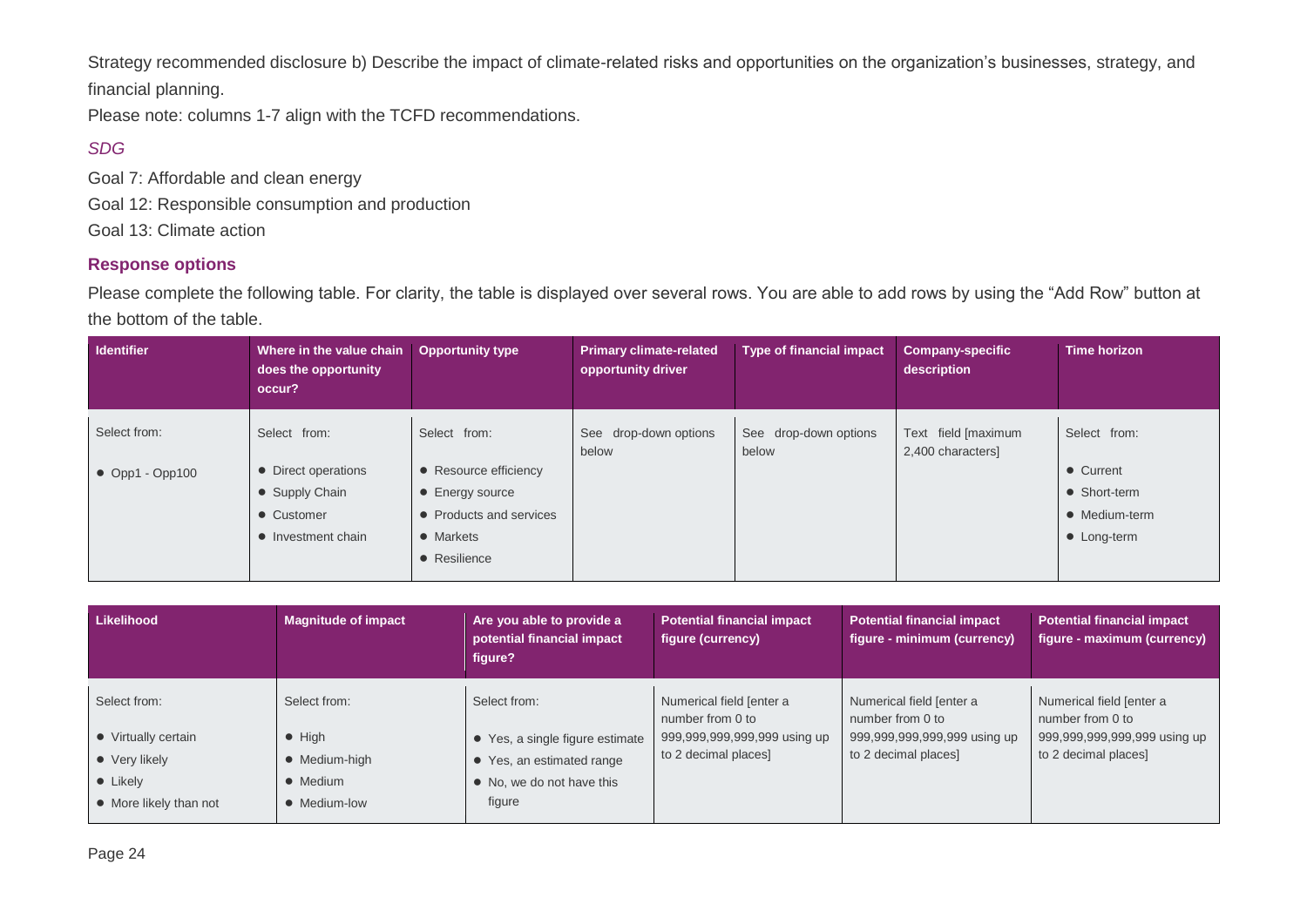| • About as likely as not | $\bullet$ Low |  |  |
|--------------------------|---------------|--|--|
| • Unlikely               | • Unknown     |  |  |
| • Very unlikely          |               |  |  |
| • Exceptionally unlikely |               |  |  |
| • Unknown                |               |  |  |
|                          |               |  |  |

| <b>Explanation of financial impact figure</b> | Strategy to realize opportunity       | Cost to realize opportunity                                                                       | <b>Comment</b>                        |
|-----------------------------------------------|---------------------------------------|---------------------------------------------------------------------------------------------------|---------------------------------------|
| Text field [maximum 1,000 characters]         | Text field [maximum 1,500 characters] | Numerical field [enter a number from 0 to<br>999,999,999,999,999 using up to 2 decimal<br>places] | Text field [maximum 1,000 characters] |

#### [Add Row]

#### *Primary climate-related opportunity driver drop-down options (column 4)*

Select one of the following options:

| Resource efficiency                                           | Products and services                                                                   |
|---------------------------------------------------------------|-----------------------------------------------------------------------------------------|
| • Use of more efficient modes of transport                    | • Development and/or expansion of low emission goods and services                       |
| • Use of more efficient production and distribution processes | • Development of climate adaptation and insurance risk solutions                        |
| • Use of recycling                                            | • Development of new products or services through R&D and innovation                    |
| • Move to more efficient buildings                            | • Ability to diversify business activities                                              |
| • Reduced water usage and consumption                         | • Shift in consumer preferences                                                         |
| • Other                                                       | • Other                                                                                 |
| Energy source                                                 | <b>Markets</b>                                                                          |
| • Use of lower-emission sources of energy                     | • Access to new markets                                                                 |
| • Use of supportive policy incentives                         | • Use of public-sector incentives                                                       |
| • Use of new technologies                                     | • Access to new assets and locations needing insurance coverage                         |
| • Participation in carbon market                              | • Other                                                                                 |
| • Shift toward decentralized energy generation                | Resilience                                                                              |
| • Other                                                       |                                                                                         |
|                                                               | • Participation in renewable energy programs and adoption of energy-efficiency measures |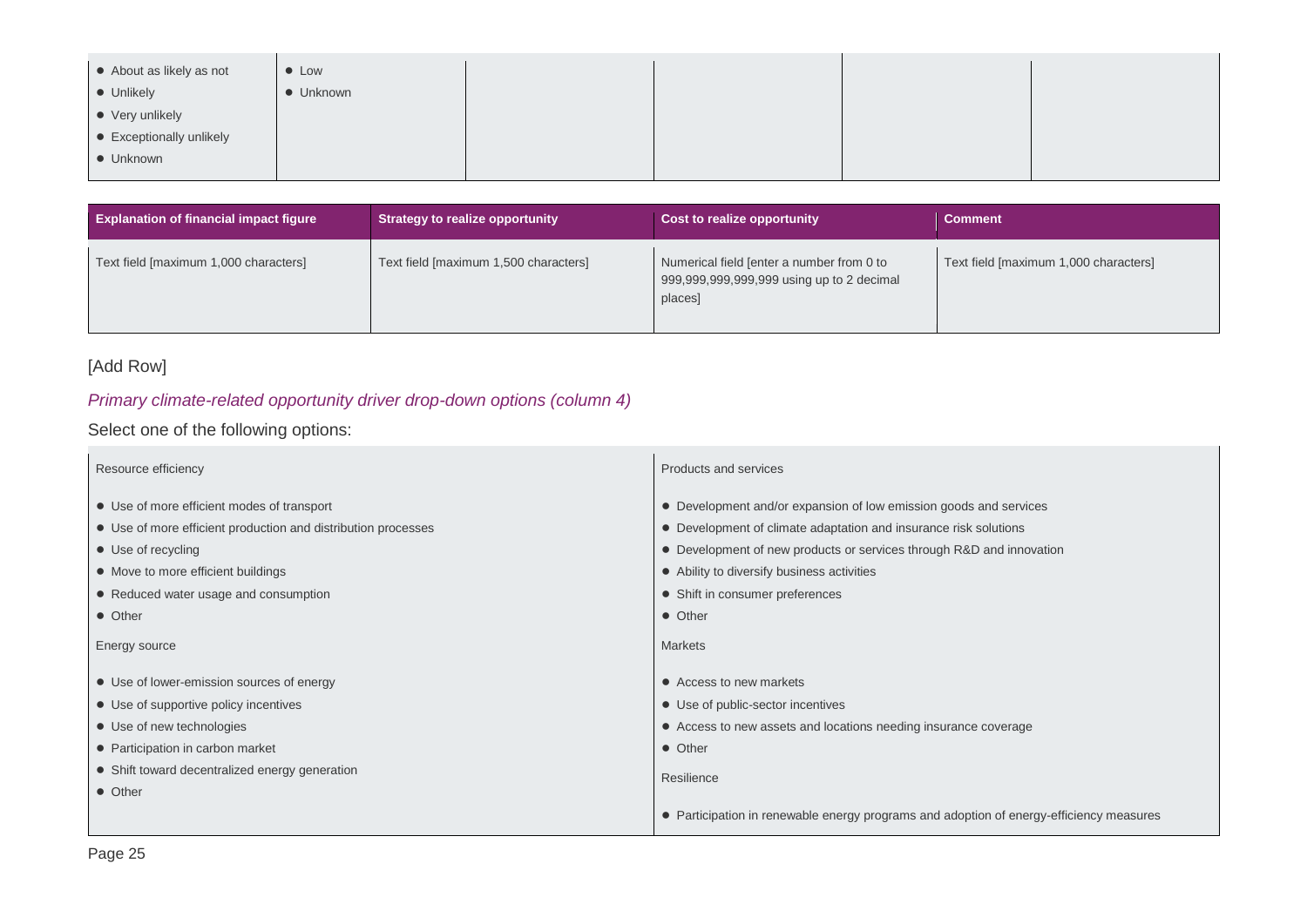| • Resource substitutes/diversification |
|----------------------------------------|
| • Other                                |

#### *Type of financial impact drop-down options (column 5)*

#### Select one of the following options:

 $\overline{a}$ 

| Resource efficiency                                                                                                                                                                                                                                                                                                                                                                                                                                                                                | Products and services                                                                                                                                                                                                                                                                                                                                                                                                                                                                                                                                                            |
|----------------------------------------------------------------------------------------------------------------------------------------------------------------------------------------------------------------------------------------------------------------------------------------------------------------------------------------------------------------------------------------------------------------------------------------------------------------------------------------------------|----------------------------------------------------------------------------------------------------------------------------------------------------------------------------------------------------------------------------------------------------------------------------------------------------------------------------------------------------------------------------------------------------------------------------------------------------------------------------------------------------------------------------------------------------------------------------------|
| • Reduced operating costs (e.g., through efficiency gains and cost reductions)<br>• Increased production capacity, resulting in increased revenues<br>• Increased value of fixed assets (e.g., highly rated energy-efficient buildings)<br>• Benefits to workforce management and planning (e.g., improved health and safety, employee<br>satisfaction resulting in lower costs)<br>• Other, please specify<br>Energy source                                                                       | • Increased revenue through demand for lower emissions products and services<br>• Increased revenue through new solutions to adaptation needs (e.g., insurance risk transfer<br>products and services)<br>• Better competitive position to reflect shifting consumer preferences, resulting in increased<br>revenues<br>• Other, please specify<br><b>Markets</b>                                                                                                                                                                                                                |
| • Reduced operational costs (e.g., through use of lowest cost abatement)<br>• Reduced exposure to future fossil fuel price increases<br>• Reduced exposure to GHG emissions and therefore less sensitivity to changes in cost of carbon<br>• Returns on investment in low-emission technology<br>• Increased capital availability (e.g., as more investors favor lower-emissions producers)<br>• Reputational benefits resulting in increased demand for goods/services<br>• Other, please specify | • Increased revenues through access to new and emerging markets (e.g., partnerships with<br>governments, development banks)<br>• Increased diversification of financial assets (e.g., green bonds and infrastructure)<br>• Other, please specify<br>Resilience<br>• Increased market valuation through resilience planning (e.g., infrastructure, land, buildings)<br>• Increased reliability of supply chain and ability to operate under various conditions<br>• Increased revenue through new products and services related to ensuring resiliency<br>• Other, please specify |

#### **(C2.4b) Why do you not consider your organization to have climate-related opportunities?**

#### **Question dependencies**

This question only appears if you select "No" or "Yes, we have identified opportunities but are unable to realize them" in response to C2.4.

#### **Change from 2018**

Page 26 No change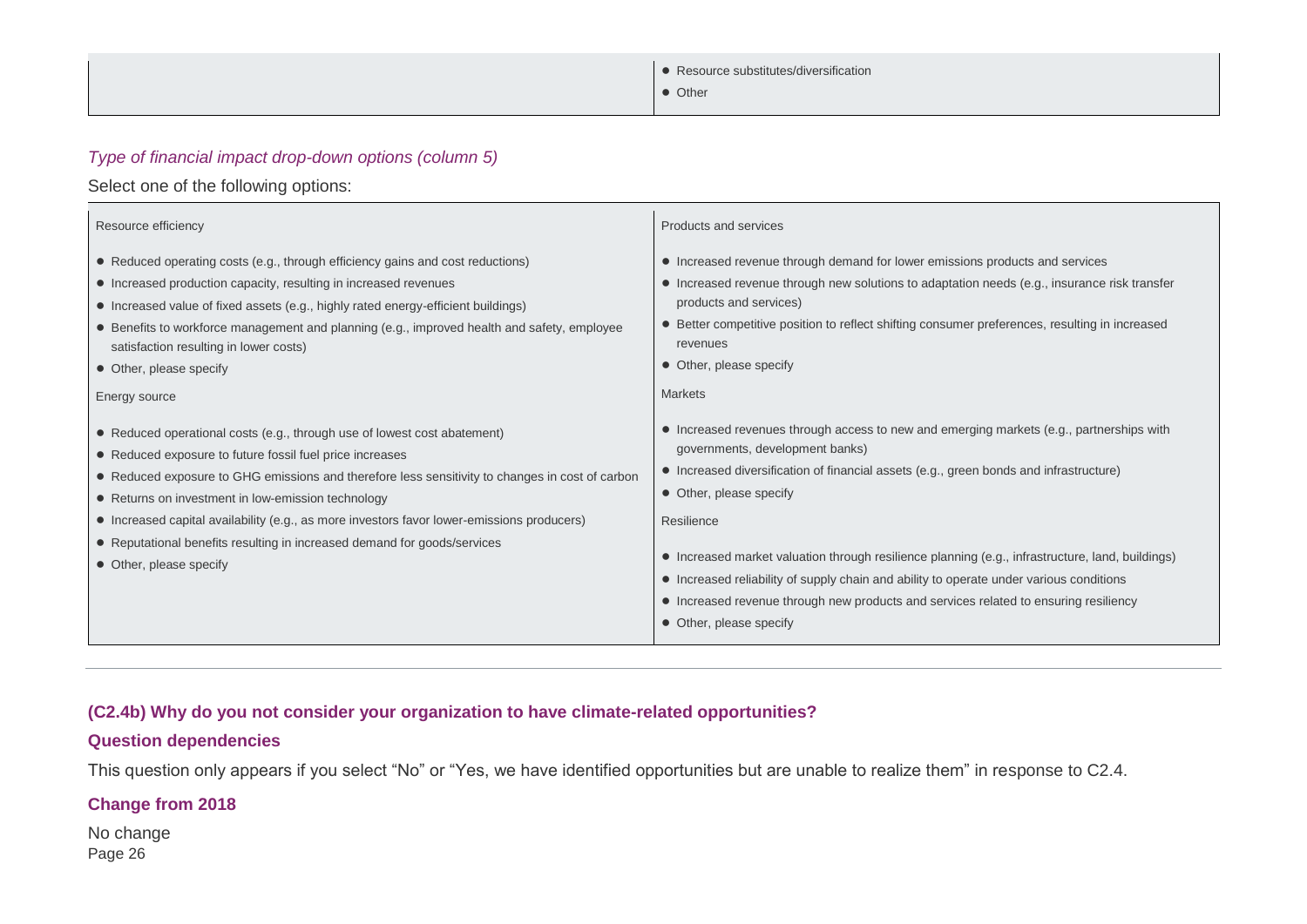#### **Response options**

Please complete the following table:

| Primary reason                                                                                        | Please explain                        |
|-------------------------------------------------------------------------------------------------------|---------------------------------------|
| Select from:                                                                                          | Text field [maximum 2,400 characters] |
| • Opportunities exist, we are unable to realize them                                                  |                                       |
| • Opportunities exist, but none with potential to have a substantive financial or strategic impact on |                                       |
| business                                                                                              |                                       |
| • Evaluation in progress                                                                              |                                       |
| • Judged to be unimportant                                                                            |                                       |
| • No instruction from management to seek out opportunities                                            |                                       |
| • Not yet evaluated                                                                                   |                                       |
| • Other, please specify                                                                               |                                       |
|                                                                                                       |                                       |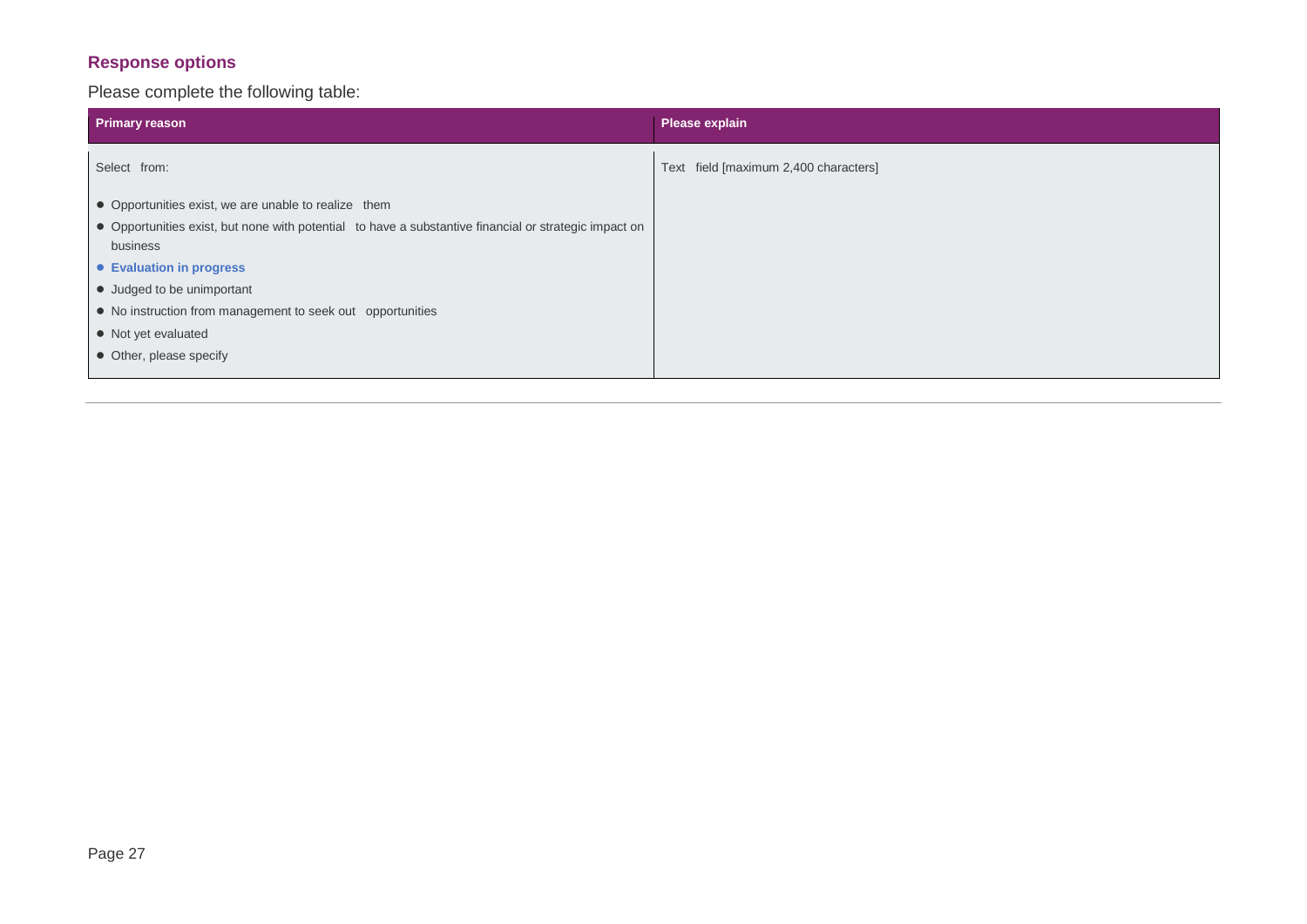# **C3 Business strategy**

## Business strategy

**(C3.1) Are climate-related issues integrated into your business strategy?**

**Change from 2018**

No change

#### **Response options**

Select one of the following options:

- Yes
- **No**

**(C3.1f) Why are climate-related issues not integrated into your business objectives and strategy?**

#### **Question dependencies**

This question only appears if you select "No" in response to C3.1.

#### **Change from 2018**

No change

#### **Response options**

This is an open text question with a limit of 5,000 characters.

Please note that when copying from another document into the disclosure platform, formatting is not retained.

**As a government contractor, Telos' has focused on the compliance with the DOD and civilian agencies compliance requirements, with an emphasis on cybersecurity. Our business does not require a great amount of physical resources like industries in the high impact sectors. Our management resources have not been allocated to measure or assess climate change risks until the customer has made this requirement. This will change in 2019, the risk committee will incorporate climate change risks as a part of the corporate risk assessment and report to the BOD.**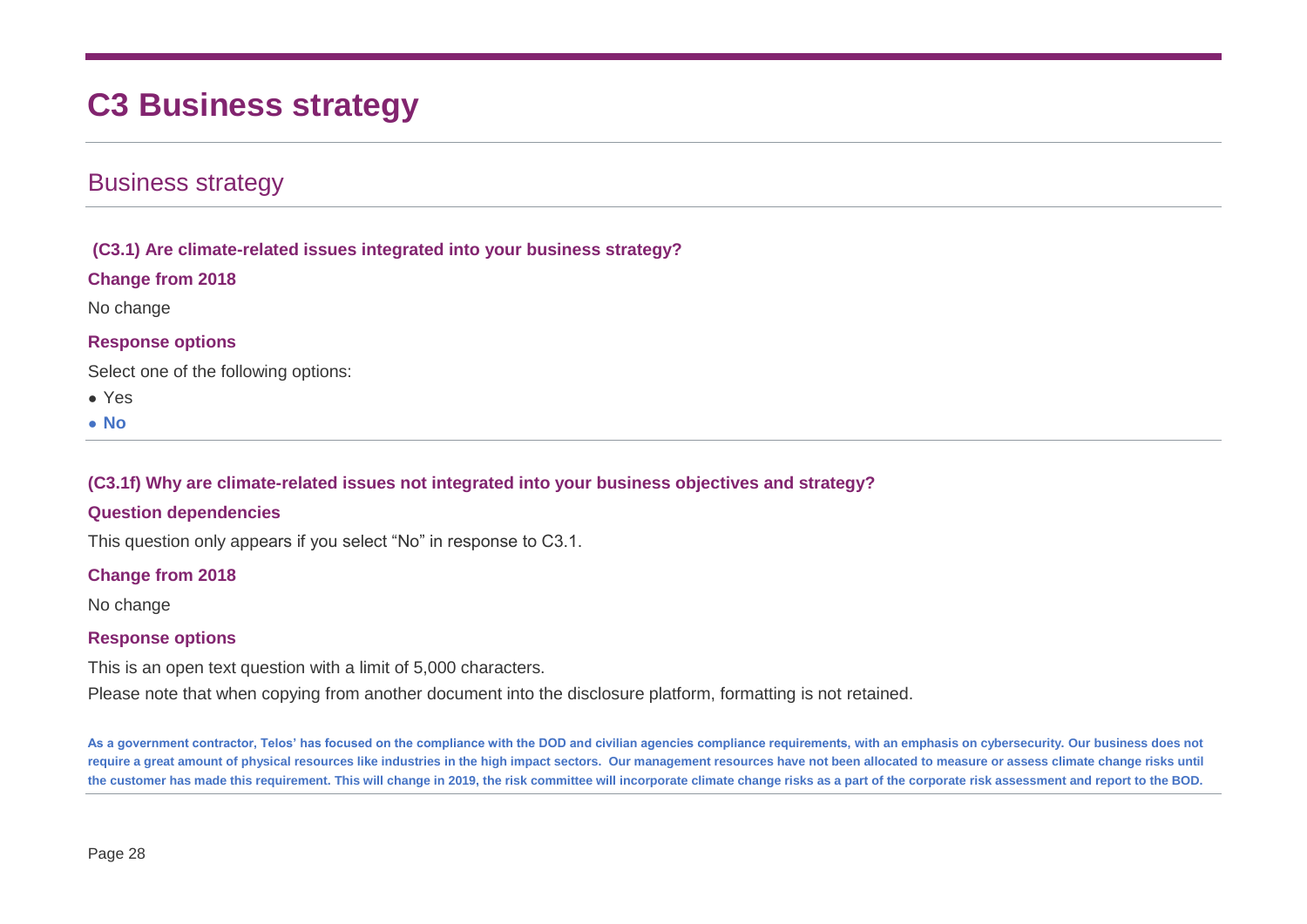# **C4 Targets and performance**

## **Targets**

#### **(C4.1) Did you have an emissions target that was active in the reporting year?**

#### **Change from 2018**

No change

#### **Connection to other frameworks**

#### *TCFD*

Metrics & Targets recommended disclosure c) Describe the targets used by the organization to manage climate related risks and opportunities and performance against targets.

#### *SDG*

Goal 7: Affordable and clean energy Goal 12: Responsible consumption and production

#### **Response options**

Select one of the following options:

- Absolute target
- Intensity target
- Both absolute and intensity targets
- **No target**

#### **(C4.1a) Provide details of your absolute emissions target(s) and progress made against those targets.**

#### **Question dependencies**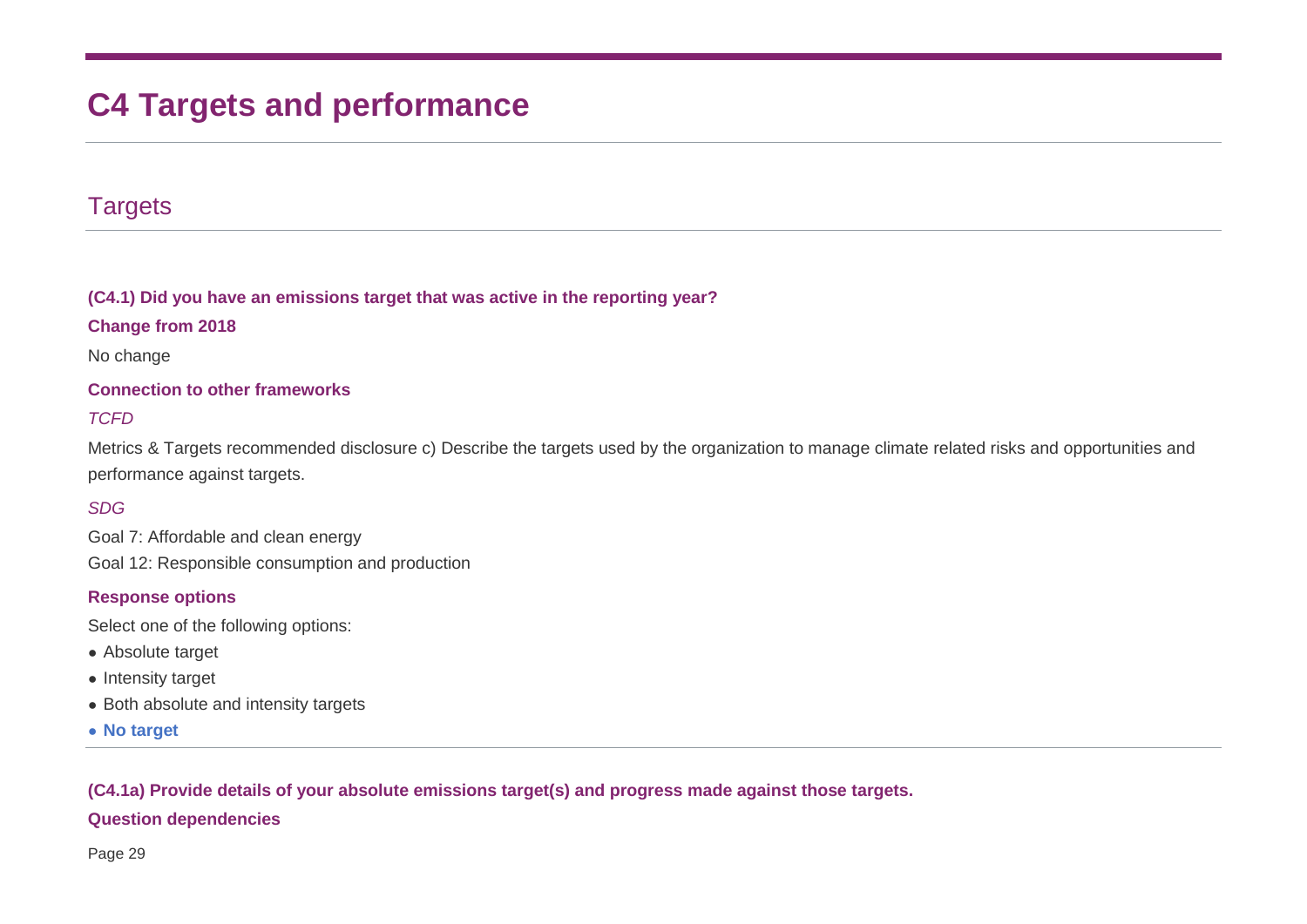This question only appears if you select "Absolute target" or "Both absolute and intensity targets" in response to C4.1.

#### **Change from 2018**

Minor change

#### **Connection to other frameworks**

#### *TCFD*

Metrics & Targets recommended disclosure c) Describe the targets used by the organization to manage climate related risks and opportunities and performance against targets.

#### *SDG*

Goal 7: Affordable and clean energy Goal 12: Responsible consumption and production Goal 13: Climate action

#### *2018 RobecoSAM Corporate Sustainability Assessment (DJSI)*

Climate-related targets

#### **Response options**

Please complete the following table. The table is displayed over several rows for readability.You are able to add rows by using the "Add Row" button at the bottom of the table.

| <b>Target reference</b><br>number | <b>Scope</b>                           | % emissions in Scope                                                                          | <b>Targeted % reduction</b><br>from base year                                                 | Base year                                                 | <b>Start year</b>                                         | Base year emissions<br>covered by target<br>(metric tons CO2e)                                                         |
|-----------------------------------|----------------------------------------|-----------------------------------------------------------------------------------------------|-----------------------------------------------------------------------------------------------|-----------------------------------------------------------|-----------------------------------------------------------|------------------------------------------------------------------------------------------------------------------------|
| Select from:<br>Abs1-Abs100       | Select from drop-down<br>options below | Percentage field [enter a<br>percentage from 0-100<br>using a maximum of 2<br>decimal places] | Percentage field [enter a<br>percentage from 0-100<br>using a maximum of 2<br>decimal places] | Numerical field [enter a<br>number between 1900-<br>2019] | Numerical field [enter a<br>number between 1900-<br>2019] | Numerical field [enter a<br>number from 0-<br>999,999,999,999 using a<br>maximum of 2 decimal<br>places and no commas] |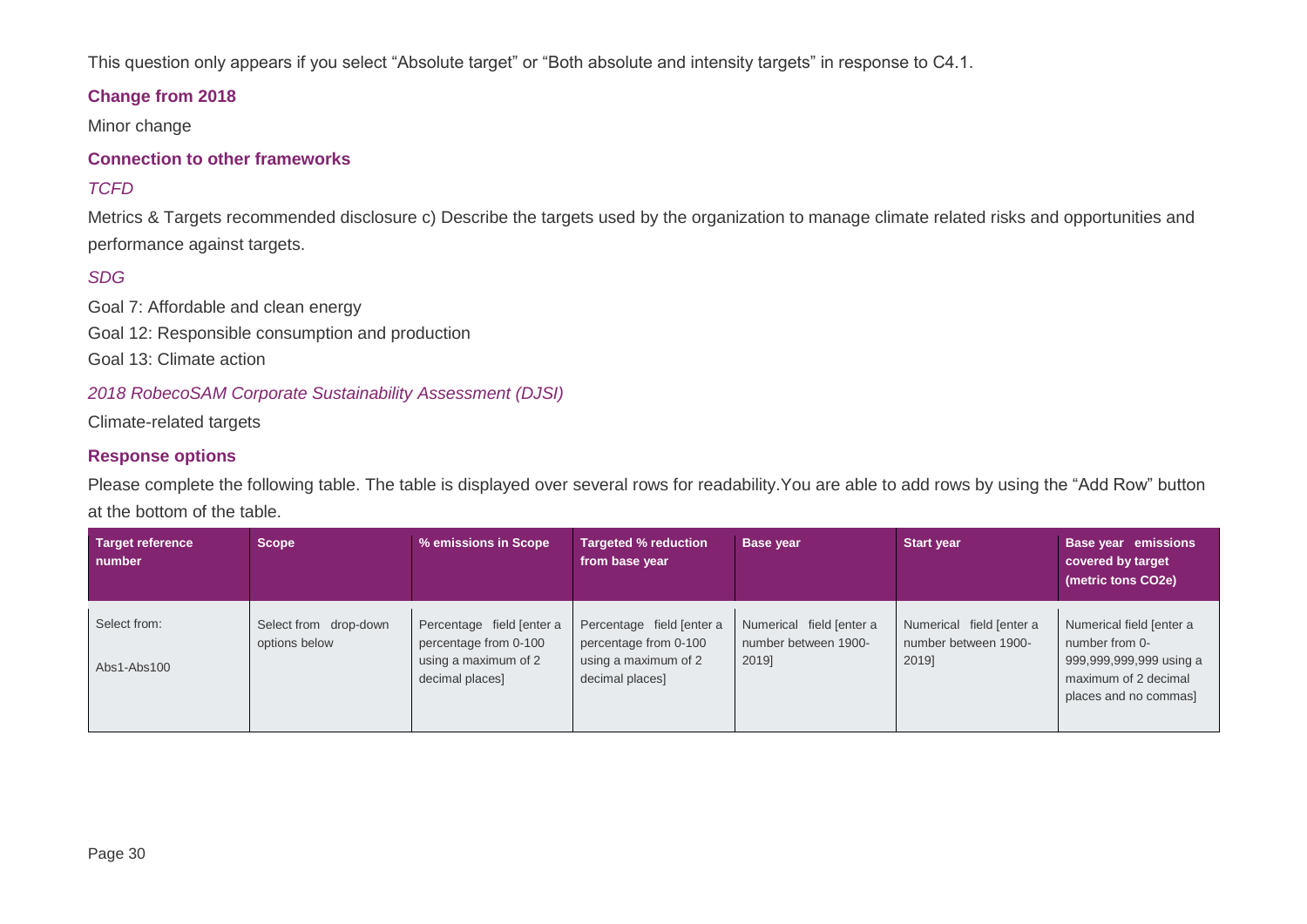| Target year                                                    | Is this a science-based target?        | % of target achieved                                       | <b>Target status</b> | <b>Please explain</b>                 |
|----------------------------------------------------------------|----------------------------------------|------------------------------------------------------------|----------------------|---------------------------------------|
| Numerical field<br>[enter a<br>whole number between 2000-2100] | Select from drop-down options<br>below | Percentage field [enter a<br>percentage from 0-100 using a | Select from:         | Text field [maximum 2,400 characters] |
|                                                                |                                        | maximum of 2 decimal places]                               | $\bullet$ New        |                                       |
|                                                                |                                        |                                                            | • Underway           |                                       |
|                                                                |                                        |                                                            | • Achieved           |                                       |
|                                                                |                                        |                                                            | • Expired            |                                       |
|                                                                |                                        |                                                            | • Revised            |                                       |
|                                                                |                                        |                                                            | • Replaced           |                                       |
|                                                                |                                        |                                                            | • Retired            |                                       |
|                                                                |                                        |                                                            |                      |                                       |

#### [Add Row]

#### **Scope drop-down options:**

Select one of the following options:

- Scope 1
- Scope 2 (location-based)
- Scope 2 (market-based)
- Scope 1+2 (location-based)
- Scope 1+2 (market-based)
- Scope 1+2 (location-based) +3 (upstream)
- Scope 1+2 (location-based) +3 (downstream)
- Scope 1+2 (location-based) +3 (upstream & downstream)
- Scope 1+2 (market-based) +3 (upstream)
- Scope 1+2 (market-based) +3 (downstream)
- Scope 1+2 (market-based) +3 (upstream & downstream)
- Scope 3 (upstream)
- Scope 3 (downstream)
- Scope 3 (upstream & downstream)
- Scope 3: Purchased goods and services
- Scope 3: Capital goods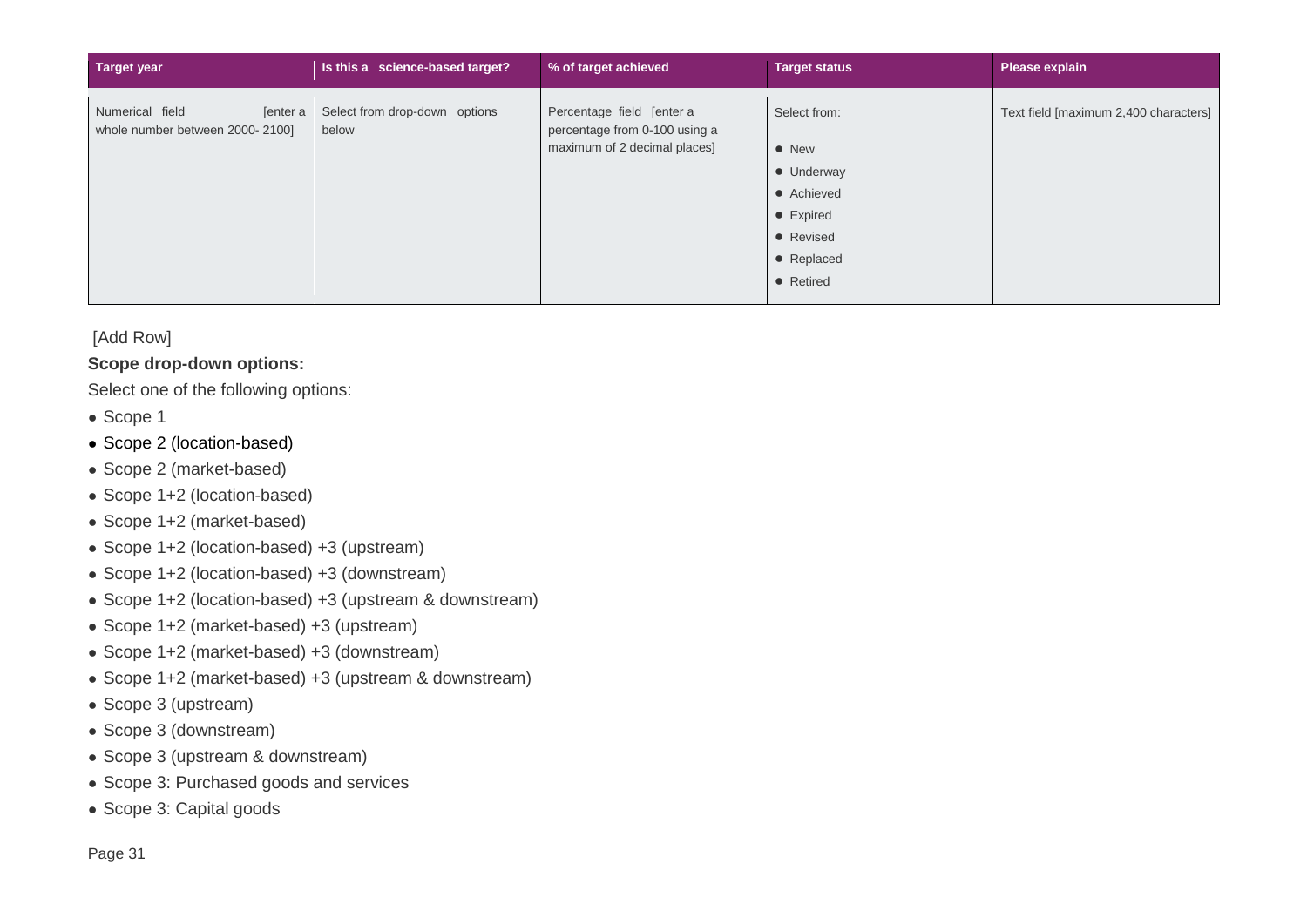- Scope 3: Fuel and energy-related activities (not included in Scopes 1 or 2)
- Scope 3: Upstream transportation and distribution
- Scope 3: Waste generated in operations
- Scope 3: Business travel
- Scope 3: Employee commuting
- Scope 3: Upstream leased assets
- Scope 3: Investments
- Scope 3: Downstream transportation and distribution
- Scope 3: Processing of sold products
- Scope 3: Use of sold products
- Scope 3: End-of-life treatment of sold products
- Scope 3: Downstream leased assets
- Scope 3: Franchises
- Other, please specify

#### **Is this a science-based target? drop-down options:**

Select one of the following options:

- Yes, this target has been approved as science-based by the Science-Based Targets initiative
- Yes, we consider this a science-based target, but this target has not been approved as science-based by the Science-Based Targets initiative
- No, but we are reporting another target that is science-based
- No, but we anticipate setting one in the next 2 years
- No, and we do not anticipate setting one in the next 2 years

## **(C4.1b) Provide details of your emissions intensity target(s) and progress made against those target(s).**

## **Question dependencies**

This question only appears if you select "Intensity target" or "Both absolute and intensity target" in response to C4.1.

## **Change from 2018**

Minor change

## **Connection to other frameworks**

*TCFD*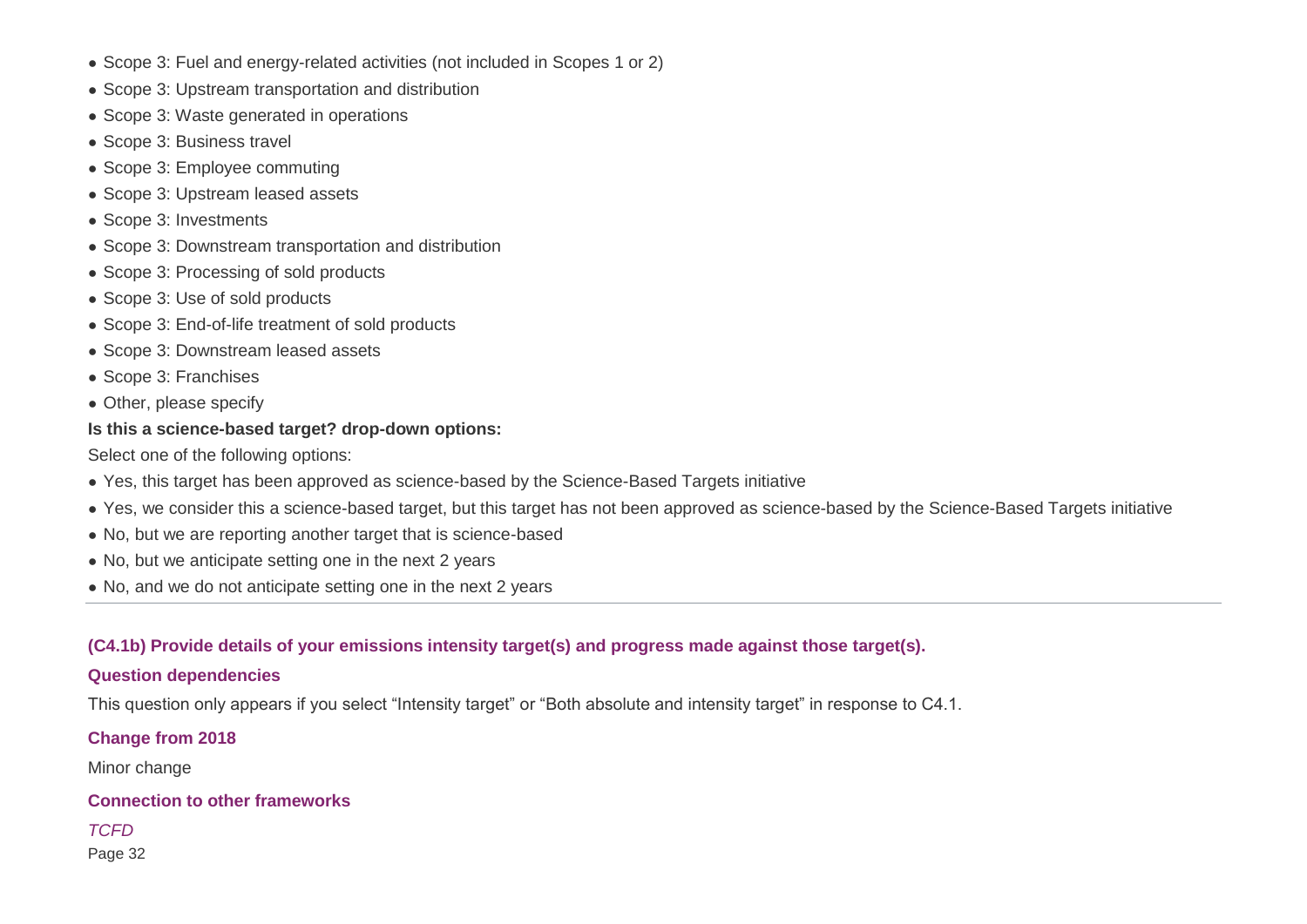Metrics & Targets recommended disclosure c) Describe the targets used by the organization to manage climate related risks and opportunities and performance against targets.

#### *SDG*

Goal 7: Affordable and clean energy Goal 12: Responsible consumption and production Goal 13: Climate action

#### *2018 RobecoSAM Corporate Sustainability Assessment (DJSI)*

Climate-related targets

#### **Response options**

Please complete the following table. The table is displayed over several rows for readability. You are able to add rows by using the "Add Row" button at the bottom of the table.

| Target reference<br>number    | <b>Scope</b>                           | % emissions in Scope                                                                          | <b>Targeted % reduction</b><br>from base year                                                 | <b>Metric</b>                          | <b>Base year</b>                                               | <b>Start year</b>                                              |
|-------------------------------|----------------------------------------|-----------------------------------------------------------------------------------------------|-----------------------------------------------------------------------------------------------|----------------------------------------|----------------------------------------------------------------|----------------------------------------------------------------|
| Select from:<br>$Int1-Int100$ | Select from drop-down<br>options below | Percentage field [enter a<br>percentage from 0-100<br>using a maximum of 2<br>decimal places] | Percentage field [enter a<br>percentage from 0-100<br>using a maximum of 2<br>decimal places] | Select from drop-down<br>options below | Numerical field [enter a<br>whole number between<br>1900-2019] | Numerical field [enter a<br>whole number between<br>1900-2019] |

| <b>Normalized base</b><br>year emissions<br>covered by target<br>(metric tons CO2e)                                        | <b>Target year</b>                                             | Is this a science-<br>based target?    | % of target achieved                                                                               | <b>Target status</b>                                                                        | Please explain                          | % change<br>anticipated in<br>absolute Scope 1+2<br>emissions                                          | % change<br>anticipated in<br>absolute Scope 3<br>emissions                                            |
|----------------------------------------------------------------------------------------------------------------------------|----------------------------------------------------------------|----------------------------------------|----------------------------------------------------------------------------------------------------|---------------------------------------------------------------------------------------------|-----------------------------------------|--------------------------------------------------------------------------------------------------------|--------------------------------------------------------------------------------------------------------|
| Numerical field [enter<br>a number from 0-<br>999,999,999,999<br>using a maximum of<br>10 decimal places and<br>no commas] | Numerical field [enter<br>a whole number<br>between 2000-2100] | Select from drop-down<br>options below | Percentage field<br>fenter a percentage<br>from $0-100$ using a<br>maximum of 2 decimal<br>places] | Select from:<br>$\bullet$ New<br>• Underway<br>• Achieved<br>$\bullet$ Expired<br>• Revised | Text field [maximum<br>2,400 characters | Percentage field<br>[enter a percentage]<br>from -999 - 999 using<br>a maximum of 2<br>decimal places] | Percentage field<br>[enter a percentage]<br>from -999 - 999 using<br>a maximum of 2<br>decimal places] |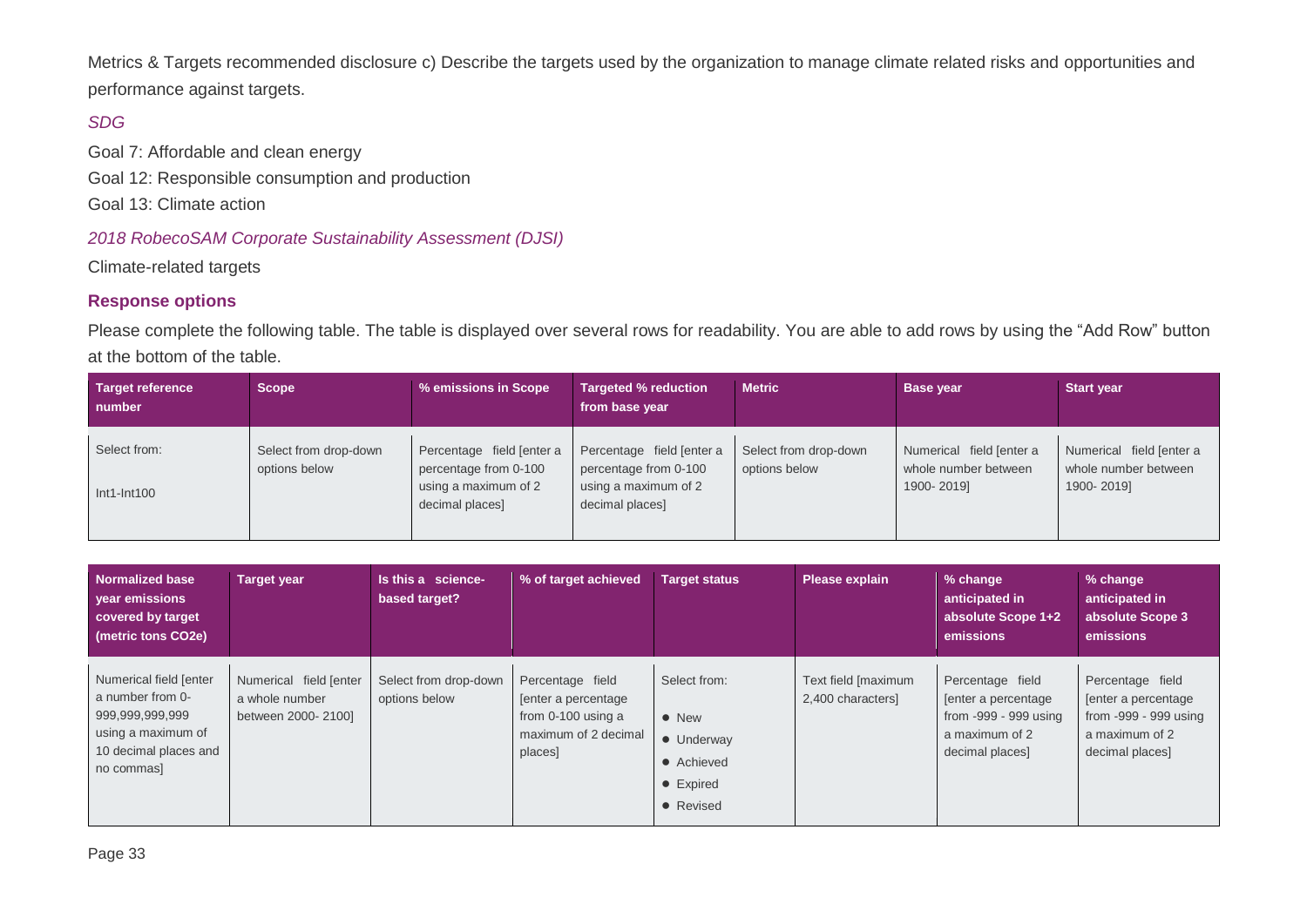|  | • Replaced |  |  |
|--|------------|--|--|
|  | • Retired  |  |  |

#### [Add Row]

#### *Scope drop-down (column 2)*

#### Select one of the following options:

| • Scope 1                                                                     | • Scope 3: Upstream transportation and distribution   |
|-------------------------------------------------------------------------------|-------------------------------------------------------|
| • Scope 2 (location-based)                                                    | • Scope 3: Waste generated in operations              |
| • Scope 2 (market-based)                                                      | • Scope 3: Business travel                            |
| • Scope 1+2 (location-based)                                                  | • Scope 3: Employee commuting                         |
| • Scope 1+2 (market-based)                                                    | • Scope 3: Upstream leased assets                     |
| • Scope 1+2 (location-based) +3 (upstream)                                    | • Scope 3: Investments                                |
| • Scope 1+2 (location-based) +3 (downstream)                                  | • Scope 3: Downstream transportation and distribution |
| • Scope 1+2 (location-based) +3 (upstream & downstream)                       | • Scope 3: Processing of sold products                |
| • Scope 1+2 (market-based) +3 (upstream)                                      | • Scope 3: Use of sold products                       |
| • Scope 1+2 (market-based) +3 (downstream)                                    | • Scope 3: End-of-life treatment of sold products     |
| • Scope 1+2 (market-based) +3 (upstream & downstream)                         | • Scope 3: Downstream leased assets                   |
| • Scope 3 (upstream)                                                          | • Scope 3: Franchises                                 |
| • Scope 3 (downstream)                                                        | • Other, please specify                               |
| • Scope 3 (upstream & downstream)                                             |                                                       |
| • Scope 3: Purchased goods and services                                       |                                                       |
| • Scope 3: Capital goods                                                      |                                                       |
| • Scope 3: Fuel and energy-related activities (not included in Scopes 1 or 2) |                                                       |
|                                                                               |                                                       |

#### *Metric drop-down options (column 5)*

Select one of the following options from the drop-down menu below. Those with an asterisk (\*) are the metrics that can be evaluated against sciencebased target setting methods (see [Technical Note on Science-Based Targets\)](https://b8f65cb373b1b7b15feb-c70d8ead6ced550b4d987d7c03fcdd1d.ssl.cf3.rackcdn.com/cms/guidance_docs/pdfs/000/000/386/original/CDP-technical-note-science-based-targets.pdf?1489587578):

| • Grams CO2e per revenue passenger kilometer* | • Metric tons CO2e per unit of service provided |
|-----------------------------------------------|-------------------------------------------------|
| • Metric tons CO2e per USD(\$) value-added*   | • Metric tons CO2e per square foot*             |
| • Metric tons CO2e per square meter*          | • Metric tons CO2e per kilometer                |
|                                               |                                                 |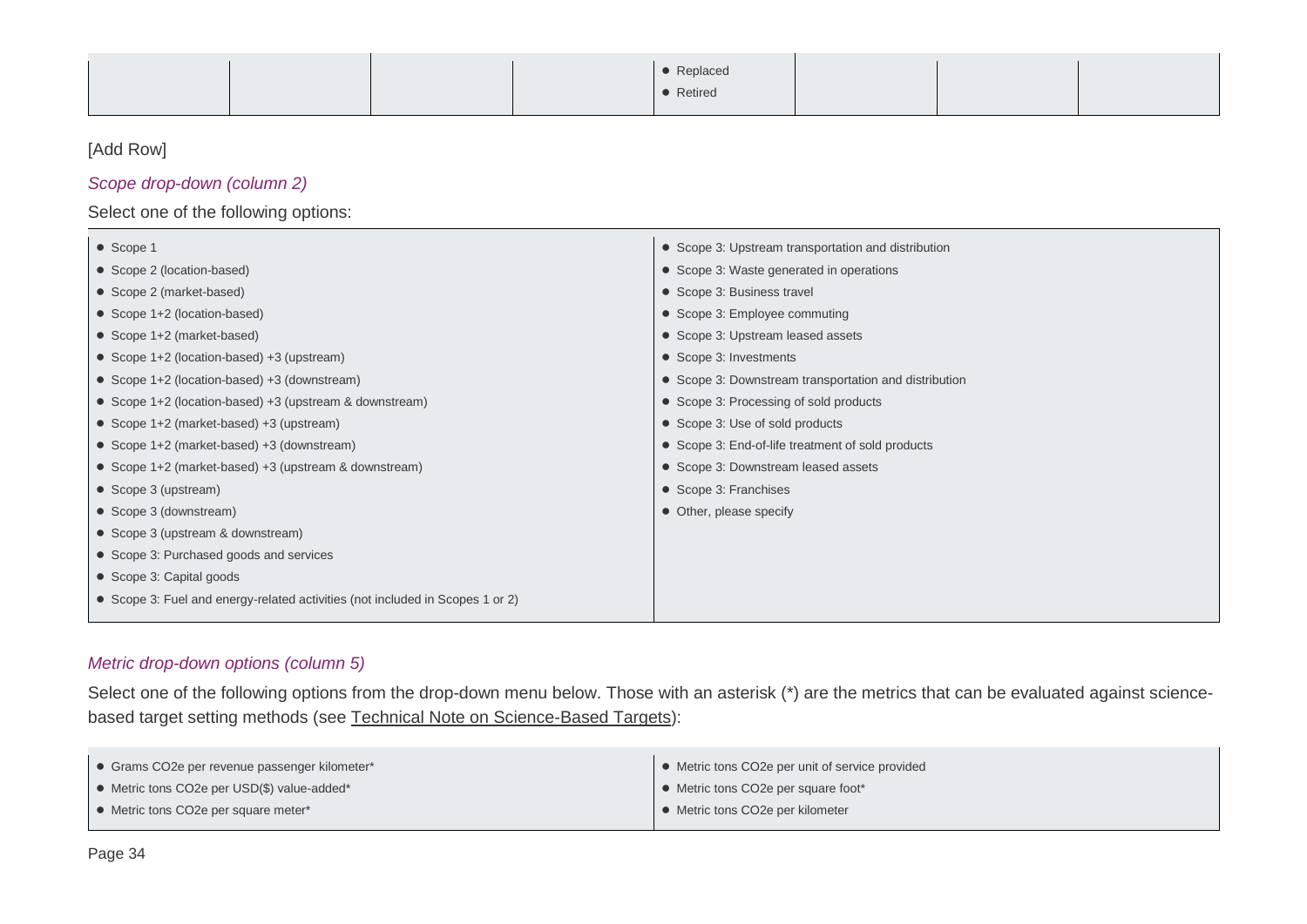| • Metric tons CO2e per metric ton of aluminum*  | • Metric tons CO2e per passenger kilometer*                         |
|-------------------------------------------------|---------------------------------------------------------------------|
| • Metric tons CO2e per metric ton of steel*     | • Metric tons CO2e per megawatt hour (MWh)*                         |
| • Metric tons CO2e per metric ton of cement*    | • Metric tons CO2e per barrel of oil equivalent (BOE)               |
| • Metric tons CO2e per metric ton of cardboard* | • Metric tons CO2e per vehicle produced                             |
| • Grams CO2e per kilometer*                     | • Metric tons CO2e per metric ton of ore processed                  |
| • Metric tons CO2e per unit revenue             | • Metric tons CO2e per ounce of gold                                |
| • Metric tons CO2e per unit FTE employee        | • Metric tons CO2e per ounce of platinum                            |
| • Metric tons CO2e per unit hour worked         | • Metric tons of CO2e per metric ton of aggregate                   |
| • Metric tons CO2e per metric ton of product    | • Metric tons of CO2e per billion (currency) funds under management |
| • Metric tons of CO2e per liter of product      | • Other, please specify                                             |
| • Metric tons CO2e per unit of production       |                                                                     |
|                                                 |                                                                     |

#### *Is this a science-based target? drop-down options (column 10)*

#### Select one of the following options:

| • Yes, this target has been approved as science-based by the Science Based Targets initiative     | • No, but we are reporting another target that is science-based |
|---------------------------------------------------------------------------------------------------|-----------------------------------------------------------------|
| • Yes, we consider this a science-based target, but this target has not been approved as science- | • No, but we anticipate setting one in the next 2 years         |
| based by the Science Based Targets initiative                                                     | • No, and we do not anticipate setting one in the next 2 years  |
|                                                                                                   |                                                                 |

#### **(C4.1c) Explain why you do not have an emissions target, and forecast how your emissions will change over the next five years.**

#### **Question dependencies**

This question only appears if you select "No target" in response to C4.1.

#### **Change from 2018**

Modified guidance

#### **Response options**

Please complete the following table:

| <b>Primary reason</b> | <b>Five-year forecast</b> | Please explain |
|-----------------------|---------------------------|----------------|
|                       |                           |                |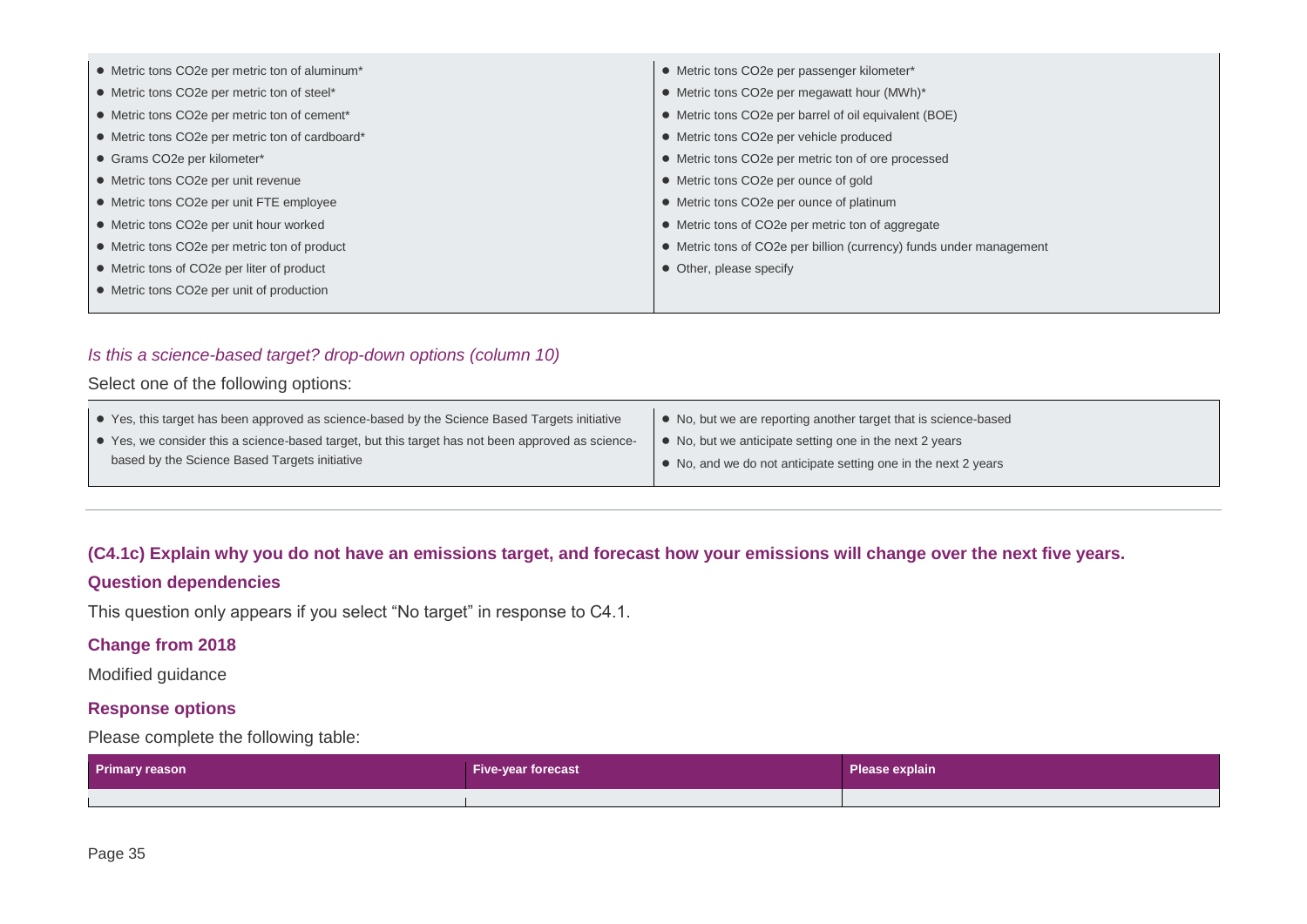| Select from:                                                                                                                                                                                                                                                                                                          | Text field [maximum 2,400 characters]                                                                                                                                                                                                                                                                                                               | Text field [maximum 2,400 characters]                                                                                                                                                 |
|-----------------------------------------------------------------------------------------------------------------------------------------------------------------------------------------------------------------------------------------------------------------------------------------------------------------------|-----------------------------------------------------------------------------------------------------------------------------------------------------------------------------------------------------------------------------------------------------------------------------------------------------------------------------------------------------|---------------------------------------------------------------------------------------------------------------------------------------------------------------------------------------|
| • We are planning to introduce a target in the next two<br><b>vears</b><br>• Important but not an immediate business priority<br>• Judged to be unimportant, explanation provided<br>• Lack of internal resources<br>• Insufficient data on operations<br>• No instruction from management<br>• Other, please specify | The 2018 and 2017 C02 calculations serve as a baseline for<br>introducing emission targets for future years. In the last five<br>years significant capital improvements have already been<br>made that has resulted in conserving 37% of overall energy<br>costs for the HQ facility. This reduces the % of energy<br>conservation in future years. | Telos will incorporate ways to reduce C02 emissions for the<br>activities we have control over. Benchmarks will be analyzed<br>with Telos' emissions reporting for realistic targets. |

# Other climate-related targets

**(C4.2) Provide details of other key climate-related targets not already reported in question C4.1/a/b.**

**Change from 2018**

Minor change

#### **Connection to frameworks**

#### *TCFD*

Metrics & Targets recommended disclosure a) Disclose the metrics used by the organization to assess climate-related risks and opportunities in line with its strategy and risk management process.

Metrics & Targets recommended disclosure c) Describe the targets used by the organization to manage climate related risks and opportunities and performance against targets.

#### *SDG*

Goal 7: Affordable and clean energy Goal 12: Responsible consumption and production Goal 13: Climate action

*2018 RobecoSAM Corporate Sustainability Assessment (DJSI)*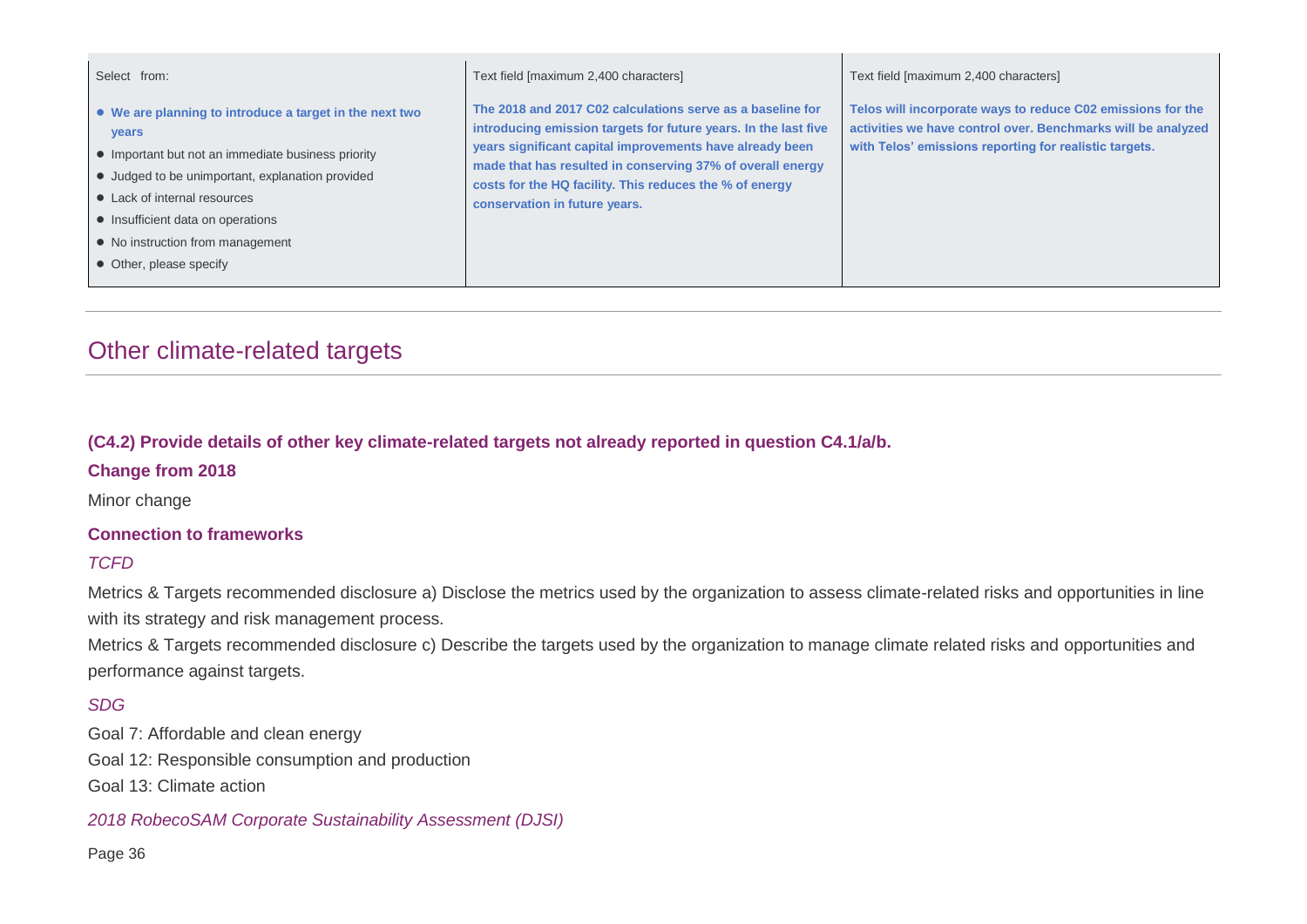#### Climate-related targets

#### **Response options**

Please complete the following table. The table is displayed over several rows for readability. You are able to add rows by using the "Add Row" button at the bottom of the table.

| <b>Target</b>                                                                                                                                                                                                                                                                                                                                                                                                       | <b>KPI - Metric numerator</b>          | <b>KPI-Metric denominator</b><br>(intensity targets only) | <b>Base year</b>                                      | <b>Start year</b>                                     | <b>Target year</b>                                          |
|---------------------------------------------------------------------------------------------------------------------------------------------------------------------------------------------------------------------------------------------------------------------------------------------------------------------------------------------------------------------------------------------------------------------|----------------------------------------|-----------------------------------------------------------|-------------------------------------------------------|-------------------------------------------------------|-------------------------------------------------------------|
| Select from:<br>• Energy productivity<br>• Renewable electricity<br>consumption<br>• Renewable electricity<br>production<br>• Renewable energy target<br>including electricity, heat,<br>steam and cooling<br>• Renewable fuel<br>• Waste<br>• Zero/low-carbon vehicle<br>• Energy usage<br>• Land use<br>• Methane reduction target<br>• Engagement with suppliers<br>• R&D investments<br>• Other, please specify | Text field [maximum 200<br>characters] | Text field [maximum 200<br>characters]                    | Numerical field [enter a<br>number between 1900-2019] | Numerical field [enter a<br>number between 1900-2019] | Numerical field [enter a whole<br>number between 2000-2100] |
|                                                                                                                                                                                                                                                                                                                                                                                                                     |                                        |                                                           |                                                       |                                                       |                                                             |

| KPI in baseline year                         | KPI in target year                           | % achieved in reporting<br>year                    | <b>Target Status</b>        | Please explain                           | <b>Part of emissions target</b>          | Is this target part of an<br>overarching initiative? |
|----------------------------------------------|----------------------------------------------|----------------------------------------------------|-----------------------------|------------------------------------------|------------------------------------------|------------------------------------------------------|
| Numerical field [enter a<br>number from 0 to | Numerical field [enter a<br>number from 0 to | Percentage field [enter a<br>percentage from 0-100 | Select from:                | Text field [maximum 2,400<br>characters] | Text field [maximum<br>2,400 characters] | Select from:                                         |
| 999,999,999,999 using up                     | 999,999,999,999 using up                     | using a maximum of 2<br>decimal places]            | $\bullet$ New<br>• Underway |                                          |                                          | $\bullet$ RE100<br>$\bullet$ EP100                   |
|                                              |                                              |                                                    |                             |                                          |                                          |                                                      |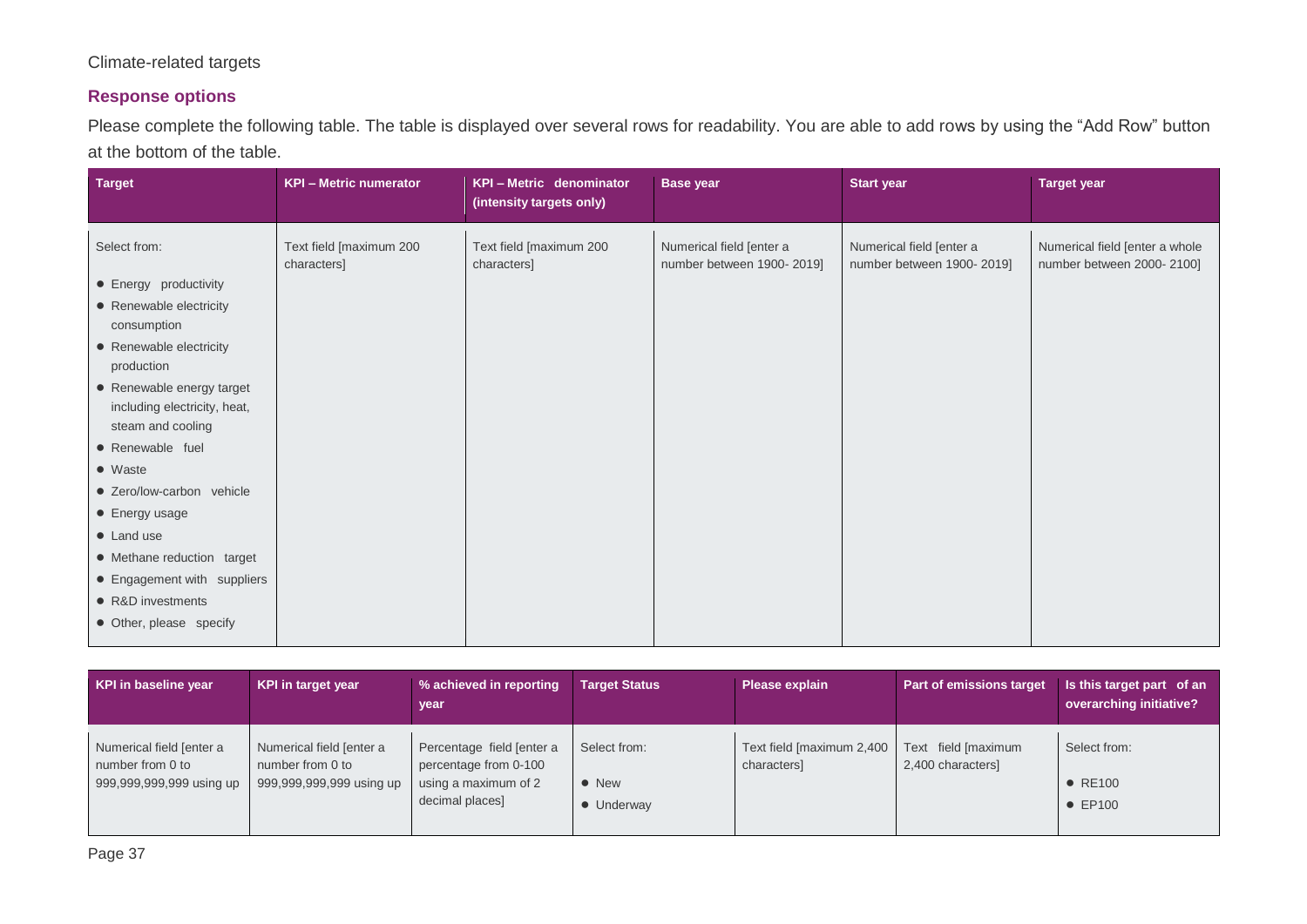| to 10 decimal places and<br>to 10 decimal places and<br>• Achieved<br>no commas<br>no commas<br>• Expired<br>• Revised<br>• Replaced<br>• Retired | target ID] | $\bullet$ Below50 - sustainable<br>fuels<br>• Science-based targets<br>initiative<br>• Reduce short-lived<br>climate pollutants<br>• Remove deforestation<br>• Low-Carbon<br>Technology<br>Partnerships initiative<br>• No, it's not part of an<br>overarching initiative<br>• Other, please specify |
|---------------------------------------------------------------------------------------------------------------------------------------------------|------------|------------------------------------------------------------------------------------------------------------------------------------------------------------------------------------------------------------------------------------------------------------------------------------------------------|
|---------------------------------------------------------------------------------------------------------------------------------------------------|------------|------------------------------------------------------------------------------------------------------------------------------------------------------------------------------------------------------------------------------------------------------------------------------------------------------|

[Add Row]

## Emissions reduction initiatives

**(C4.3) Did you have emissions reduction initiatives that were active within the reporting year? Note that this can include those in the planning and/or implementation phases.**

**Change from 2018**

No change

**Connection to other frameworks**

*SDG*

Goal 7: Affordable and clean energy

Goal 13: Climate action

#### **Response options**

Select one of the following options:

● **Yes**

Page 38 ● No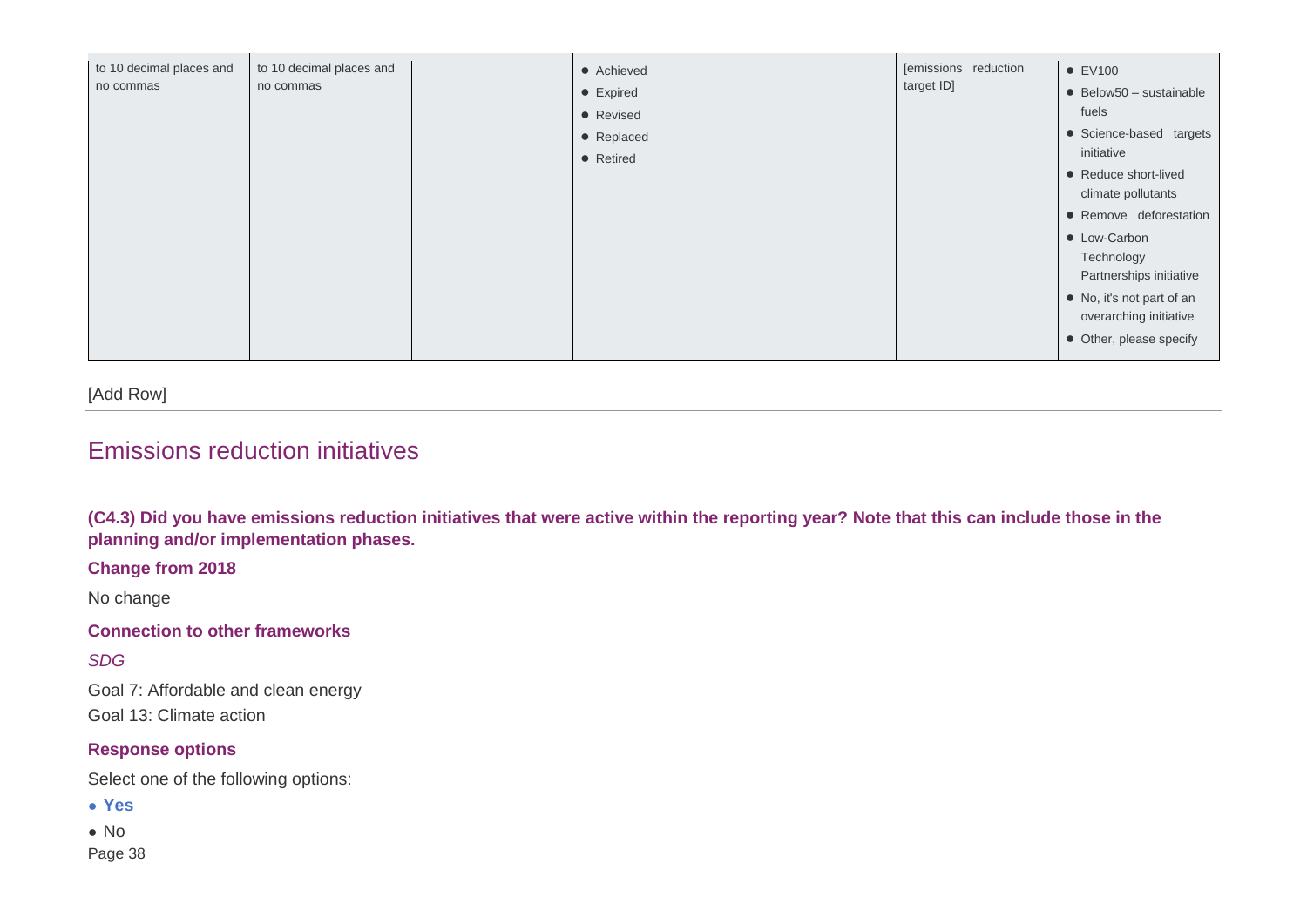#### **(C4.3b) Provide details on the initiatives implemented in the reporting year in the table below.**

#### **Question dependencies**

This question only appears if you select "Yes" in response to C4.3.

#### **Change from 2018**

Minor change

#### **Connection to other frameworks**

#### *SDG*

Goal 7: Affordable and clean energy

Goal 13: Climate action

#### **Response options**

Please complete the following table. The table is displayed over several rows for readability. You are able to add rows by using the "Add Row" button at the bottom of the table.

| Initiative type                                                                                                                                                                                                                                                                                                | <b>Description of initiative</b>                                                                                              | <b>Estimated annual CO2e savings</b><br>(metric tons CO2e)                                                                         | <b>Scope</b>                                                                                     | <b>Voluntary/</b><br><b>Mandatory</b>      |
|----------------------------------------------------------------------------------------------------------------------------------------------------------------------------------------------------------------------------------------------------------------------------------------------------------------|-------------------------------------------------------------------------------------------------------------------------------|------------------------------------------------------------------------------------------------------------------------------------|--------------------------------------------------------------------------------------------------|--------------------------------------------|
| Select from:<br>• Energy efficiency: Building fabric<br>• Energy efficiency: Building<br><b>services</b><br>• Energy efficiency: Processes<br>• Fugitive emissions reductions<br>• Low-carbon energy purchase<br>• Low-carbon energy installation<br>• Process emissions reductions<br>• Other, please specify | Select from drop-down options below<br><b>Current on all building</b><br>maintenance items; reduce energy<br>use after hours. | Numerical field [enter a number from<br>0-99,999,999,999 using a maximum<br>of 2 decimal places and no commas]<br>22.2 metric tons | Select from:<br>• Scope 1<br>• Scope 2 (location-based)<br>• Scope 2 (market-based)<br>• Scope 3 | Select from:<br>• Voluntary<br>• Mandatory |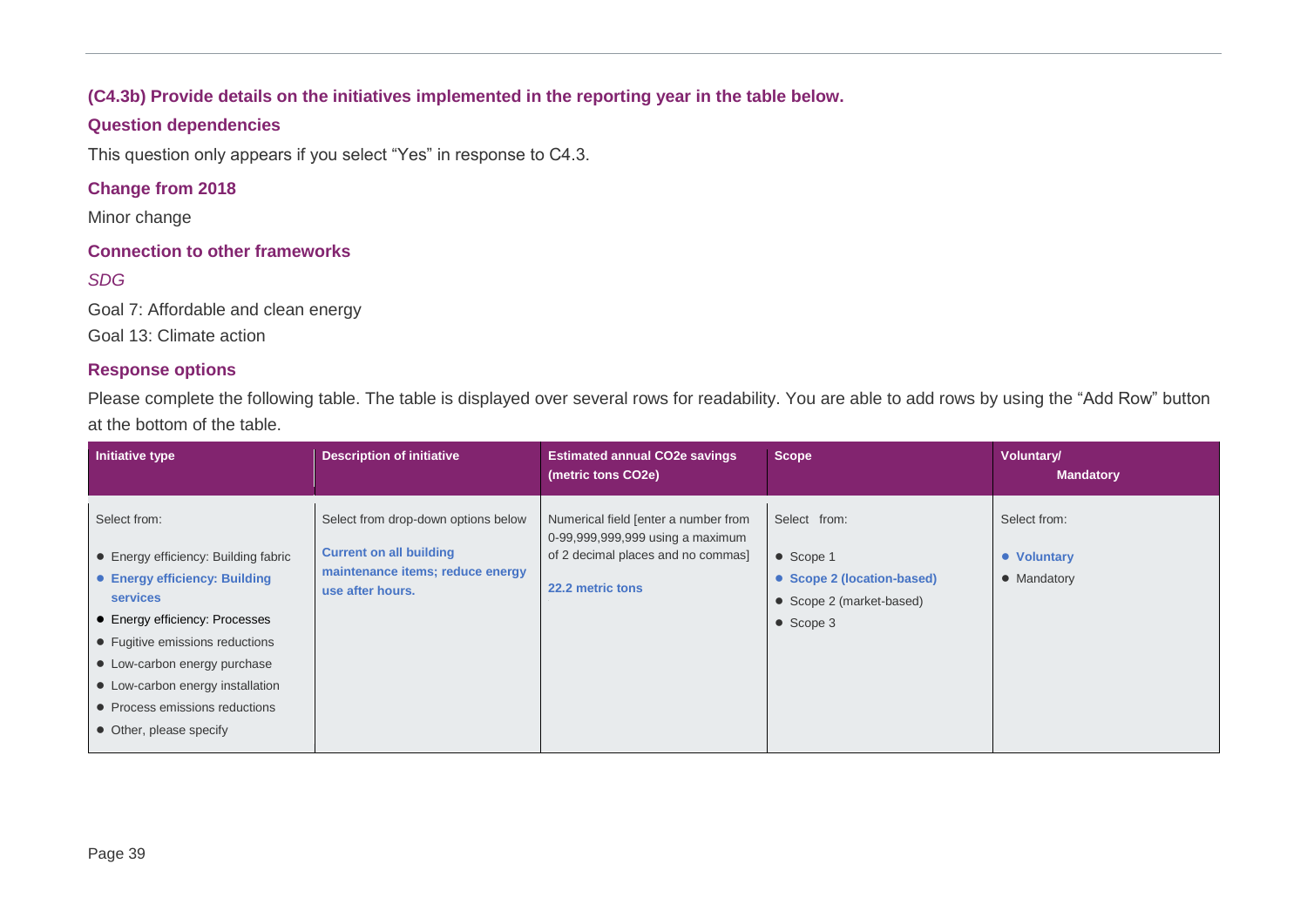| <b>Annual monetary savings (unit</b><br>currency, as specified in C0.4)                                                     | Investment required (unit currency,<br>as specified in C0.4)                                               | Payback period                                                                                                                                                                                     | <b>Estimated lifetime of the initiative</b>                                                                                                                                                                            | <b>Comment</b>                                                                                                                   |
|-----------------------------------------------------------------------------------------------------------------------------|------------------------------------------------------------------------------------------------------------|----------------------------------------------------------------------------------------------------------------------------------------------------------------------------------------------------|------------------------------------------------------------------------------------------------------------------------------------------------------------------------------------------------------------------------|----------------------------------------------------------------------------------------------------------------------------------|
| Numerical field [enter a number from<br>0-999,999,999,999,999 using no<br>decimal places, and no commas]<br><b>2341 USD</b> | Numerical field [enter a number from<br>0-999,999,999,999,999 using no<br>decimal places, and no commas) 0 | Select from:<br>$\bullet$ <1 year<br>$\bullet$ 1-3 years<br>$\bullet$ 4-10 years<br>$\bullet$ 11-15 years<br>$\bullet$ 16-20 years<br>$\bullet$ 21-25 years<br>$\bullet$ >25 years<br>• No payback | Select from:<br>$\bullet$ <1 year<br>$\bullet$ 1-2 years<br>$\bullet$ 3-5 years<br>$\bullet$ 6-10 years<br>$\bullet$ 11-15 years<br>$\bullet$ 16-20 years<br>$\bullet$ 21-30 years<br>$\bullet$ >30 years<br>• Ongoing | Text field [maximum 1,500<br>characters] Reducing temperatures<br>and shutting off lights after hours<br>is an ongoing strategy. |

#### [Add Row]

#### *Description of initiative drop-down options (column 2)*

#### Select one of the following options:

| Energy efficiency: Building fabric   | Low-carbon energy purchase     |  |  |
|--------------------------------------|--------------------------------|--|--|
| • Insulation                         | • Biomass                      |  |  |
| • Maintenance program                | • Biogas                       |  |  |
| • Other, please specify              | • Fuel Cells                   |  |  |
| Energy efficiency: Building services | • Geothermal                   |  |  |
|                                      | $\bullet$ Hydro                |  |  |
| • Building controls                  | • Solar Hot Water              |  |  |
| • HVAC                               | • Solar PV                     |  |  |
| • Lighting                           | • Solar CPV                    |  |  |
| • Motors and drives                  | • Nuclear                      |  |  |
| • Combined heat and power            | $\bullet$ Wind                 |  |  |
| • Other, please specify              | • Other, please specify        |  |  |
| Energy efficiency: Processes         | Low-carbon energy installation |  |  |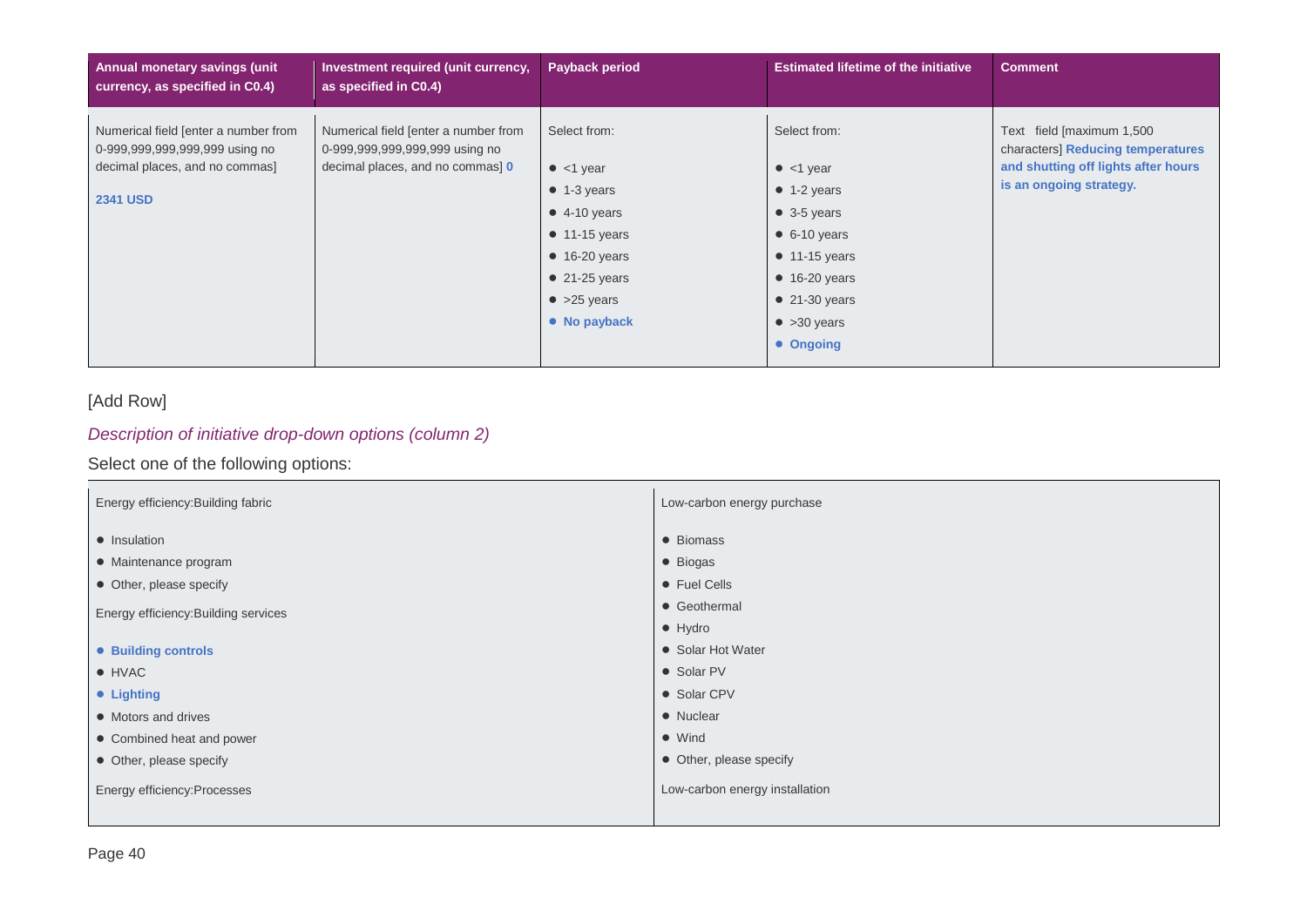| • Heat recovery                                   | • Biomass                     |
|---------------------------------------------------|-------------------------------|
| • Cooling technology                              | · Biogas                      |
| • Refrigeration                                   | • Carbon Capture & Storage    |
| • Process optimization                            | • Fuel Cells                  |
| • Fuel switch                                     | • Geothermal                  |
| • Compressed air                                  | $\bullet$ Hydro               |
| • Combined heat and power                         | • Solar Hot Water             |
| • Waste water treatment                           | • Solar PV                    |
| • Water reuse                                     | • Solar CPV                   |
| • Reuse of steam                                  | • Natural Gas                 |
| • Machine replacement                             | $\bullet$ Wind                |
| • Waste recovery                                  | • Other, please specify       |
| • Other, please specify                           | Process emissions reductions  |
| Fugitive emissions reductions                     |                               |
|                                                   | • New equipment               |
| • Agriculture methane capture                     | • Product design              |
| • Agriculture N2O reductions,                     | • Changes in operations       |
| • Landfill methane capture,                       | • Behavioral change           |
| • Oil/natural gas methane leak capture/prevention | • Process materials selection |
| • Refrigerant leakage reduction                   | • Process water               |
| • Other, please specify                           | • Other, please specify       |
|                                                   |                               |

#### **(C4.3d) Why did you not have any emissions reduction initiatives active during the reporting year?**

#### **Question dependencies**

This question only appears if you select "No" in response to C4.3.

#### **Change from 2018**

No change

#### **Response options**

This is an open text question with a limit of 5,000 characters.

Please note that when copying from another document into the disclosure platform, formatting is not retained.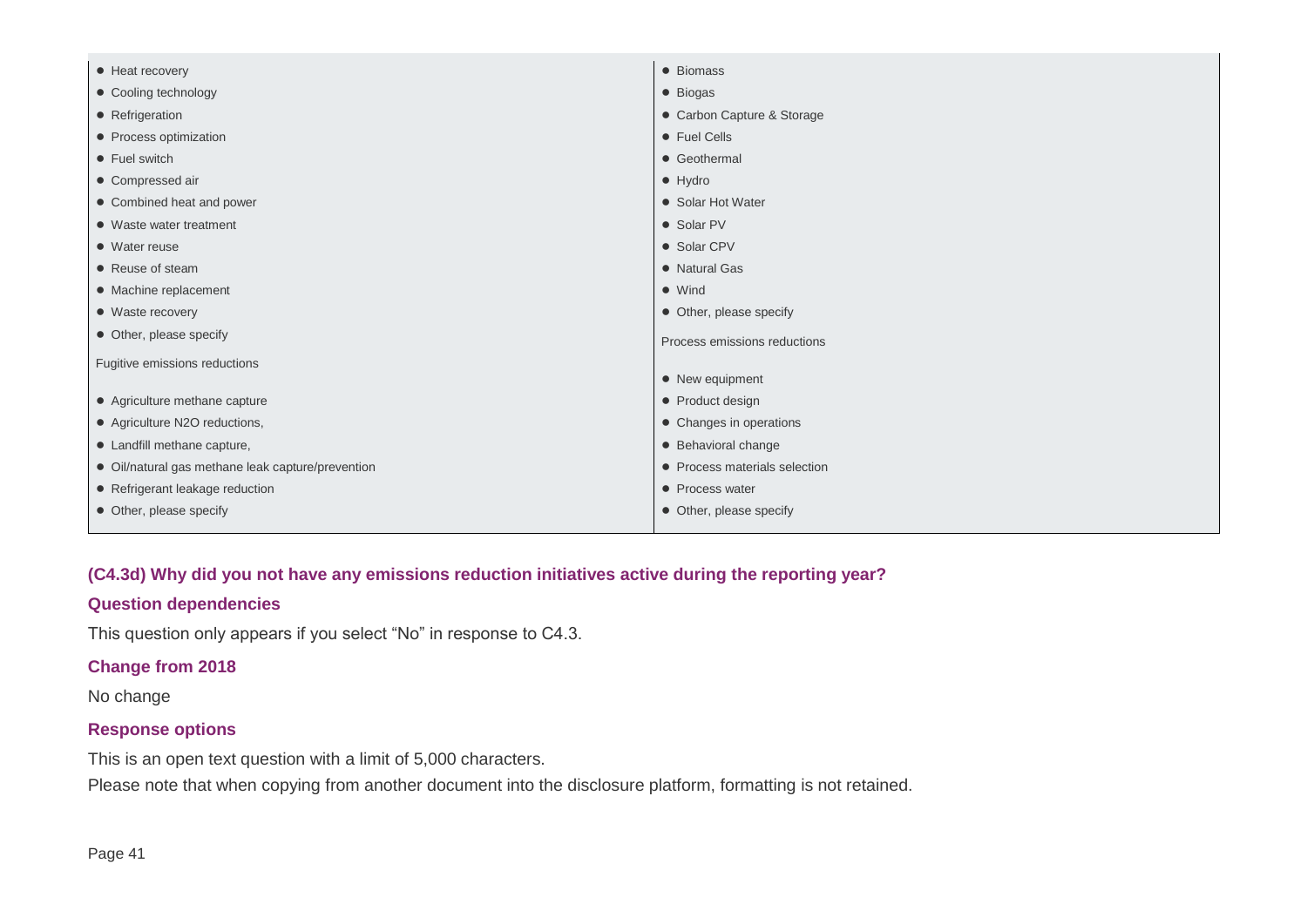# **C5 Emissions methodology**

## Emissions methodology

**(C5.2) Select the name of the standard, protocol, or methodology you have used to collect activity data and calculate Scope 1 and Scope 2 emissions.**

#### **Change from 2018**

No change

#### **Response options**

Select all that apply from the following options:

- ABI Energia Linee Guida
- Act on the Rational Use of Energy
- American Petroleum Institute Compendium of Greenhouse Gas Emissions Methodologies for the Oil and Natural Gas Industry, 2009
- Australia National Greenhouse and Energy Reporting Act
- Bilan Carbone
- Brazil GHG Protocol Programme
- Canadian Association of Petroleum Producers, Calculating Greenhouse Gas Emissions, 2003
- China Corporate Energy Conservation and GHG Management Programme
- Defra Voluntary 2017 Reporting Guidelines
- ENCORD: Construction CO2e Measurement Protocol
- Energy Information Administration 1605B
- Environment Canada, Sulphur hexafluoride (SF6) Emission Estimation and Reporting Protocol for Electric Utilities
- Environment Canada, Aluminum Production, Guidance Manual for Estimating Greenhouse Gas Emissions
- Environment Canada, Base Metals Smelting/Refining, Guidance Manual for Estimating Greenhouse Gas Emissions
- Environment Canada, Cement Production, Guidance Manual for Estimating Greenhouse Gas Emissions
- Environment Canada, Primary Iron and Steel Production, Guidance Manual for Estimating Greenhouse Gas Emissions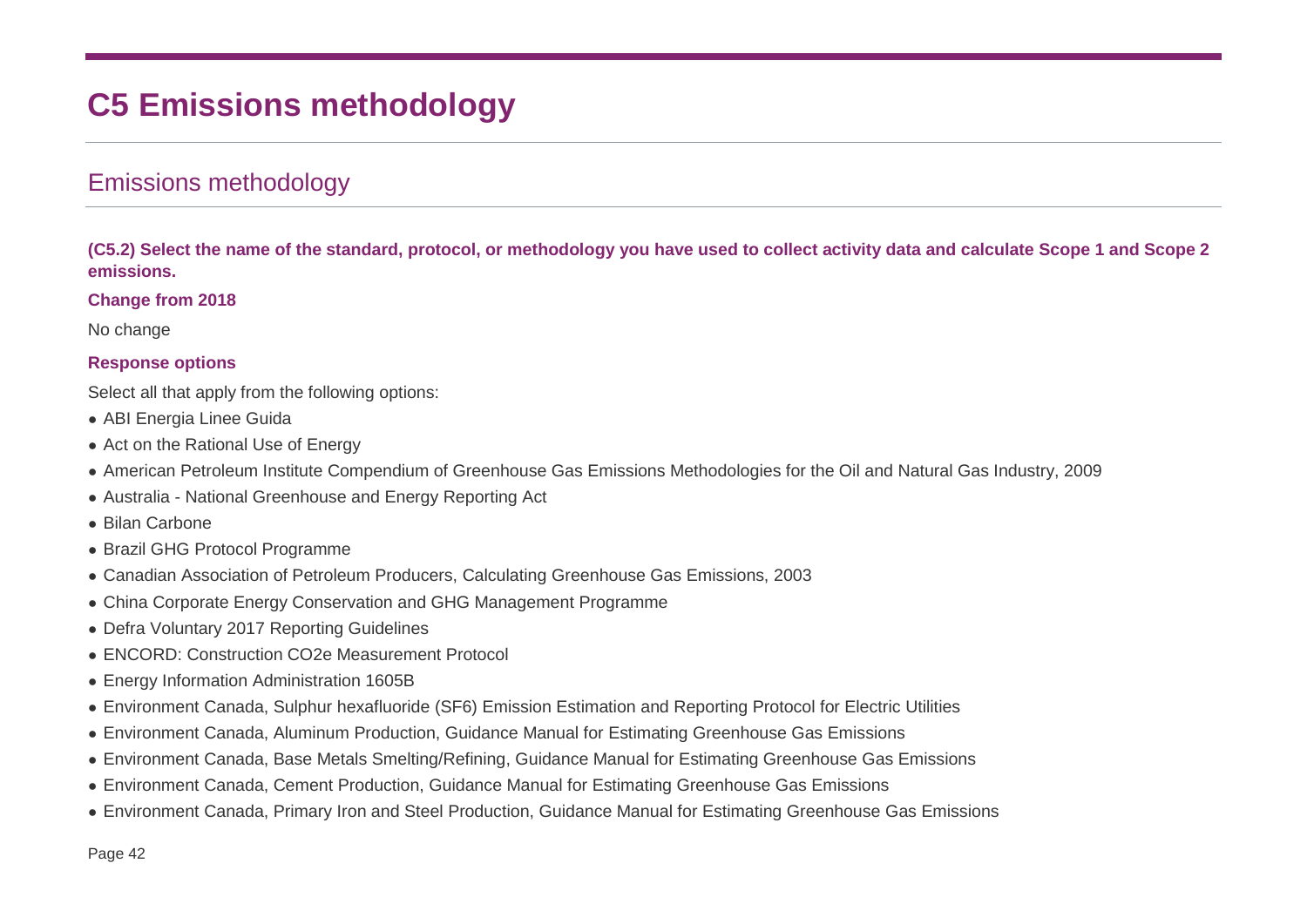- Environment Canada, Lime Production, Guidance Manual for Estimating Greenhouse Gas Emissions
- Environment Canada, Primary Magnesium Production and Casting, Guidance Manual for Estimating Greenhouse Gas Emissions
- Environment Canada, Metal Mining, Guidance Manual for Estimating Greenhouse Gas Emissions
- EPRA (European Public Real Estate Association) guidelines, 2011
- European Union Emission Trading System (EU ETS): The Monitoring and Reporting Regulation (MMR) General guidance for installations
- European Union Emissions Trading System (EU ETS): The Monitoring and Reporting Regulation (MMR) General guidance for aircraft operators
- Hong Kong Environmental Protection Department, Guidelines to Account for and Report on Greenhouse Gas Emissions and Removals for Buildings, 2010
- ICLEI Local Government GHG Protocol
- India GHG Inventory Programme
- International Wine Industry Greenhouse Gas Protocol and Accounting Tool
- IPCC Guidelines for National Greenhouse Gas Inventories, 2006
- IPIECA's Petroleum Industry Guidelines for reporting GHG emissions, 2003
- IPIECA's Petroleum Industry Guidelines for reporting GHG emissions, 2nd edition, 2011
- ISO 14064-1
- Japan Ministry of the Environment, Law Concerning the Promotion of the Measures to Cope with Global Warming, Superceded by Revision of the Act on Promotion of Global Warming Countermeasures (2005 Amendment)
- Korea GHG and Energy Target Management System Operating Guidelines
- New Zealand Guidance for Voluntary, Corporate Greenhouse Gas Reporting
- Philippine Greenhouse Gas Accounting and Reporting Programme (PhilGARP)
- Programa GEI Mexico
- Regional Greenhouse Gas Initiative (RGGI) Model Rule
- Smart Freight Centre: GLEC Framework for Logistics Emissions Methodologies
- Taiwan GHG Reduction Act
- Thailand Greenhouse Gas Management Organization: The National Guideline Carbon Footprint for organization
- The Climate Registry: Electric Power Sector (EPS) Protocol
- The Climate Registry: General Reporting Protocol
- The Climate Registry: Local Government Operations (LGO) Protocol
- The Climate Registry: Oil & Gas Protocol
- The Cool Farm Tool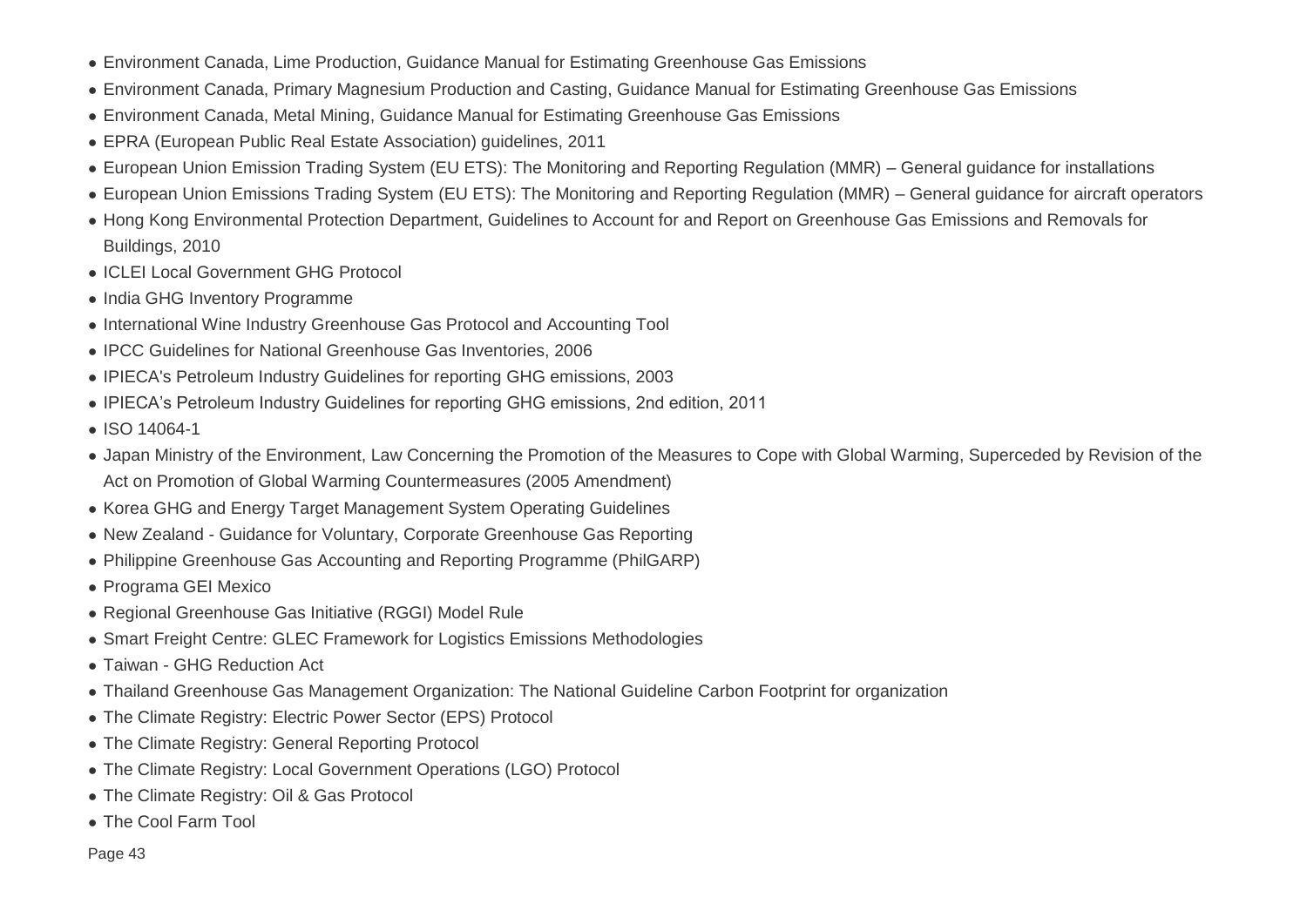- The GHG Indicator: UNEP Guidelines for Calculating Greenhouse Gas Emissions for Businesses and Non-Commercial Organizations
- **The Greenhouse Gas Protocol: A Corporate Accounting and Reporting Standard (Revised Edition)**
- The Greenhouse Gas Protocol Agricultural Guidance: Interpreting the Corporate Accounting and Reporting Standard for the Agricultural Sector
- The Greenhouse Gas Protocol: Public Sector Standard
- The Tokyo Cap-and Trade Program
- US EPA Climate Leaders: Direct Emissions from Iron and Steel Production
- US EPA Climate Leaders: Direct Emissions from Municipal Solid Waste Landfilling
- US EPA Climate Leaders: Direct HFC and PFC Emissions from Manufacturing Refrigeration and Air Conditioning Equipment
- US EPA Climate Leaders: Direct HFC and PFC Emissions from Use of Refrigeration and Air Conditioning Equipment
- US EPA Climate Leaders: Indirect Emissions from Purchases/ Sales of Electricity and Steam
- US EPA Climate Leaders: Direct Emissions from Stationary Combustion
- US EPA Climate Leaders: Direct Emissions from Mobile Combustion Sources
- US EPA Mandatory Greenhouse Gas Reporting Rule
- WBCSD: The Cement CO2 and Energy Protocol
- World Steel Association CO2 emissions data collection quidelines
- Other, please specify

#### **(C5.2a) Provide details of the standard, protocol, or methodology you have used to collect activity data and calculate Scope 1 and Scope 2 emissions.**

#### **Question dependencies**

This question only appears if you select "Other, please specify" in response to C5.2.

#### **Change from 2018**

No change

#### **Response options**

This is an open text question with a limit of 5,000 characters.

Please note that when copying from another document into the disclosure platform, formatting is not retained.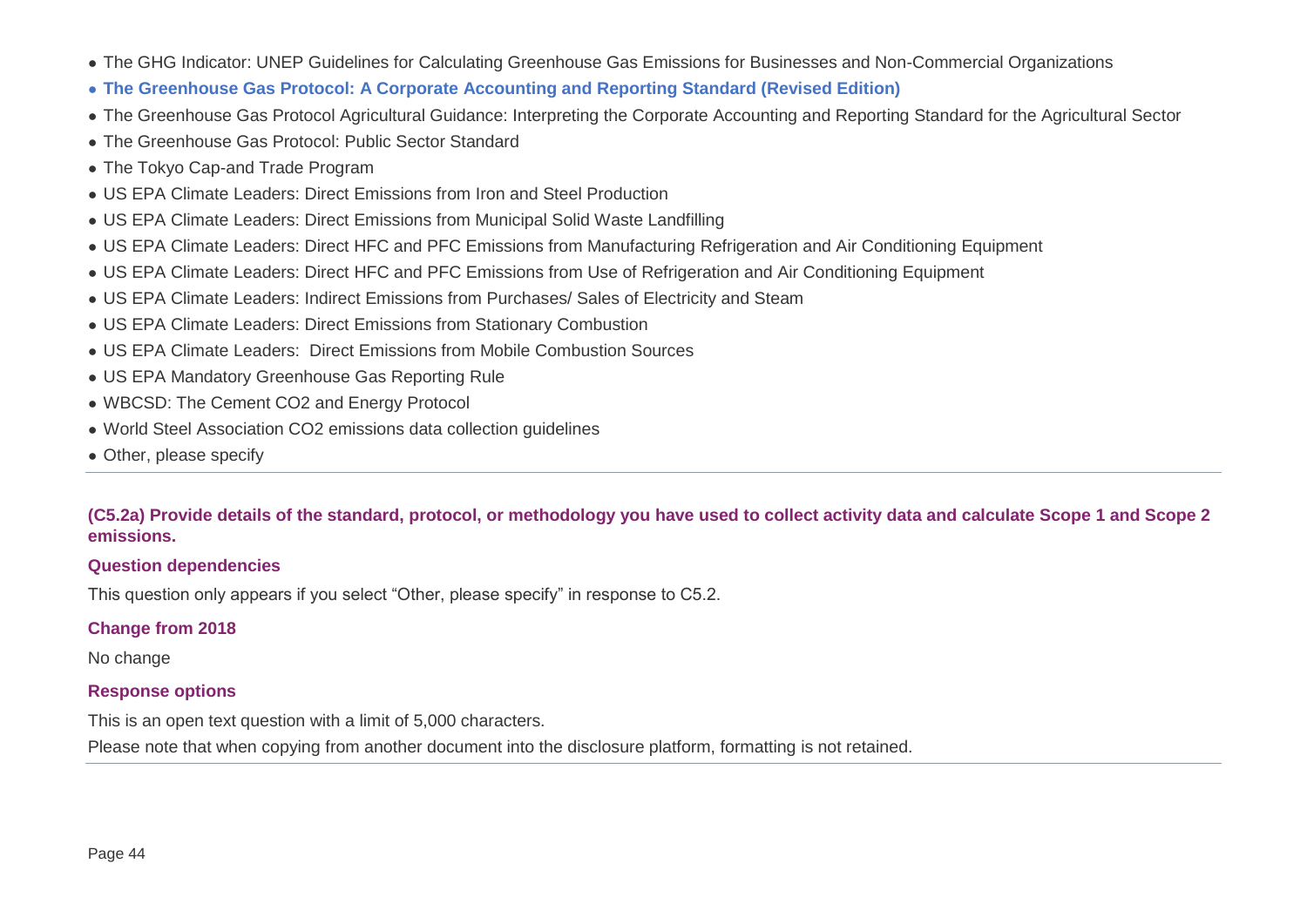# **C6 Emissions data**

# Scope 1 emissions data

#### **(C6.1) What were your organization's gross global Scope 1 emissions in metric tons CO2e?**

#### **Change from 2018**

No change

#### **Connection to other frameworks**

#### *TCFD*

Metrics & Targets recommended disclosure b) Disclose Scope 1, Scope 2, and, if appropriate, Scope 3 greenhouse gas (GHG) emissions, and the related risks.

#### *SDG*

Goal 13: Climate action

#### **Response options**

#### Complete the following table:

| <b>Gross global Scope 1 emissions (metric tons CO2e)</b>                                       | <b>Comment</b>                        |
|------------------------------------------------------------------------------------------------|---------------------------------------|
| Numerical field [enter a range of 0-999,999,999,999 using a maximum of 2 decimal places and no | Text field [maximum 2,400 characters] |
| commas]                                                                                        | N/A                                   |

# Scope 2 emissions reporting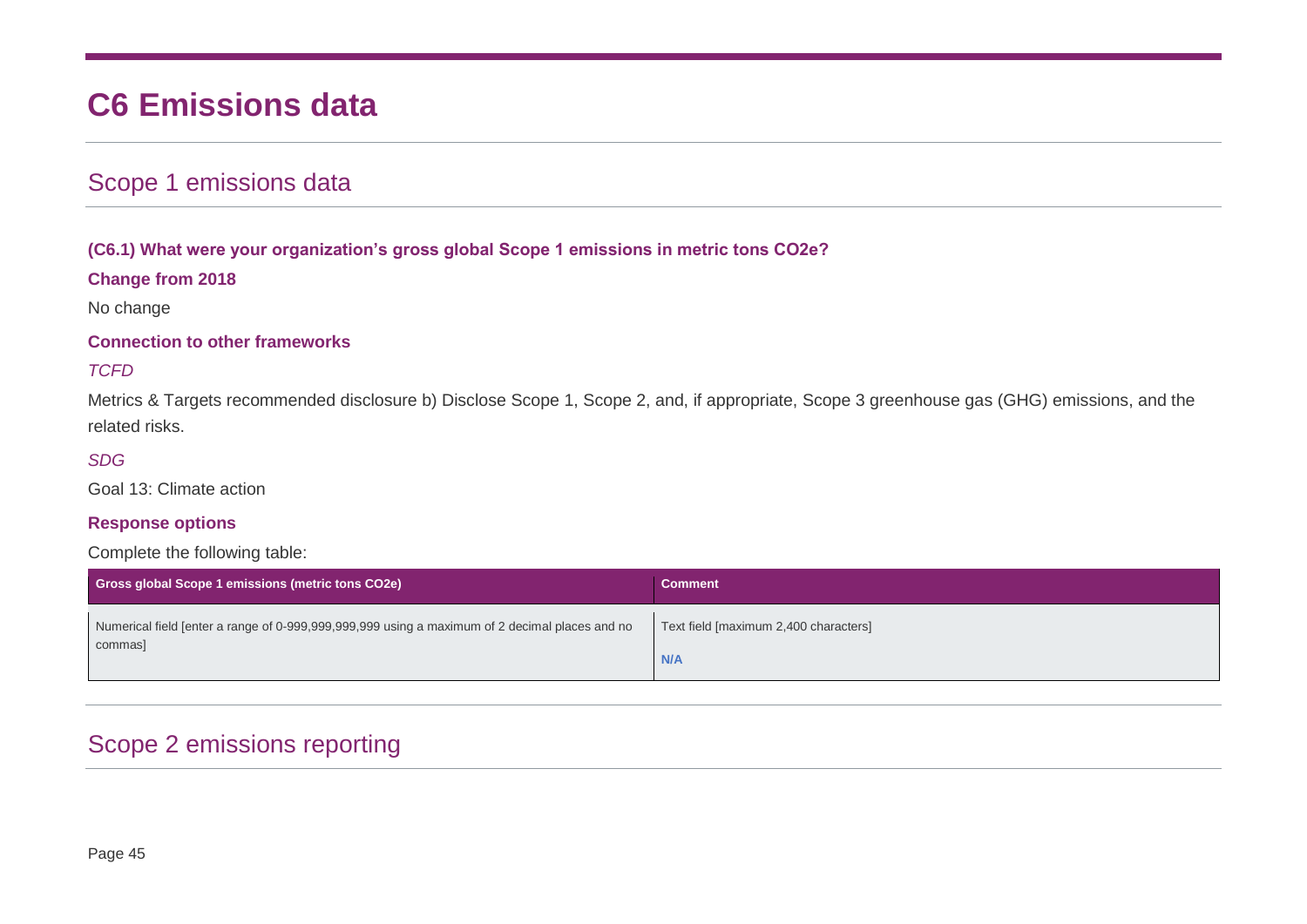#### **(C6.2) Describe your organization's approach to reporting Scope 2 emissions.**

#### **Change from 2018**

No change

#### **Connection to other frameworks**

#### *SDG*

Goal 13: Climate action

#### **Response options**

Please complete the following table:

| Scope 2, location-based                                 | Scope 2, market-based                                                                                                                                                                          | <b>Comment</b>                        |
|---------------------------------------------------------|------------------------------------------------------------------------------------------------------------------------------------------------------------------------------------------------|---------------------------------------|
| Select from:                                            | Select from:                                                                                                                                                                                   | Text field [maximum 2,400 characters] |
| • We are reporting a Scope 2, location-based figure     | • We are reporting a Scope 2, market-based figure                                                                                                                                              |                                       |
| • We are not reporting a Scope 2, location-based figure | • We have no operations where we are able to access<br>electricity supplier emission factors or residual emission<br>factors, and are unable to report a Scope 2, market-based<br>figure $(?)$ |                                       |
|                                                         | • We have operations where we are able to access electricity<br>supplier emission factors or residual emissions factors, but are<br>unable to report a Scope 2, market-based figure            |                                       |

# Scope 2 emissions data

**(C6.3) What were your organization's gross global Scope 2 emissions in metric tons CO2e?**

**Change from 2018**

No change

**Connection to other frameworks**

*TCFD*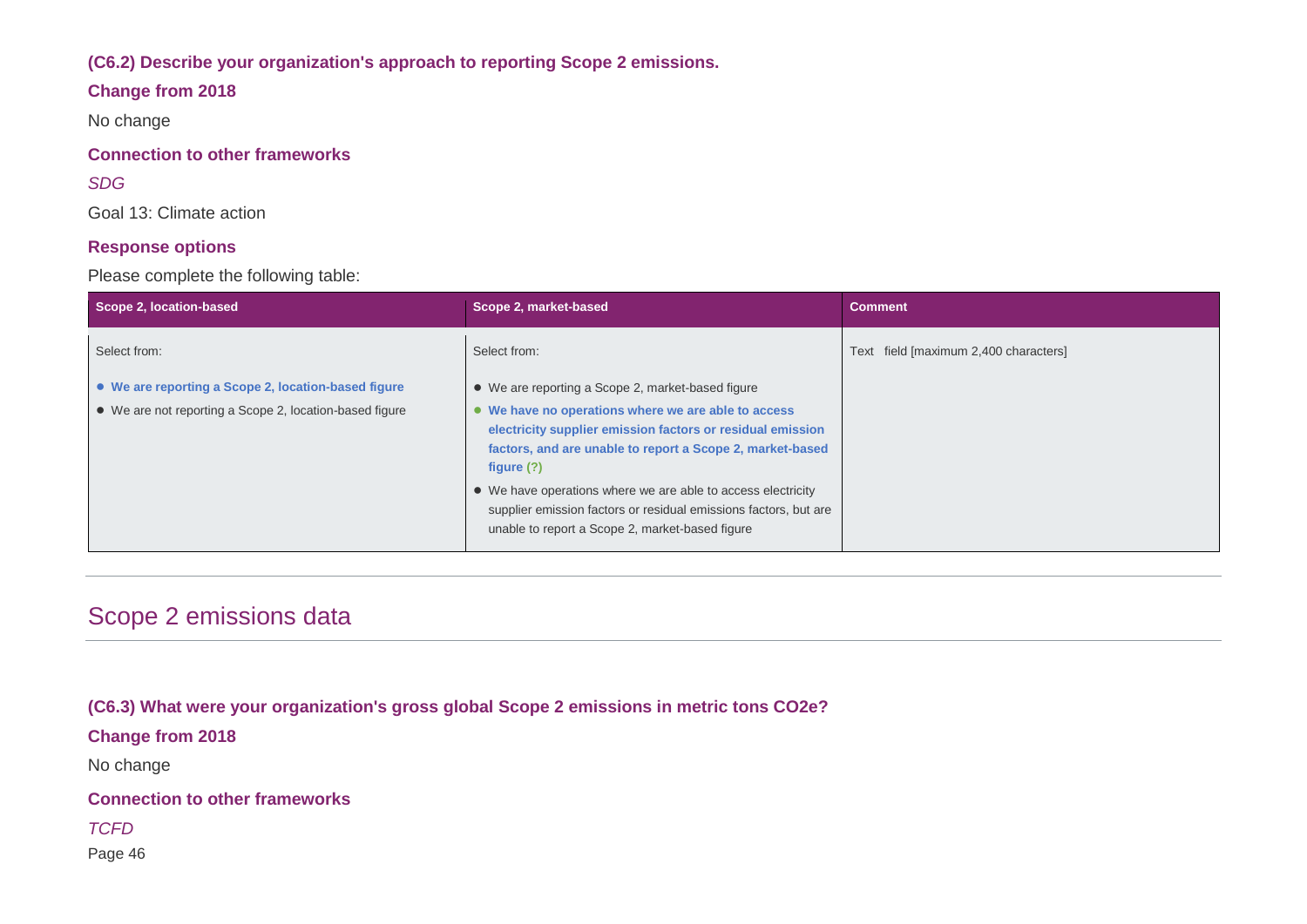Metrics & Targets recommended disclosure b) Disclose Scope 1, Scope 2, and, if appropriate, Scope 3 greenhouse gas (GHG) emissions, and the related risks.

#### **Response options**

Please complete the following table:

| Scope 2, location-based                                                                                          | Scope 2, market-based (if applicable)                                                                    | <b>Comment</b>                                                             |
|------------------------------------------------------------------------------------------------------------------|----------------------------------------------------------------------------------------------------------|----------------------------------------------------------------------------|
| Numerical field [enter a range of 0-99,999,999,999 using a<br>maximum of 2 decimal places and no commas]<br>2177 | Numerical field [enter a range of 0-99,999,999,999 using a<br>maximum of 2 decimal places and no commas] | Text field [maximum 2,400 characters]<br><b>Telos' Headquarters office</b> |

# Scope 3 emissions data

**(C6.5) Account for your organization's Scope 3 emissions, disclosing and explaining any exclusions.**

#### **Change from 2018**

No change

#### **Connection to other frameworks**

#### *TCFD*

Metrics & Targets recommended disclosure b) Disclose Scope 1, Scope 2, and, if appropriate, Scope 3 greenhouse gas (GHG) emissions, and the related risks.

#### *SDG*

Goal 12: Responsible consumption and production

Goal 13: Climate action

*2018 RobecoSAM Corporate Sustainability Assessment (DJSI)*

Scope 3

#### **Response options**

Please complete the following table: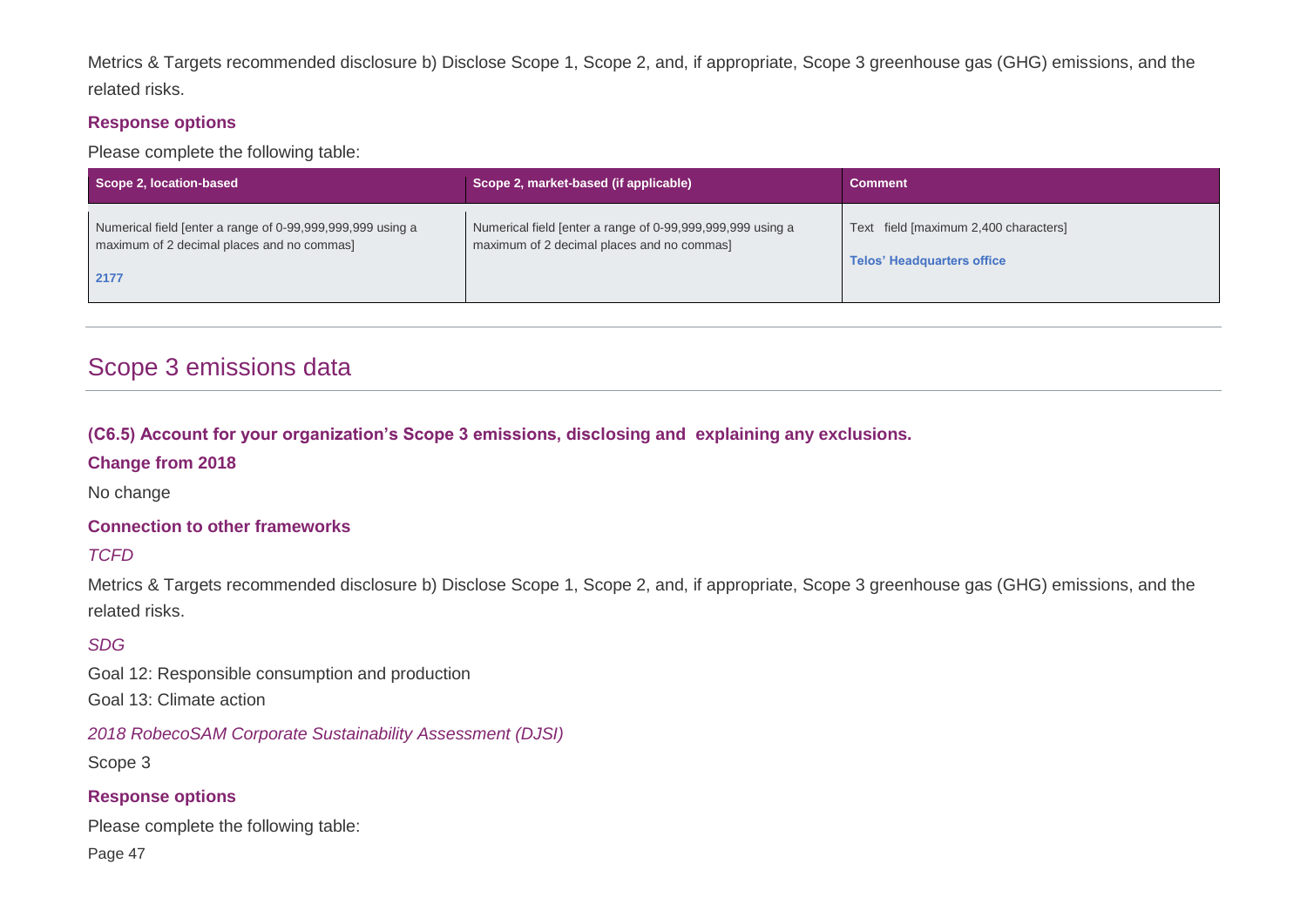| <b>Sources of Scope 3</b><br>emissions                                                   | <b>Evaluation status</b>                                                                                                                                                | <b>Metric tons CO2e</b>                                                                                                | <b>Emissions calculation</b><br>methodology                                                                                | <b>Percentage of emissions</b><br>calculated using data<br>obtained from suppliers or<br>value chain partners | <b>Explanation</b>                                                                                                                                                                                                       |
|------------------------------------------------------------------------------------------|-------------------------------------------------------------------------------------------------------------------------------------------------------------------------|------------------------------------------------------------------------------------------------------------------------|----------------------------------------------------------------------------------------------------------------------------|---------------------------------------------------------------------------------------------------------------|--------------------------------------------------------------------------------------------------------------------------------------------------------------------------------------------------------------------------|
| Purchased goods and services                                                             | Select from:<br>• Relevant, calculated<br>• Relevant, not yet<br>calculated<br>• Not relevant, calculated<br>· Not relevant, explanation<br>provided<br>• Not evaluated | Numerical field [enter a<br>number from 0-<br>999,999,999,999 using a<br>maximum of 2 decimal places<br>and no commas] | Text field [maximum 2,400<br>characters]                                                                                   | Numerical field [enter a<br>number from 0-100 using a<br>maximum of 2 decimal places<br>and no commas]        | Text field [maximum 2,400<br>characters]<br><b>Telos' initial reporting has</b><br>not included this calculation,<br>and does not have the<br>appropriate analysis tools<br>for conducting a credible<br><b>EIO LCA.</b> |
| Capital goods<br>Fuel-and-energy-related<br>activities (not included in<br>Scope 1 or 2) | • Not evaluated<br>• Not relevant                                                                                                                                       |                                                                                                                        |                                                                                                                            |                                                                                                               | <b>Telos has focused reporting</b><br>efforts on the most<br>significant Scope 3<br>categories.<br><b>Everything included in</b><br>Scope 1 and 2                                                                        |
| Upstream transportation and<br>distribution                                              | • Not relevant,                                                                                                                                                         |                                                                                                                        |                                                                                                                            |                                                                                                               | This would be included in<br>the purchased goods and<br>services calculation.                                                                                                                                            |
| Waste generated in operations                                                            | • Relevant, not yet<br>calculated                                                                                                                                       |                                                                                                                        |                                                                                                                            |                                                                                                               | <b>Telos has focused reporting</b><br>efforts on the most<br>significant Scope 3<br>categories.                                                                                                                          |
| <b>Business travel</b>                                                                   | • Relevant, calculated                                                                                                                                                  | 577.9                                                                                                                  | Air travel emissions was<br>estimated using the<br><b>International Civil Aviation</b><br><b>Organization (ICAO - a UN</b> |                                                                                                               | <b>Employee business travel</b><br>includes air travel and<br>business mileage reported<br>through Telos' etime                                                                                                          |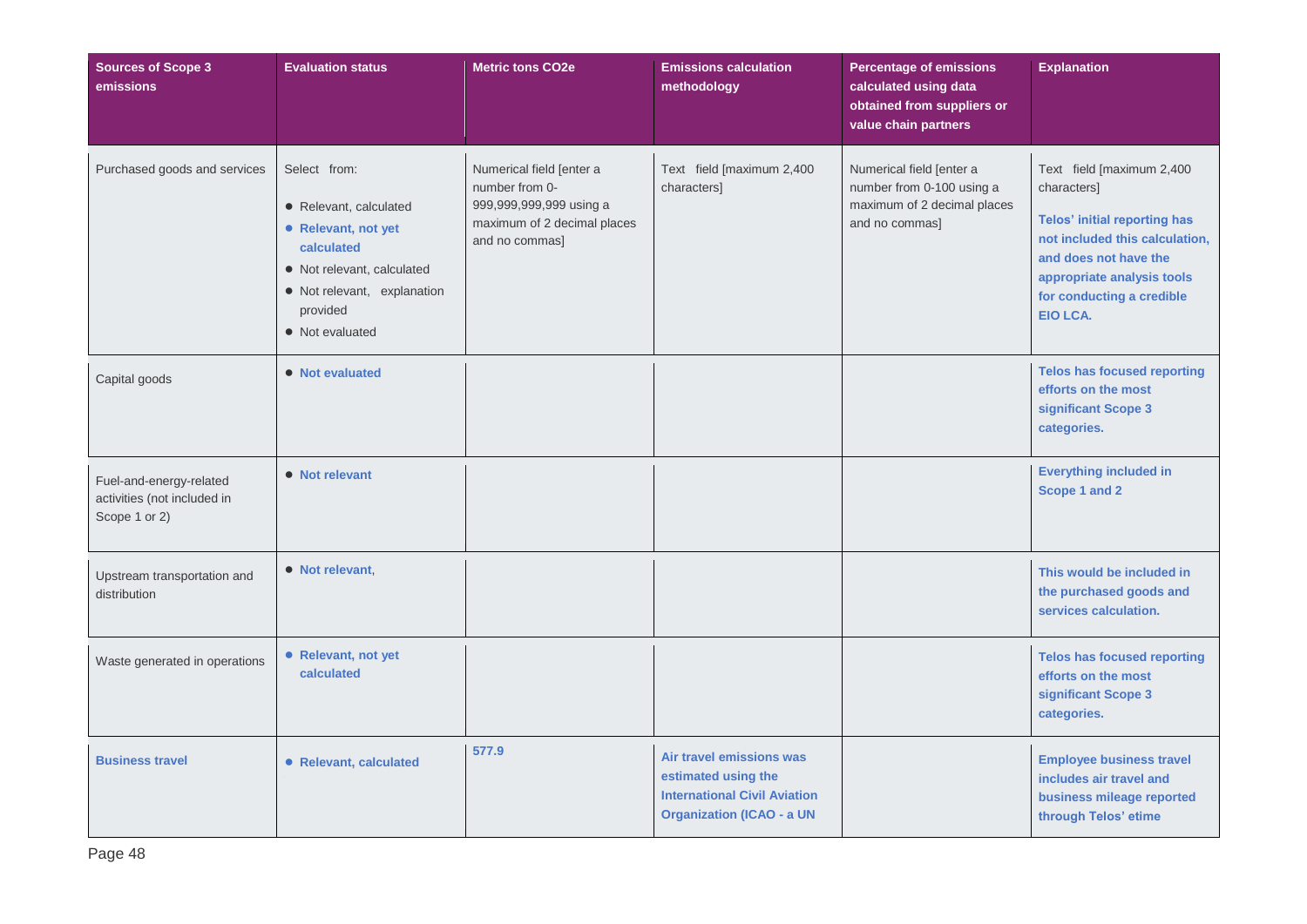|                                                      |                                         |       | specialized agency) carbon<br>emissions calculator. Each<br>airline ticket From and To<br>airport was entered to<br>determine the total<br>passengers CO2/journey<br>calculated in kilograms.<br>The total kilograms were<br>summed for 2018 and<br>converted to metric tons.                                                                                                                                                                                  | expense reporting. It does<br>not include mileage from<br>rental car usage.                                                                                                                                                                                                                                                                 |
|------------------------------------------------------|-----------------------------------------|-------|----------------------------------------------------------------------------------------------------------------------------------------------------------------------------------------------------------------------------------------------------------------------------------------------------------------------------------------------------------------------------------------------------------------------------------------------------------------|---------------------------------------------------------------------------------------------------------------------------------------------------------------------------------------------------------------------------------------------------------------------------------------------------------------------------------------------|
| <b>Employee commuting</b>                            | • Relevant, calculated                  | 1392  | <b>Employees home location</b><br>zip code and work location<br>zip code were used for a<br>daily mileage calculation and<br>estimated CO2 using the<br><b>EPA calculator for an</b><br>average vehicle and MPG.<br><b>Daily CO2 emissions were</b><br>then multiplied by worked<br>days during the year. The<br>worked days were derived<br>from approved timesheets<br>for each employee.                                                                    | includes all employees home<br>location zip code and work<br>location zip code; does not<br>include consultants,<br>temporary agency<br>employees or<br>subcontractors                                                                                                                                                                      |
| Upstream leased assets                               | • Not relevant, explanation<br>provided |       |                                                                                                                                                                                                                                                                                                                                                                                                                                                                | <b>Not applicable</b>                                                                                                                                                                                                                                                                                                                       |
| <b>Downstream transportation</b><br>and distribution | • Relevant, calculated                  | 16600 | <b>The Green Freight Handbook</b><br>(provided by the<br><b>Environmental Defense</b><br><b>Fund) provides how to</b><br>calculate metrics &<br>determine a baseline for<br><b>North American Freight</b><br><b>Emissions Factors. Telos</b><br>used the emissions factors<br>for Air Freight (both low and<br>short flights) and the Truck<br>Freight. Ton miles were<br>calculated for each shipment<br>and then applied the<br>applicable emissions factor. | In 2018, two thirds of all<br><b>Telos shipments ship</b><br>directly to our customers<br>from the Ashburn<br><b>Warehouse, Another third of</b><br>our shipments are drop<br>shipped to our customer.<br>Drop shipments are not<br>included in Telos' emissions<br>calculation.<br>94% of domestic shipments<br>from the Ashburn warehouse |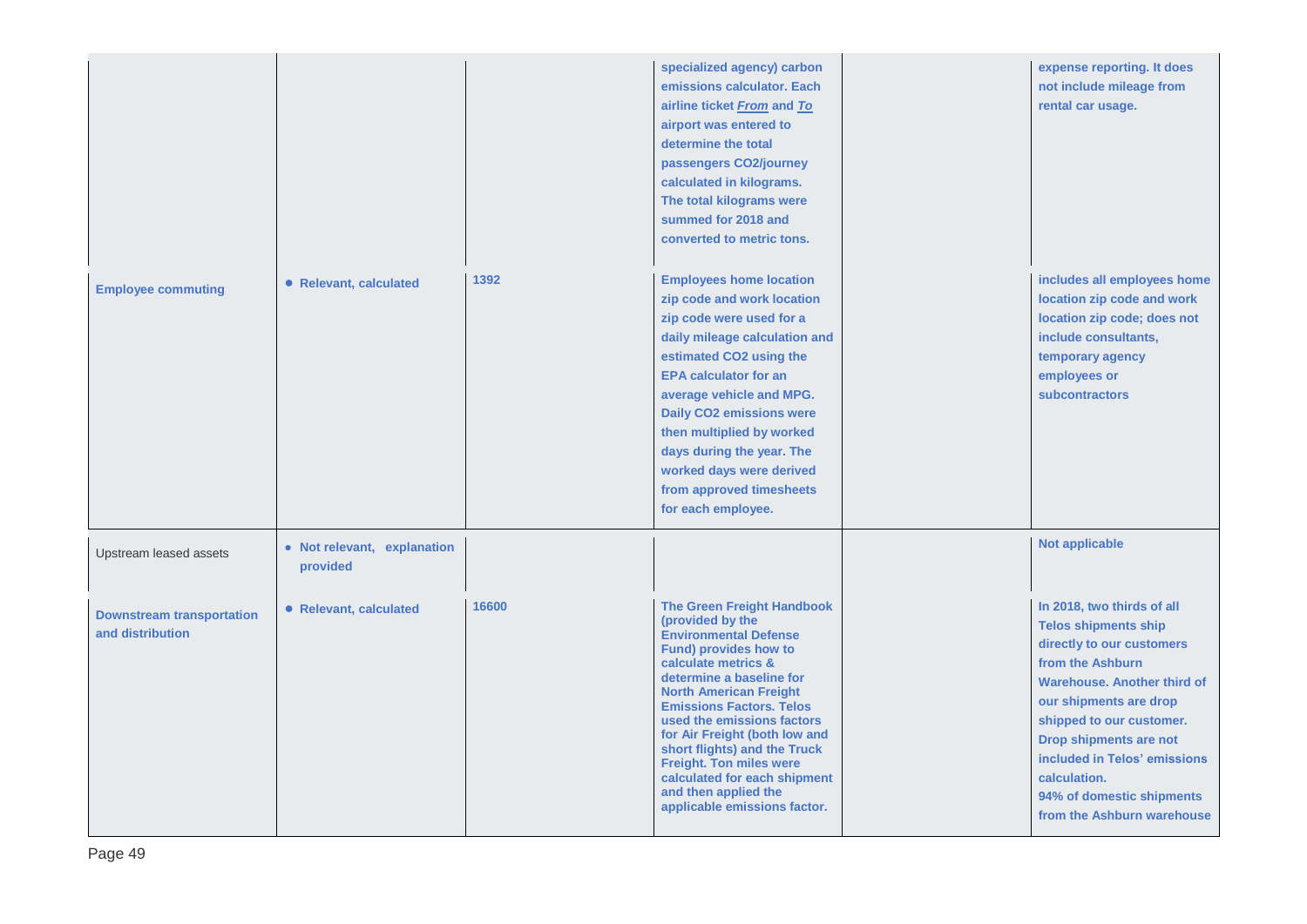|                                           |                      |  | were shipped via ground<br>transportation with only 6%<br>domestic shipments sent via<br>Air. Telos' primary customer<br>base includes many military<br>bases, located both<br>domestically and overseas.<br>When requested by the<br>customer, Telos will ship<br>domestically to an APO<br>address on either the east<br>coast or west coast.<br><b>Conversely, 11% of Telos</b><br>shipments are shipped<br>overseas directly to a<br>military base. While the<br>international shipments<br>make up a lower percentage<br>of total shipments, the total<br>carbon emissions from these<br>international shipments<br>contributes to 56% of the<br>total carbon emissions<br>calculation for the year. |
|-------------------------------------------|----------------------|--|-----------------------------------------------------------------------------------------------------------------------------------------------------------------------------------------------------------------------------------------------------------------------------------------------------------------------------------------------------------------------------------------------------------------------------------------------------------------------------------------------------------------------------------------------------------------------------------------------------------------------------------------------------------------------------------------------------------|
| Processing of sold products               | Not relevant         |  | This is included with the<br>energy usage of the building                                                                                                                                                                                                                                                                                                                                                                                                                                                                                                                                                                                                                                                 |
| Use of sold products                      | <b>Not evaluated</b> |  |                                                                                                                                                                                                                                                                                                                                                                                                                                                                                                                                                                                                                                                                                                           |
| End of life treatment of sold<br>products | <b>Not evaluated</b> |  |                                                                                                                                                                                                                                                                                                                                                                                                                                                                                                                                                                                                                                                                                                           |
| Downstream leased assets                  | <b>Not relevant</b>  |  | <b>Not applicable to Telos</b>                                                                                                                                                                                                                                                                                                                                                                                                                                                                                                                                                                                                                                                                            |
| Franchises                                | <b>Not relevant</b>  |  | <b>Not applicable to Telos</b>                                                                                                                                                                                                                                                                                                                                                                                                                                                                                                                                                                                                                                                                            |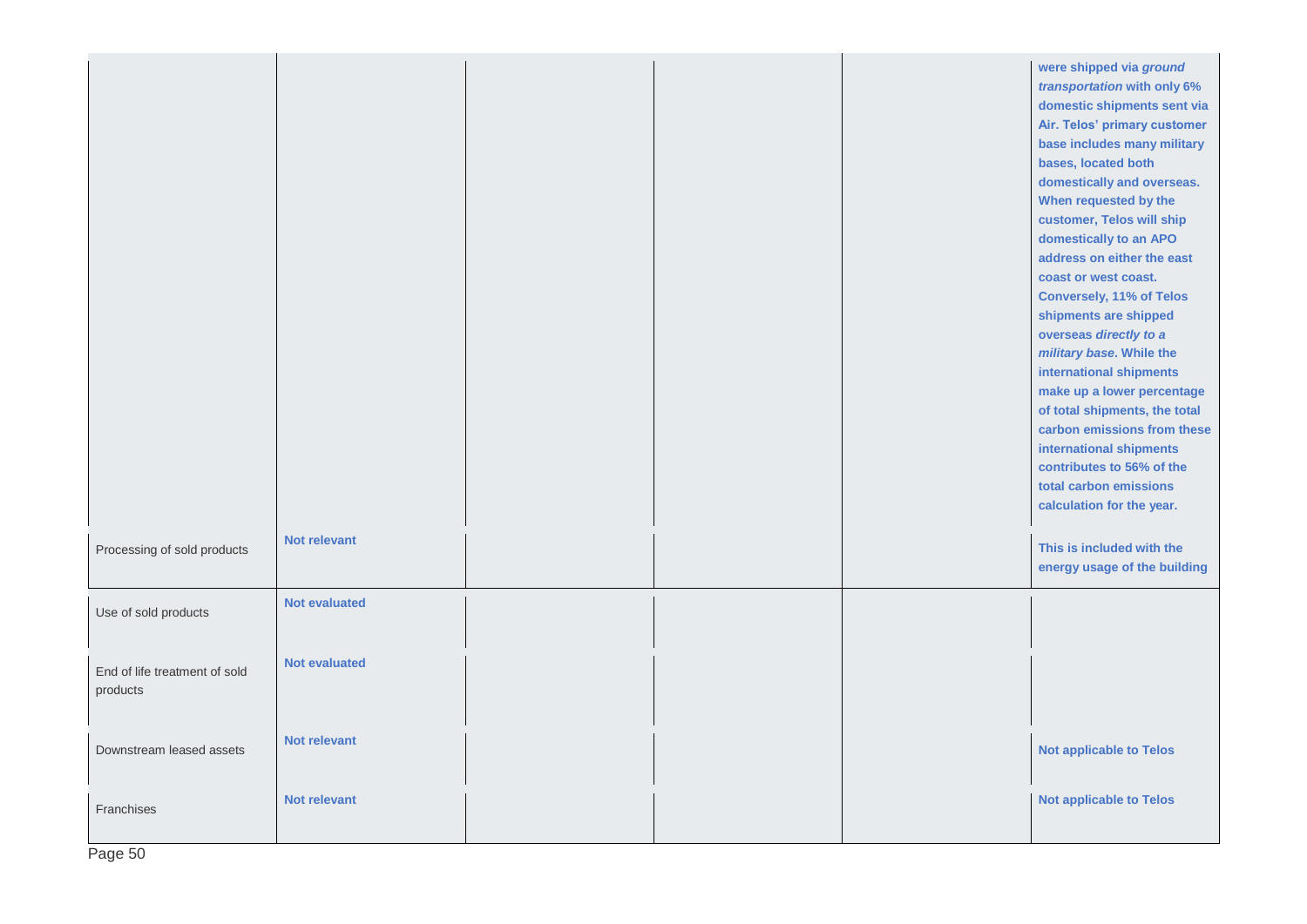| Investments        | Not relevant |  | <b>Not applicable to Telos</b> |
|--------------------|--------------|--|--------------------------------|
| Other (upstream)   | Not relevant |  | <b>Not applicable to Telos</b> |
| Other (downstream) | Not relevant |  | <b>Not applicable to Telos</b> |

# Emissions intensities

**(C6.10) Describe your gross global combined Scope 1 and 2 emissions for the reporting year in metric tons CO2e per unit currency total revenue and provide any additional intensity metrics that are appropriate to your business operations.**

#### **Change from 2018**

Modified guidance

#### **Connection to other frameworks**

*SDG*

Goal 13: Climate action

#### **Response options**

Please complete the following table. It is requested that you first report your emissions intensity figure per unit of currency total revenue. You are able to add rows by using the "Add Row" button at the bottom of the table.

| Intensity figure                                              | Metric numerator<br>(Gross global)<br>combined Scope 1<br>and 2 emissions) | <b>Metric denominator</b>            | <b>Metric denominator:</b><br>Unit total                          | Scope 2 figure used              | % change from<br>previous year                | Direction of change         | <b>Reason for change</b>                 |
|---------------------------------------------------------------|----------------------------------------------------------------------------|--------------------------------------|-------------------------------------------------------------------|----------------------------------|-----------------------------------------------|-----------------------------|------------------------------------------|
| Numerical field [enter<br>a number from 0-<br>999,999,999,999 | Metric tons CO2e                                                           | Select from:<br>• unit total revenue | Numerical field [enter<br>a number from 0-<br>999,999,999,999,999 | Select from:<br>• Location-based | Numerical field [enter<br>a number from 0-999 | Select from:<br>• Increased | Text field [maximum<br>2,400 characters] |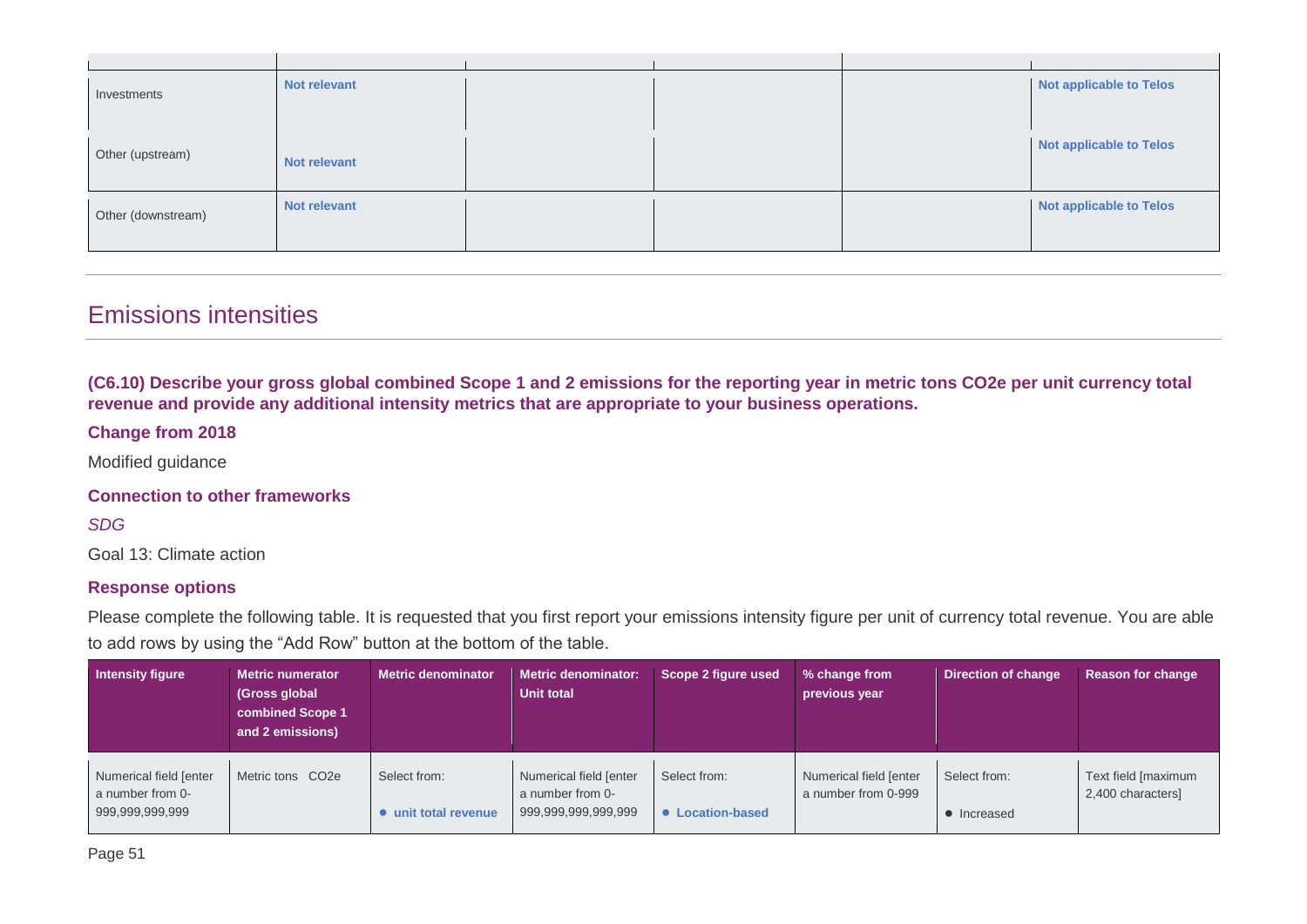| using a maximum of<br>10 decimal places and<br>no commas]<br>.00001578<br>3.6527 | Numerical field [enter<br>a number from 0-<br>999,999,999,999<br>using a maximum of 2<br>decimal places and no<br>commas]<br>2177<br>2177 | · barrel of oil<br>equivalent (BOE)<br>· billion (currency)<br>funds under<br>management<br>• full time equivalent<br>(FTE) employee<br>• kilometer<br>• liter of product<br>• megawatt hour<br>generated (MWh)<br>• megawatt hour<br>transmitted (MWh)<br>$\bullet$ metric ton of<br>product<br>• ounce of gold<br>• ounce of platinum<br>$\bullet$ passenger<br>kilometer<br>• room night<br>produced<br>$\bullet$ square foot<br>• square meter<br>• metric ton of<br>aggregate<br>$\bullet$ metric ton of<br>aluminum<br>• metric ton of coal<br>• metric ton of ore<br>processed<br>• metric ton of steel<br>• unit hour worked<br>• unit of production<br>$\bullet$ unit of service<br>provided<br>• vehicle produced | using a maximum of 2<br>decimal places and no<br>commas]<br>138000000<br>596 | • Market-based | using a maximum of 2<br>decimal places]<br>0% | • Decreased<br>• No change | This is the first year<br>of reporting. |
|----------------------------------------------------------------------------------|-------------------------------------------------------------------------------------------------------------------------------------------|-----------------------------------------------------------------------------------------------------------------------------------------------------------------------------------------------------------------------------------------------------------------------------------------------------------------------------------------------------------------------------------------------------------------------------------------------------------------------------------------------------------------------------------------------------------------------------------------------------------------------------------------------------------------------------------------------------------------------------|------------------------------------------------------------------------------|----------------|-----------------------------------------------|----------------------------|-----------------------------------------|
|----------------------------------------------------------------------------------|-------------------------------------------------------------------------------------------------------------------------------------------|-----------------------------------------------------------------------------------------------------------------------------------------------------------------------------------------------------------------------------------------------------------------------------------------------------------------------------------------------------------------------------------------------------------------------------------------------------------------------------------------------------------------------------------------------------------------------------------------------------------------------------------------------------------------------------------------------------------------------------|------------------------------------------------------------------------------|----------------|-----------------------------------------------|----------------------------|-----------------------------------------|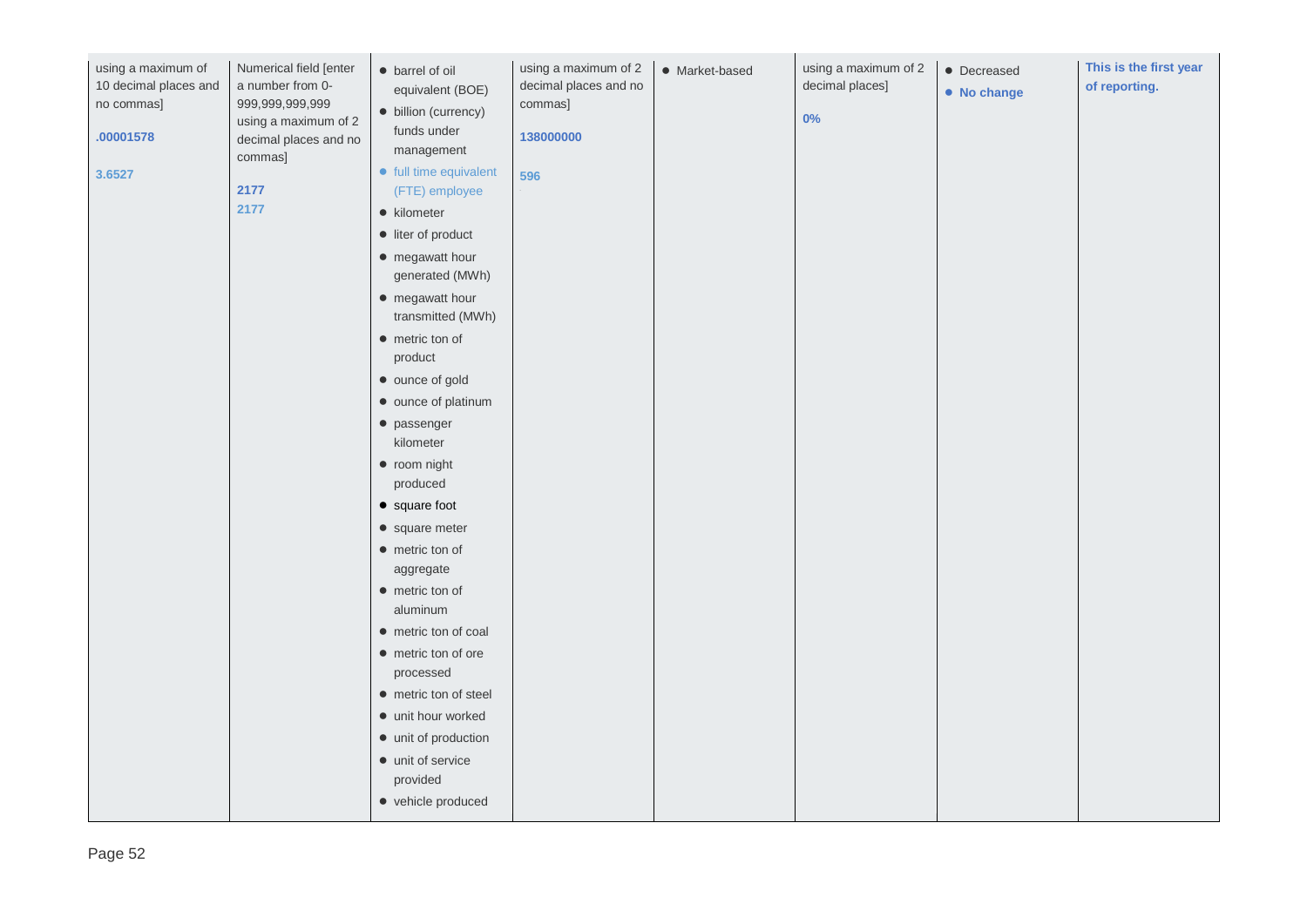|--|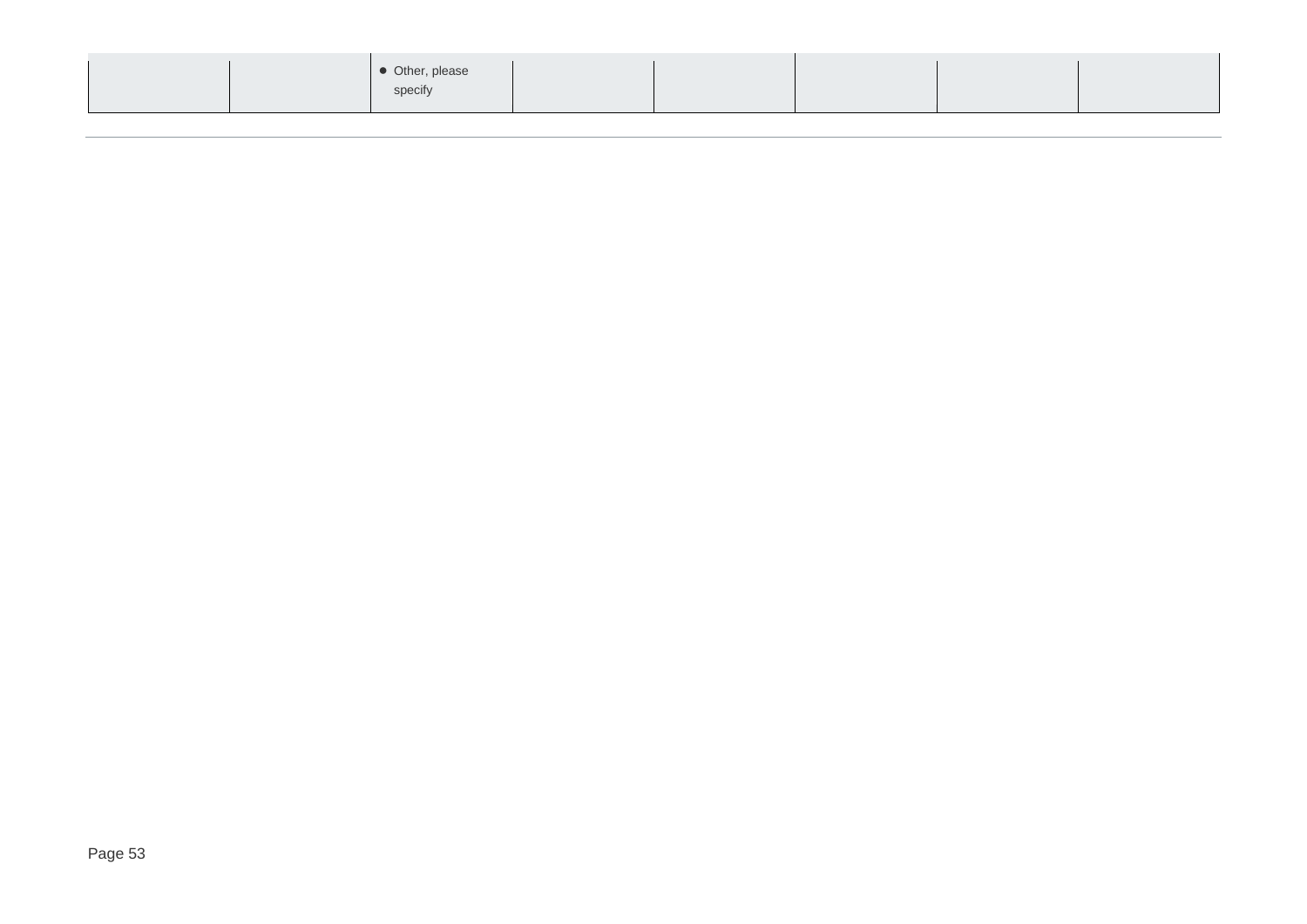# **C7 Emissions breakdown**

## Emissions performance

**(C7.9) How do your gross global emissions (Scope 1 and 2 combined) for the reporting year compare to those of the previous reporting year?**

#### **Change from 2018**

No change

#### **Connection to other frameworks**

#### *SDG*

Goal 7: Affordable and clean energy Goal 12: Responsible consumption and production Goal 13: Climate action

#### **Response options**

Select one of the following options:

- Increased
- Decreased
- Remained the same overall
- **This is our first year of reporting, so we cannot compare to last year**
- We don't have any emissions data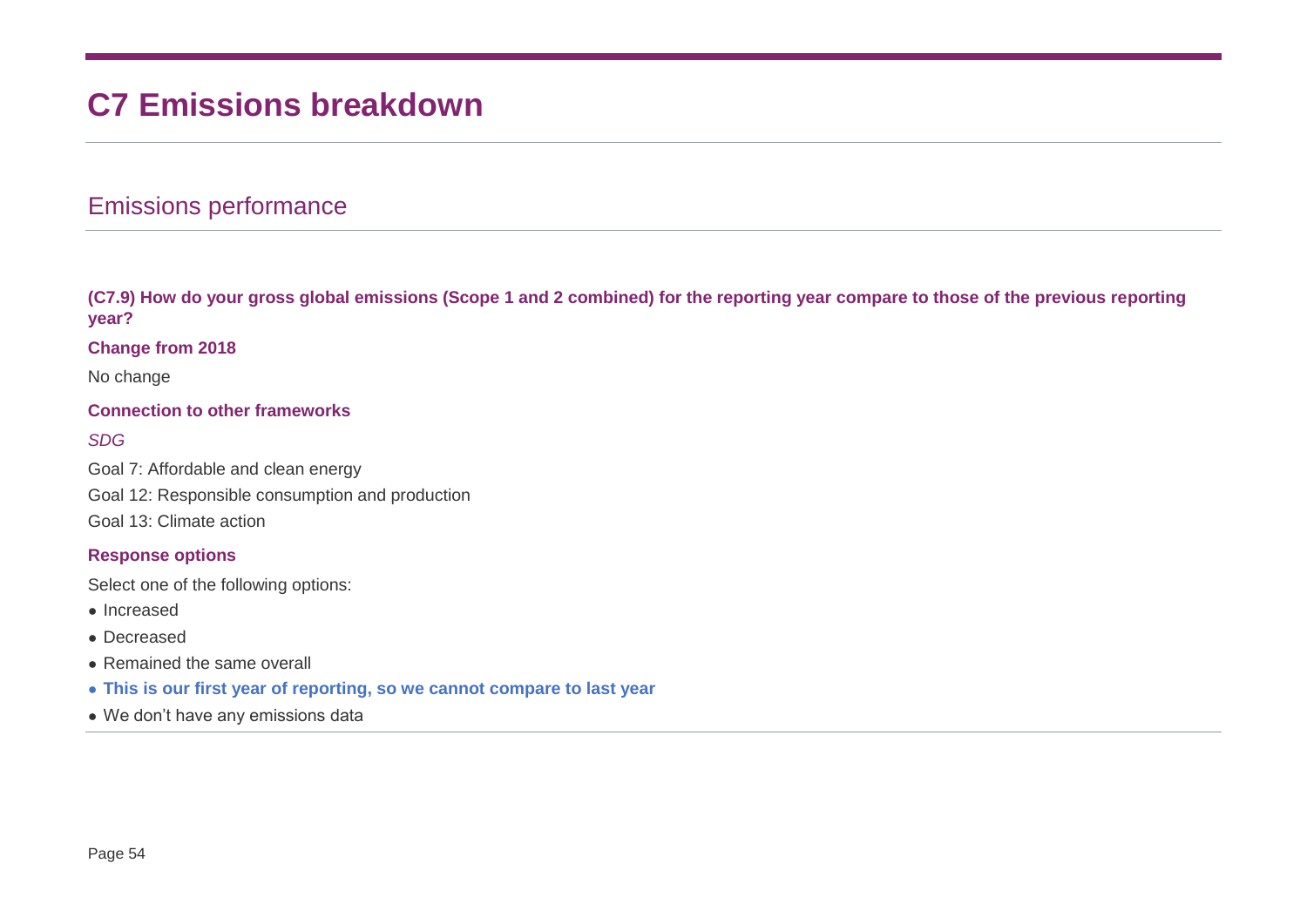# **C8 Energy**

## Energy-related activities

#### **(C8.2) Select which energy-related activities your organization has undertaken.**

#### **Question Dependencies**

The energy-related activities that you select in response to C8.2 determine which energy breakdowns you will be prompted to respond to in the proceeding questions. Please note, if your response to C8.2 is amended, data in dependent questions may be erased.

#### **Change from 2018**

No change

#### **Response options**

Please complete the following table:

| Activity                                                | Indicate whether your organization undertakes this energy-related activity |
|---------------------------------------------------------|----------------------------------------------------------------------------|
| Consumption of fuel (excluding feedstocks)              | Select from:                                                               |
|                                                         | Yes                                                                        |
|                                                         | <b>No</b>                                                                  |
| <b>Consumption of purchased or acquired electricity</b> | <b>Yes</b>                                                                 |
|                                                         |                                                                            |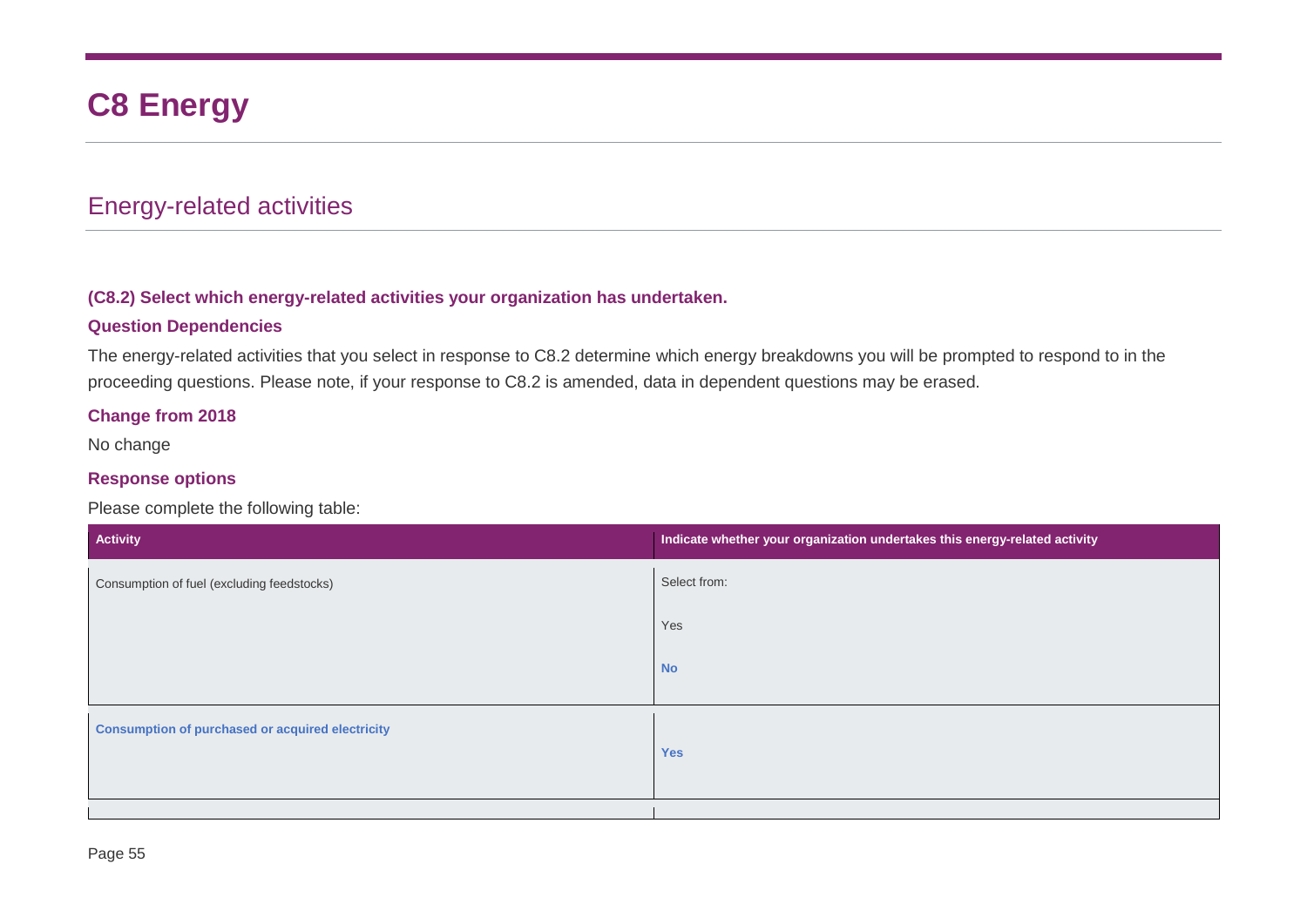| Consumption of purchased or acquired heat          |  |
|----------------------------------------------------|--|
| Consumption of purchased or acquired steam         |  |
| Consumption of purchased or acquired cooling       |  |
| Generation of electricity, heat, steam, or cooling |  |

#### **(C8.2a) Report your organization's energy consumption totals (excluding feedstocks) in MWh.**

#### **Question dependencies**

This question only appears if you select "Yes" to any of the activities listed in C8.2. A row will appear in this table for each energy-related activity selected in C8.2. The "Total energy consumption" row will always appear.

#### **Change from 2018**

No change

#### **Connection to other frameworks**

#### *SDG*

Goal 7: Affordable and clean energy Goal 12: Responsible consumption and production Goal 13: Climate action

#### **Response options**

#### Please complete the following table:

| <b>Activity</b>                              | <b>Heating value</b> | MWh from renewable sources | MWh from non-renewable sources | <b>Total MWh</b> |
|----------------------------------------------|----------------------|----------------------------|--------------------------------|------------------|
| Consumption of fuel (excluding<br>feedstock) | Select from:         |                            |                                |                  |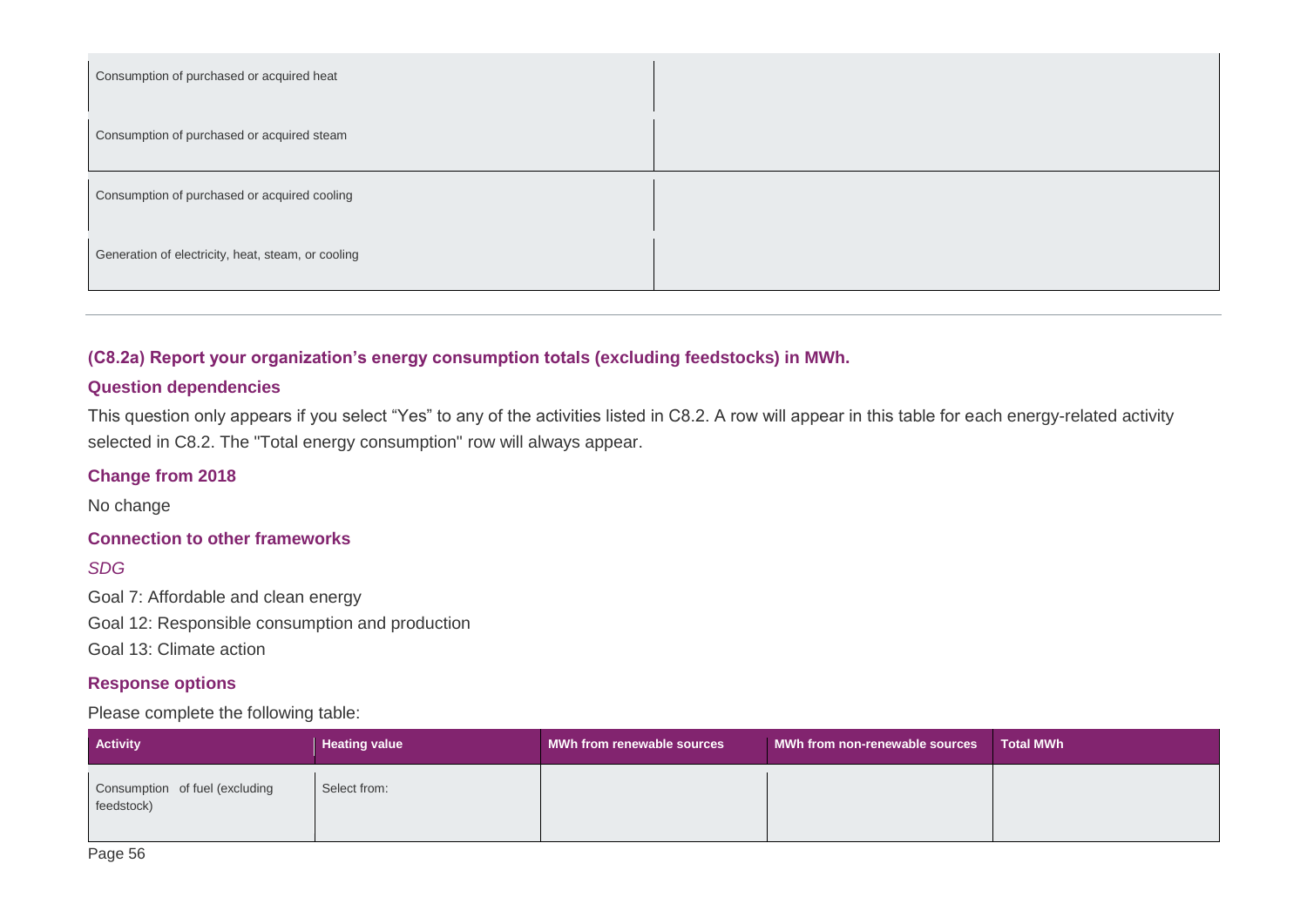|                                                             | • LHV (lower heating value)<br>• HHV (higher heating value)<br>• Unable to confirm heating value | Numerical field [enter a number from<br>0 to 9,999,999,999 using up to 2<br>decimal places and no commas] | Numerical field [enter a number from<br>0 to 9,999,999,999 using up to 2<br>decimal places and no commas] | Numerical field [enter a number from<br>0 to 9,999,999,999 using up to 2<br>decimal places and no commas] |
|-------------------------------------------------------------|--------------------------------------------------------------------------------------------------|-----------------------------------------------------------------------------------------------------------|-----------------------------------------------------------------------------------------------------------|-----------------------------------------------------------------------------------------------------------|
| Consumption of purchased or<br>acquired electricity         | N/A                                                                                              |                                                                                                           | 3078                                                                                                      |                                                                                                           |
| Consumption of purchased or<br>acquired heat                | N/A                                                                                              |                                                                                                           |                                                                                                           |                                                                                                           |
| Consumption of purchased or<br>acquired steam               | N/A                                                                                              |                                                                                                           |                                                                                                           |                                                                                                           |
| Consumption of purchased or<br>acquired cooling             | N/A                                                                                              |                                                                                                           |                                                                                                           |                                                                                                           |
| Consumption of self-generated non-<br>fuel renewable energy | N/A                                                                                              |                                                                                                           | N/A                                                                                                       |                                                                                                           |
| Total energy consumption                                    | N/A                                                                                              |                                                                                                           |                                                                                                           |                                                                                                           |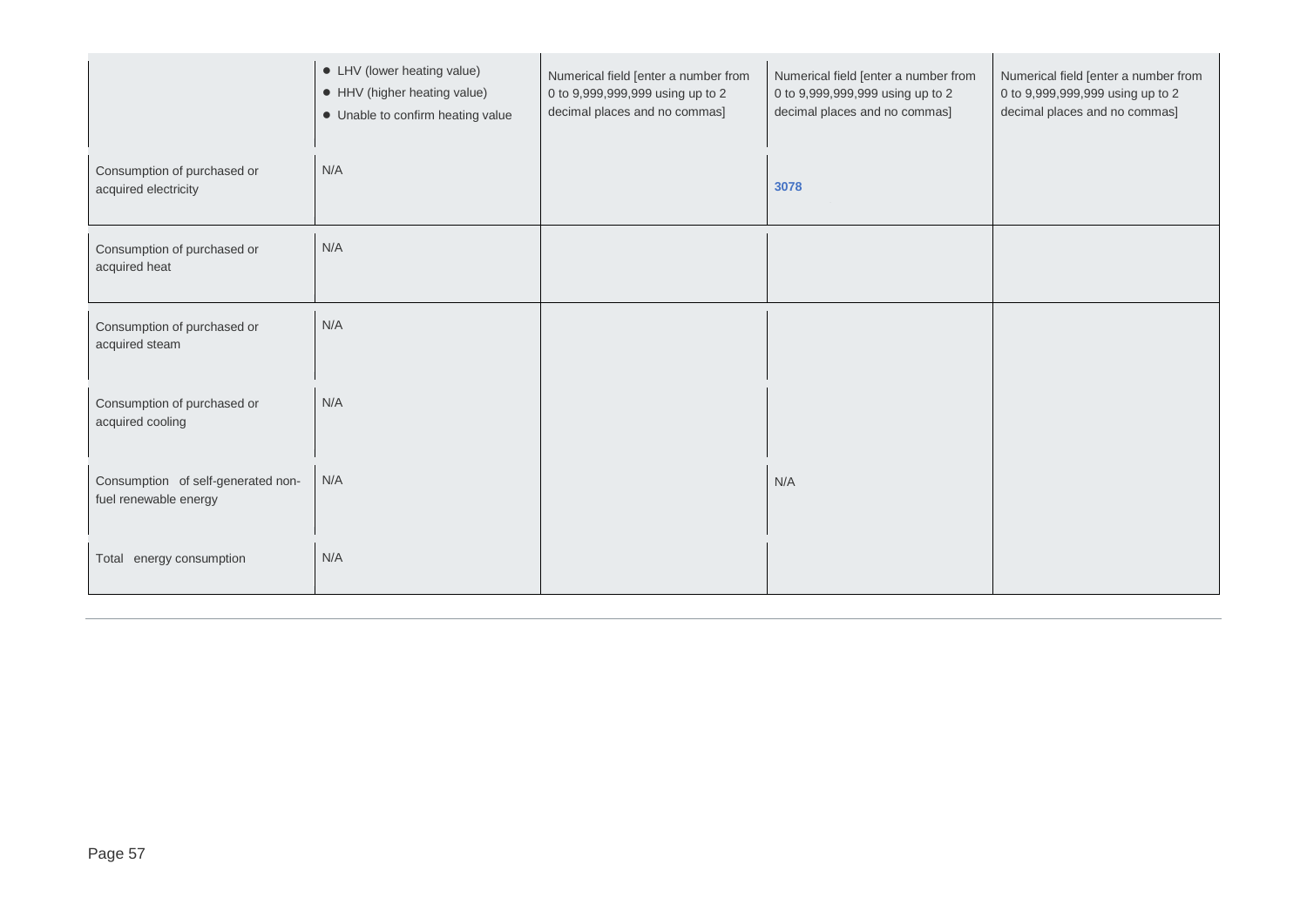# **C12 Engagement**

# Value chain engagement

#### **(C12.1) Do you engage with your value chain on climate-related issues?**

#### **Change from 2018**

No change

#### **Connection to other frameworks**

#### *SDG*

Goal 12: Responsible consumption and production

#### **Response options**

Select all that apply from the following options:

- Yes, our suppliers
- Yes, our customers
- Yes, other partners in the value chain
- **No, we do not engage**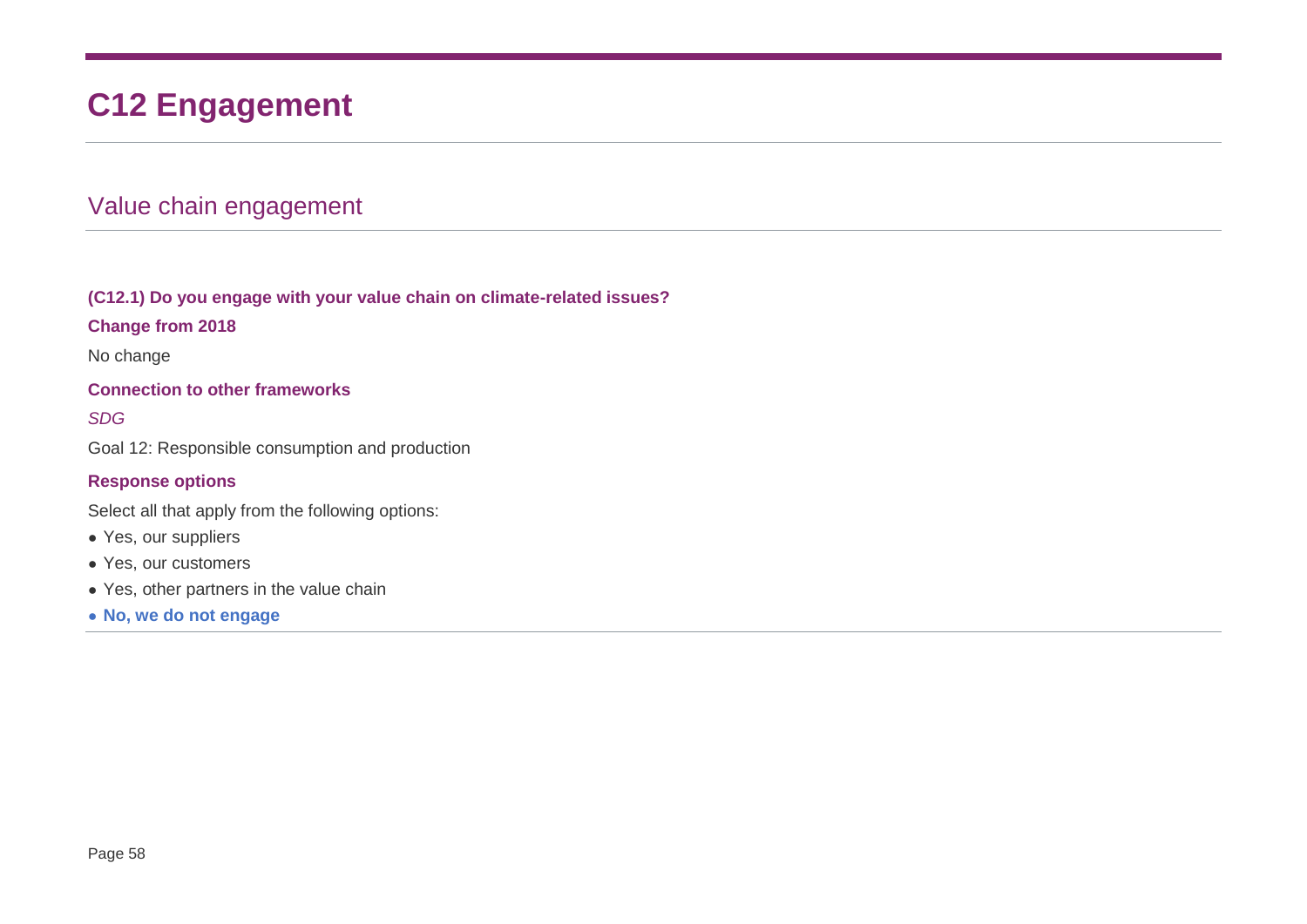# **C14 Signoff**

## Further information

**(C-FI) Use this field to provide any additional information or context that you feel is relevant to your organization's response. Please note that this field is optional and is not scored.**

#### **Change from 2018**

No change

#### **Response options**

This is an open text question with a limit of 9,999 characters. When copying from another document into the disclosure platform, formatting is not retained.

#### *Note*

• Click "File upload" button (paperclip icon) to drag and drop a file if you want to attach one.

## **Signoff**

#### **(C14.1) Provide details for the person that has signed off (approved) your CDP climate change response.**

#### **Change from 2018**

No change

#### **Response options**

Please complete the following table: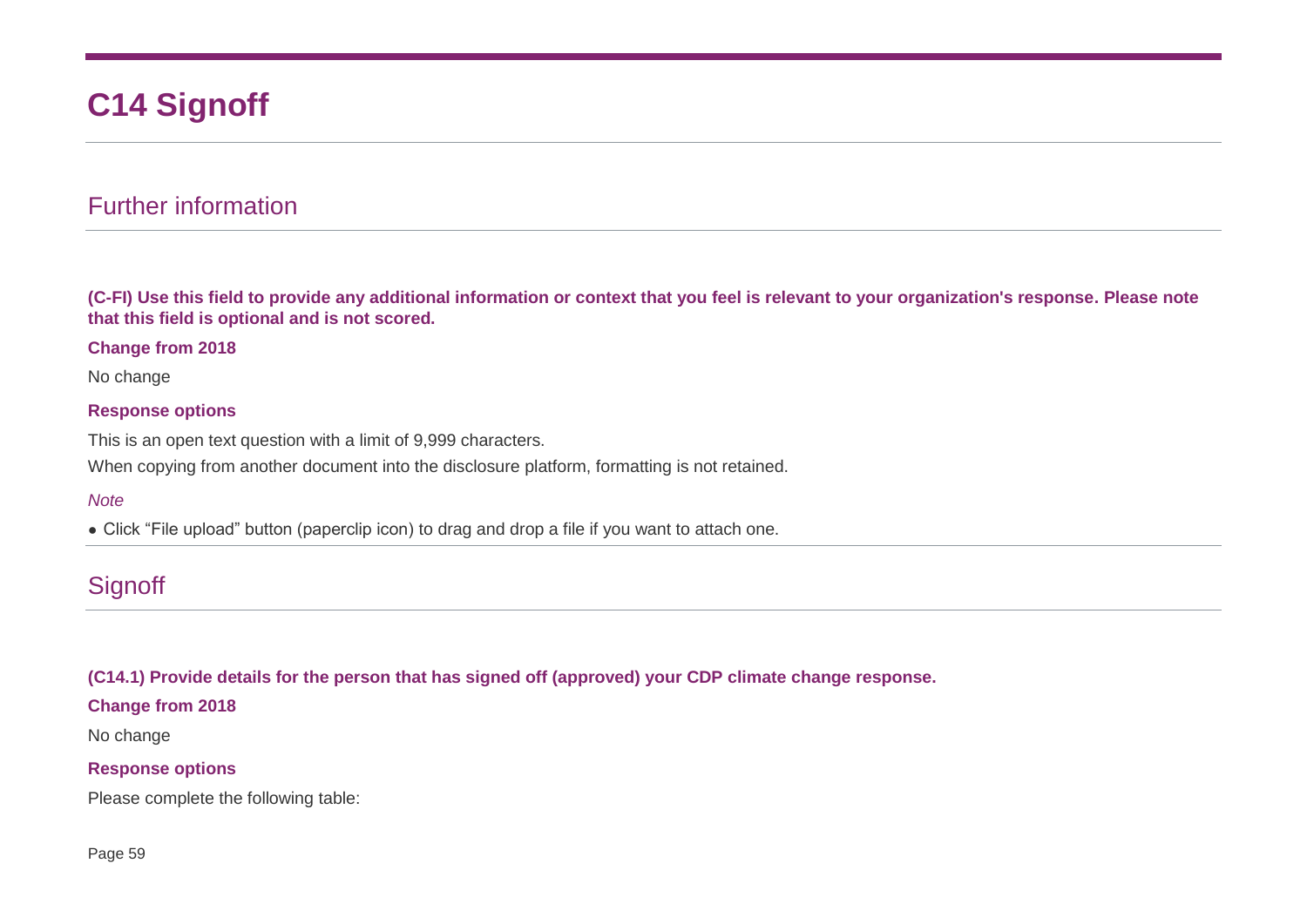| Job title                           | <b>Corresponding job category</b>          |
|-------------------------------------|--------------------------------------------|
| Text field [maximum 200 characters] | Select from:                               |
| <b>CFO</b>                          | • Board chair                              |
|                                     | • Board/Executive board                    |
|                                     | • Director on board                        |
|                                     | • Chief Executive Officer (CEO)            |
|                                     | • Chief Financial Officer (CFO)            |
|                                     | • Chief Operating Officer (COO)            |
|                                     | • Chief Procurement Officer (CPO)          |
|                                     | • Chief Risk Officer (CRO)                 |
|                                     | • Chief Sustainability Officer (CSO)       |
|                                     | • Other C-Suite Officer                    |
|                                     | • President                                |
|                                     | • Business unit manager                    |
|                                     | • Energy manager                           |
|                                     | • Environmental, health and safety manager |
|                                     | • Environment/Sustainability manager       |
|                                     | • Facilities manager                       |
|                                     | • Process operation manager                |
|                                     | • Procurement manager                      |
|                                     | • Public affairs manager                   |
|                                     | • Risk manager                             |
|                                     | • Other, please specify                    |

#### **Important Information**

**Companies should not consider their CDP response a means of complying with any regulatory requirement to share financially sensitive non-public information with the market. You may wish to consult with your financial, legal, and/or compliance departments for advice on your company's general approach to the provision of forward-looking statements and information concerning risks. CDP questionnaire copyright and licensed use**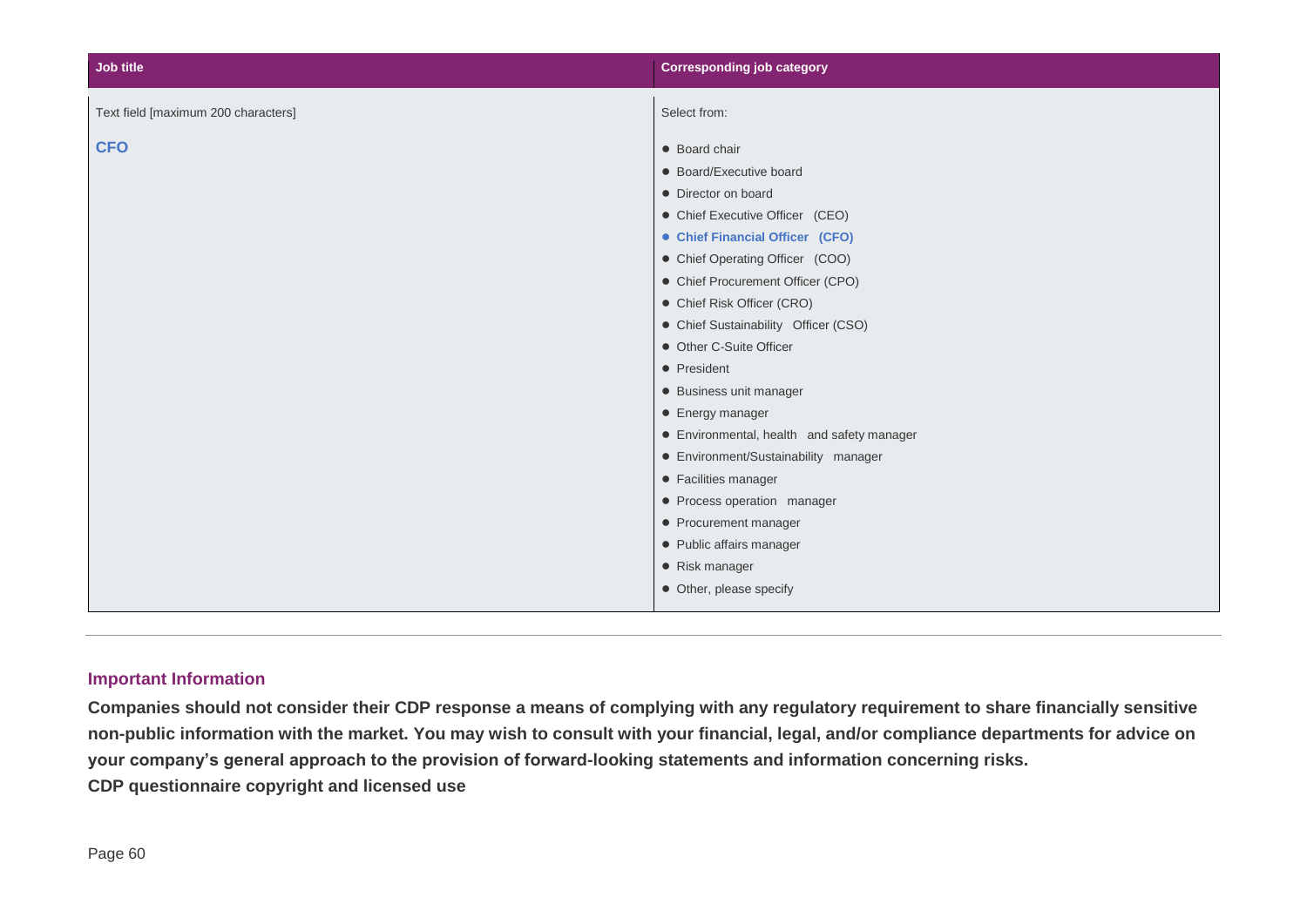**The copyright to CDP's annual questionnaire/s is owned by CDP Worldwide, a registered charity number 1122330 and a company limited by guarantee, registered in England number 05013650. Any use of any part of the questionnaire, including the questions, must be licensed by CDP. Any unauthorized use is prohibited and CDP reserves the right to protect its copyright by all legal means necessary.**

#### **Terms for responding to Investors (2019 Climate Change)**

**These terms apply if you are submitting a response to the CDP Climate Change Questionnaire 2019 to Investors. If you are also submitting a response to Supply Chain Members the Terms for responding to Supply Chain Members (2019 Climate Change), below, will also apply.** 1.DEFINITIONS

**Billing Company:** means the organization determined in accordance with the table at the end of these terms.

**CDP:** means CDP Worldwide, a charitable company registered with the Charity Commission of England and Wales (registered charity no. 1122330 and a company number 05013650). References to "**we**", "**our**" and "**us**" in these terms are references to CDP and the Billing Company.

**Deadline:** means 31 July 2019.

**Fee:** means the fee set out in the table at the end of these terms, which is exclusive of any applicable taxes.

**Full version:** means the version of the Questionnaire which contains all questions that are applicable to you.

**Minimum version:** means the version of the Questionnaire which contains a subset of the questions included in the Full Version.

**Personal Data:** means data which relates to an individual who can be identified from the data, such as a person's name and job title.

**Questionnaire:** means the Full Version and the Minimum Version of the CDP Climate Change Questionnaire 2019.

**Responding Company:** means the company responding to the Questionnaire. References to "**you**" and "**your**" in these terms are references to the Responding Company.

2.PARTIES

The parties to these terms shall be CDP, the Billing Company (where the Billing Company is not CDP) and the Responding Company.

#### 3.THESE TERMS

These are the terms that apply when you submit a response to our Questionnaire to Investors. If you do not agree to these terms, please contact us at respond@cdp.net to discuss them with us.

#### 4.RESPONDING TO OUR QUESTIONNAIRE

**General.** When responding to our Questionnaire, you will be given a choice as to whether your response can be made public or whether your response is non-public. We strongly encourage you to make your response public.

**Deadline for responding.** You must submit your response to us using our online response system by the Deadline for your response to be eligible for scoring and inclusion in any reports.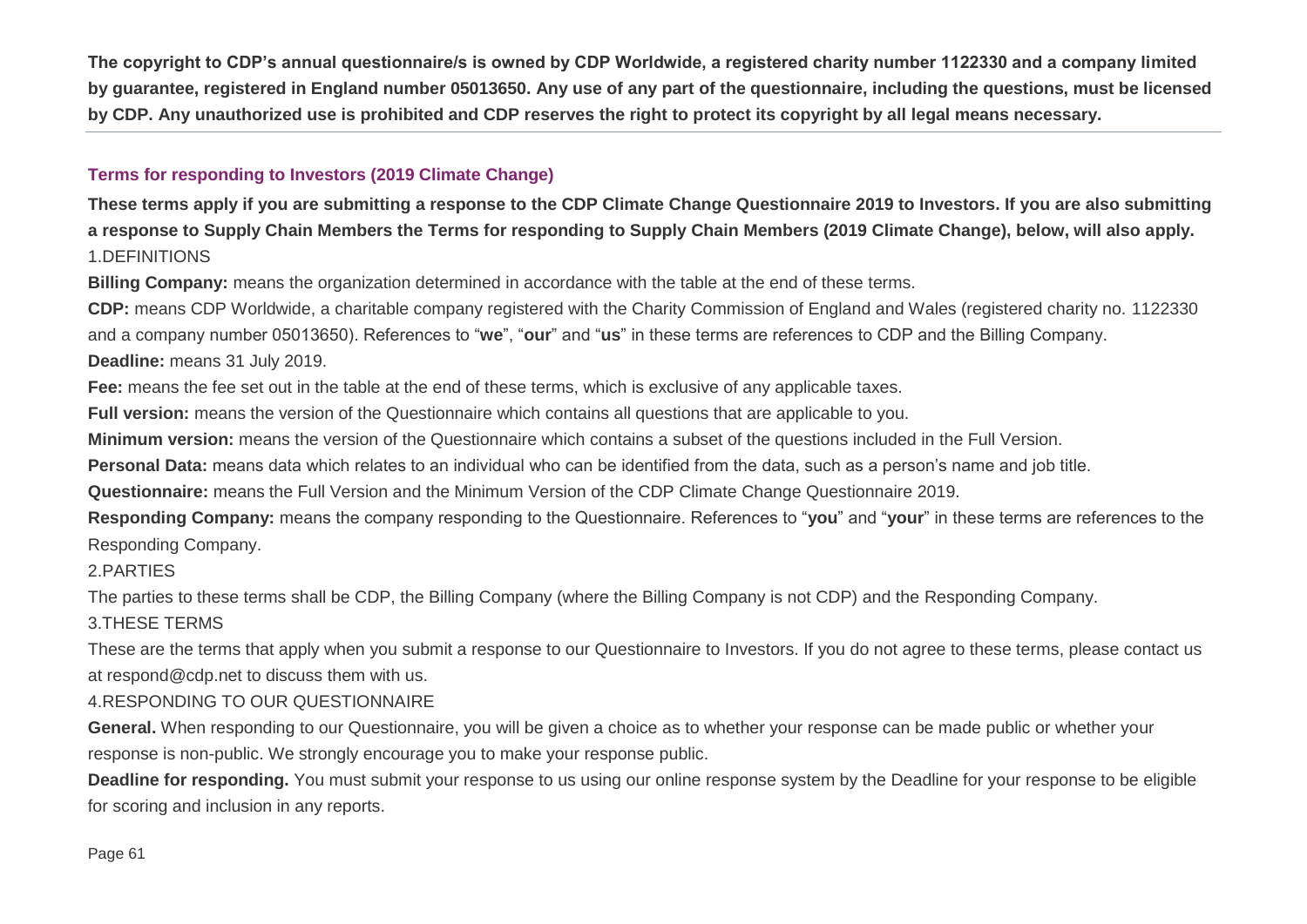**Public responses.** If you agree that your response can be made public, we may use and make it available for all purposes that we decide (whether for a fee or otherwise), including, for example, making your responses available on our website, to our investor signatories and other third parties and scoring your response.

**Non-public responses.** If your response is non-public, we may use it only as follows:

(a) make it available as soon as it is received by CDP to our investor signatories (as listed on our website) either directly or through Bloomberg terminals, for any use within their organizations but not for publication unless any data from your response has been anonymized or aggregated in such manner that it has the effect of being anonymized;

(b) make it available as soon as it is received by CDP to our group companies and affiliates (for example, CDP North America, Inc), our country partners, research partners, report writers and scoring partners:

(i) to score your response; and

(ii) for any other use within their organizations but not for publication unless any data from your response has been anonymized or aggregated in such manner that it has the effect of being anonymized.

Amending your response. You may amend a response that you have submitted at any time before the Deadline. After the Deadline has passed, certain amendments to your response can only be made by our staff and we may charge a fee for making them. Please note that any changes to your response after the Deadline may not be reflected in any score or in any report. Please email respond@cdp.net for more information about amending your response.

**Scoring of responses to the Full Version (of the Questionnaire).** If you submit your response to the Full Version in English using our online response system:

(a) by the Deadline, your response will be scored;

(b) after the Deadline but on or before 30 September 2019 you can request an 'On-Demand' score for a fee. Please email scorefeedback@cdp.net for more information on On-Demand scoring.

Please contact your local CDP office for information about scoring if you intend to submit your response in a language other than English. **Scoring of responses to the Minimum Version (of the Questionnaire).** Responses to the Minimum Version will only be scored in certain circumstances. Please contact your local CDP office for further information.

**Publication and use of scores.** If you are responding to a CDP Climate Change Questionnaire for the first time or have received an On-Demand score, you may choose for your score to be "private" but in all other cases CDP may publish your score, and use and make it available for all purposes that we decide (whether for a fee or otherwise), regardless of whether your response is public or non-public. If you choose for your score to be "private", unless you achieve an A grade in which case we may make your score public, we may only make it available to our group companies and affiliates (for example, CDP North America, Inc), our country partners, research partners, report writers and scoring partners, in each case for any use within their organizations but not for publication. Note that if you also submit your response to Supply Chain Members it will also be available to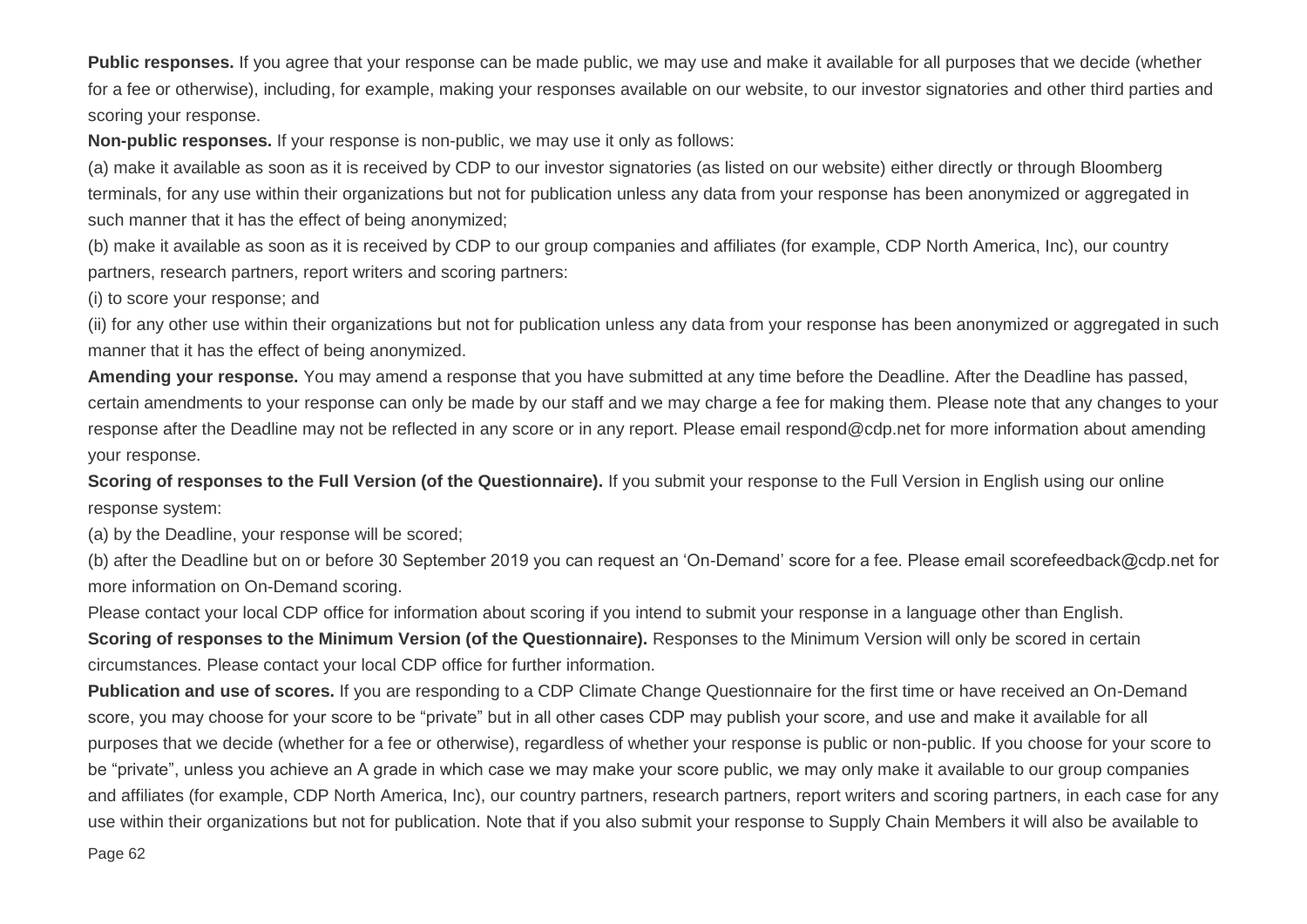any Supply Chain Member that has asked you to respond to the Questionnaire. For further details please see the **Terms for responding to Supply Chain Members (2019 Climate Change).**

#### 5.FEE

**Fee.** We are a not-for-profit organization and charge certain companies an annual administrative fee to enable us to maintain the disclosure system. Unless you are exempt from paying the Fee, as set out below, if you are listed, incorporated or headquartered in a country/region that is listed in the next paragraph, you are required to pay the Fee plus any applicable taxes. The Fee is payable once regardless of how many responses (climate change, forests and water security) you submit in 2019. Please note that we may charge an additional fee if you want to amend your response after the Deadline or if you submit your response after the Deadline and you would like it to be scored.

**Countries/regions where the Fee applies.** A Responding Company will be required to pay the Fee if it is listed, incorporated or headquartered in any one of the following countries/regions:

Argentina, Australia, Austria, Bahamas, Belgium, Bermuda, Brazil, Canada, Cayman Islands, Channel Islands, Chile, Colombia, Denmark, Finland, France, Germany, Hong Kong, Iceland, India, Indonesia, Ireland, Italy, Japan, Luxembourg, Malaysia, Mexico, Netherlands, New Zealand, Norway, Peru, Philippines, Portugal, Singapore, South Africa, South Korea, Spain, Sweden, Switzerland, Taiwan, Thailand, Turkey, the UK or the USA. **Exemptions from the Fee.** A Responding Company is exempt from paying the Fee if:

(a) it falls within one of CDP's investor samples and it has not submitted a response to CDP in the last three years; or

(b) it is responding only to CDP's supply chain request.

Please note we will decide in our absolute discretion as to whether the Fee is payable or not and we will notify you before you submit your response. A full list of companies in our investor samples is available on our website.

**Payment of the Fee.** You must pay the Fee by credit or debit card or request an invoice via CDP's online corporate dashboard, which must be paid within such time as set out in the invoice. Please note that you will not be able to submit your response unless you have paid the Fee, you have requested an invoice or you are exempt from paying the Fee.

#### 6.RIGHTS IN THE RESPONSES

**Ownership.** All intellectual property rights in your response will be owned by you or your licensors.

**License.** You grant to us, or shall procure for us, a perpetual, irrevocable, non-exclusive, assignable, sub-licensable, royalty-free and global license to use your response and any copyright and data base rights in your response for the uses set out in these terms.

#### 7.IMPORTANT REPRESENTATIONS

You confirm that:

(a) the person submitting the response to us is authorized by you to submit the response;

(b) you have obtained all necessary consents and permissions to submit the response to us; and

(c) the response that you submit: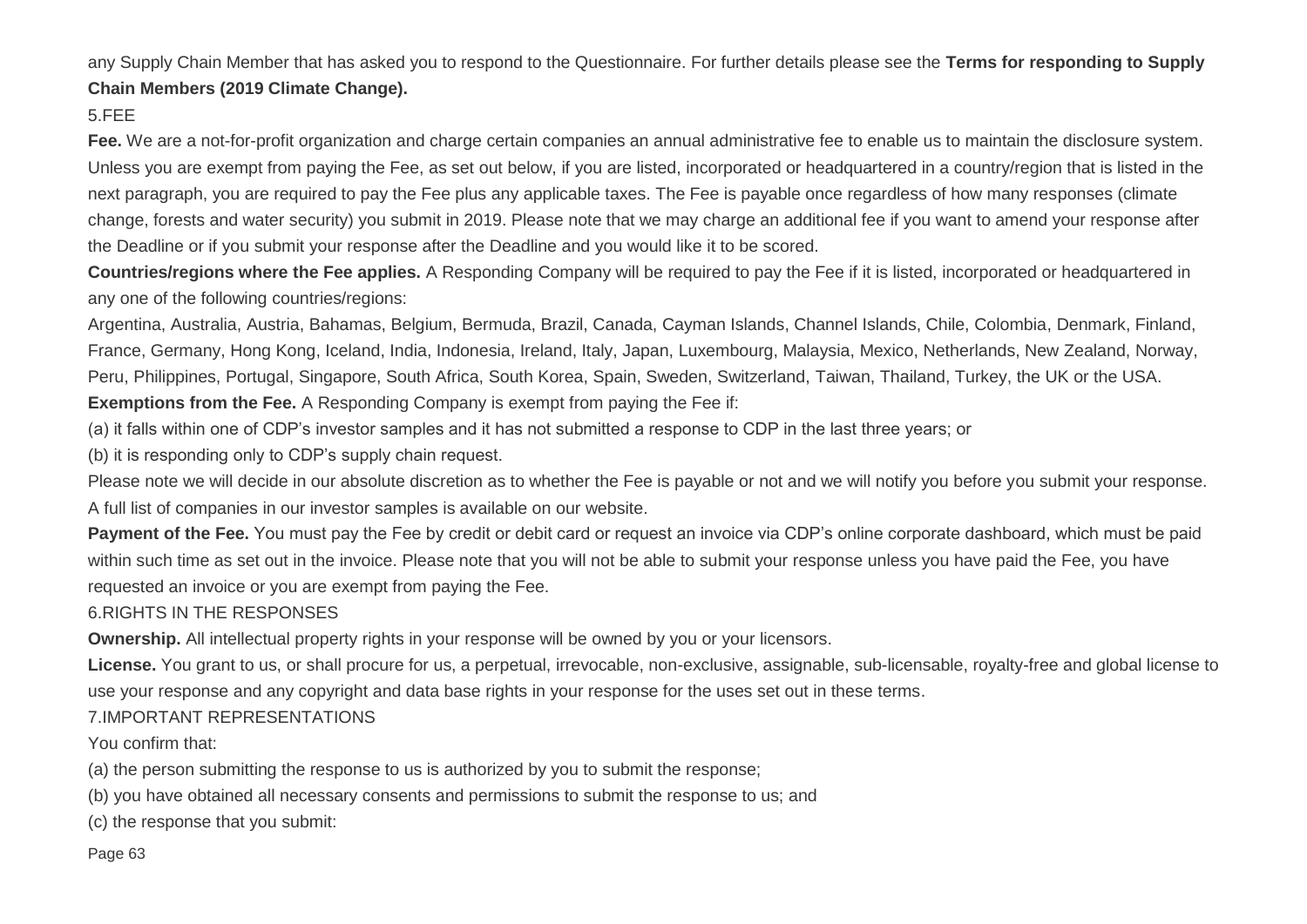(i) does not infringe the rights of any third party (including privacy, publicity or intellectual property rights);

(ii) does not defame any third party; and

(iii) does not include any Personal Data.

#### 8.LIABILITY

We do not exclude or limit in any way our liability to you where it would be unlawful to do so. This includes liability for death or personal injury caused by our negligence or the negligence of our employees, agents or subcontractors; for fraud or fraudulent misrepresentation.

**We are not liable for business losses.** Subject to these terms, CDP and the Billing Company have no liability to you in any circumstances for any loss of revenue, loss of profit, loss of business, business interruption, loss of business opportunity, loss of goodwill, loss of reputation, loss of, damage to or corruption of data or software or any indirect or consequential loss or damage.

**Exclusion of liability.** Subject to these terms, CDP and the Billing Company have no liability to you in any circumstances arising from the content or submission of your response to us, our use of your response and/or the use of your response by any third parties.

**Limitation of liability.** Subject to these terms, CDP and the Billing Company's total liability to you in all circumstances shall be limited to an amount equivalent to the Fee or to £625 if you are not required to pay the Fee.

#### 9.GENERAL

**We may transfer our rights to someone else.** We may transfer our rights and obligations under these terms to another organization.

**Nobody else has any rights under these terms.** These terms are between you and us. No other person shall have any rights to enforce any of its terms.

**Entire agreement.** These terms constitute the entire agreement between you and us unless you also choose to share your response with supply chain members, in which case you will also be subject to our Terms for responding to Supply Chain Members (2019 Climate Change). **Variation.** CDP (acting on its own behalf and the Billing Company's behalf, if applicable) reserves the right to change these terms at any time. Such

changes shall be effective immediately or such other time as CDP elects. In the event of any materially adverse changes, you may request to withdraw your response within 30 days of us notifying you of the change.

**If a court finds part of these terms illegal, the rest will continue in force.** Each of the paragraphs of these terms operates separately. If any court or relevant authority decides that any of them are unlawful, the remaining paragraphs will remain in full force and effect.

**Governing law and jurisdiction.** These terms are governed by English law and you and us both agree to the exclusive jurisdiction of the English courts to resolve any dispute or claim arising out of or in connection with these terms or their subject matter or formation.

**Language.** If these terms are translated into any language other than English, the English language version will prevail.

#### 10.AMOUNT OF FEE

| <b>Location of Responding Company</b> | Fee (exclusive of any applicable taxes) |
|---------------------------------------|-----------------------------------------|
|                                       |                                         |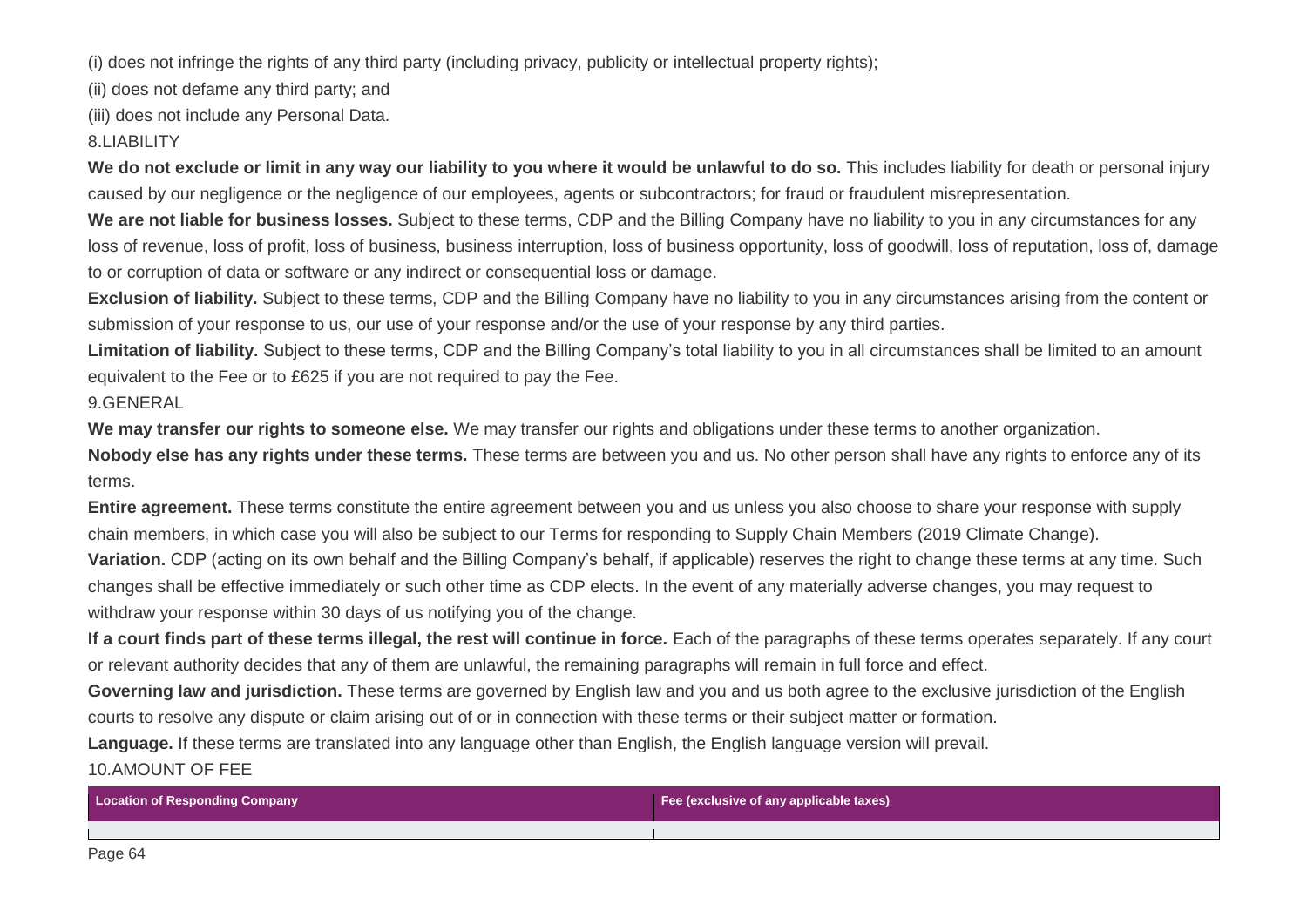| <b>Brazil</b>         | <b>BRL 3,560</b> |
|-----------------------|------------------|
| India                 | INR 67,000       |
| Japan                 | JPY 97,500       |
| UK                    | GBP 625          |
| Europe (excluding UK) | <b>EUR 925</b>   |
| Rest of the world     | <b>USD 975</b>   |

#### 11.BILLING COMPANY

| <b>Billing Company</b>                    | <b>Location of Responding Company</b>                                                                                                                                                                                 |
|-------------------------------------------|-----------------------------------------------------------------------------------------------------------------------------------------------------------------------------------------------------------------------|
| <b>CDP Worldwide</b>                      | Australia, Bahamas, Bermuda, Cayman Islands, Channel Islands, Hong Kong, Indonesia, Ireland,<br>Malaysia, New Zealand, Philippines, Singapore, South Africa, South Korea, Taiwan, Thailand,<br>Turkey, United Kingdom |
| CDP Worldwide (Europe) gGmbH              | Austria, Belgium, Denmark, Finland, France, Germany, Iceland, Italy, Luxembourg, Netherlands,<br>Norway, Portugal, Spain, Sweden, Switzerland                                                                         |
| CDP North America, Inc.                   | Canada, USA                                                                                                                                                                                                           |
| Carbon Disclosure Project (Latin America) | Argentina, Brazil, Chile, Colombia, Mexico, Peru                                                                                                                                                                      |
| Carbon Disclosure Project India           | India                                                                                                                                                                                                                 |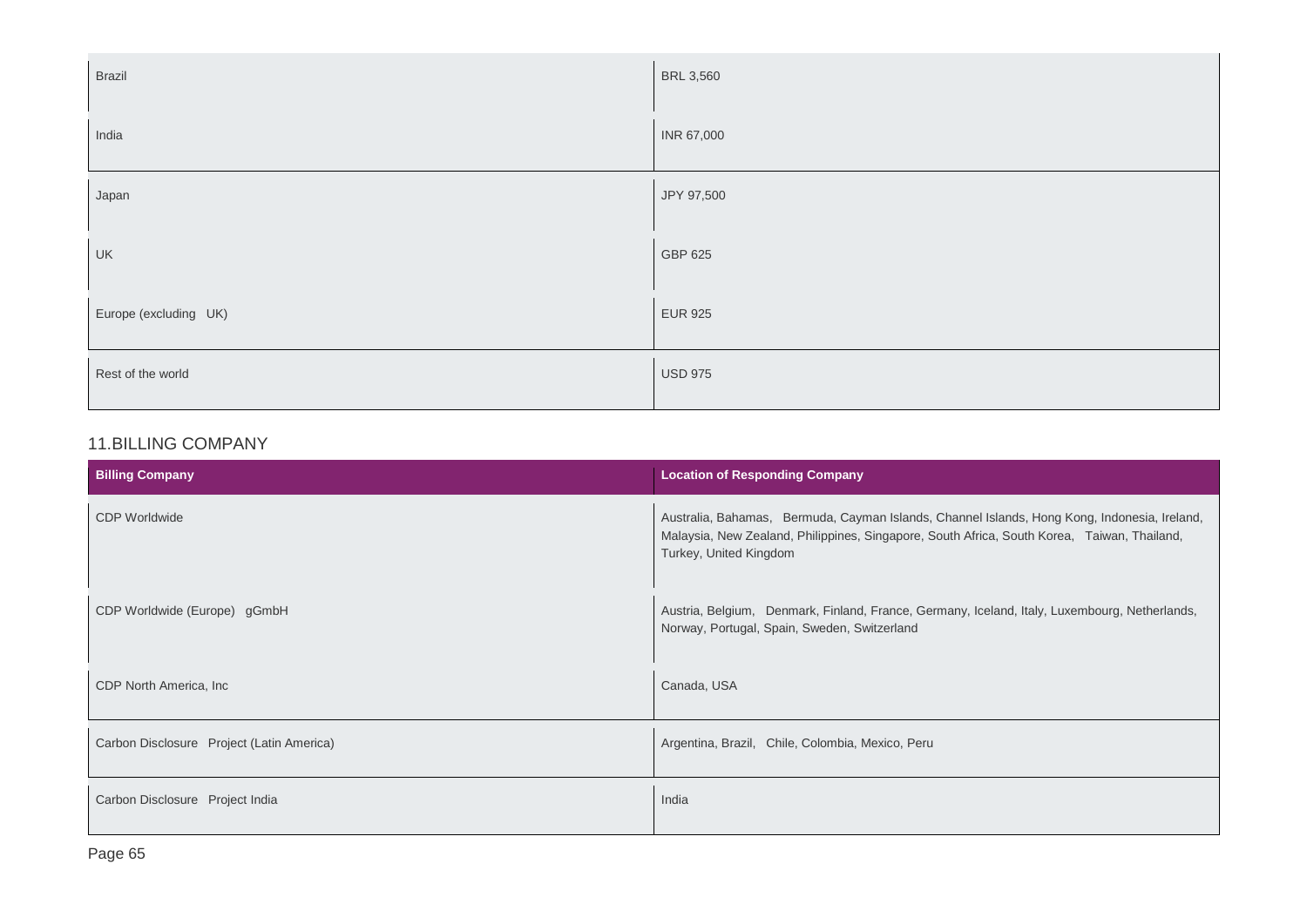| 一般社団法人              | Japan |
|---------------------|-------|
| CDP Worldwide-Japan |       |

If the Responding Company is located in a territory that is not listed in the table above, the Billing Company shall be **CDP Worldwide.**

#### **Terms for responding to Supply Chain Members (2019 Climate Change)**

**These terms apply if you are submitting a response to the CDP Climate Change Questionnaire 2019 to Supply Chain Members. If you are also submitting a response to Investors the Terms for responding to Investors (2019 Climate Change), above, will also apply.** 1.DEFINITIONS

**CDP:** means CDP Worldwide, a charitable company registered with the Charity Commission of England and Wales (registered charity no. 1122330 and a company number 05013650). References to "**we**", "**our**" and "**us**" in these terms are references to CDP.

**Deadline:** means 31 July 2019.

**Full version:** means the version of the Questionnaire which contains all questions that are applicable to you.

**Minimum version:** means the version of the Questionnaire which contains a subset of the questions included in the Full Version.

**Personal Data:** means data which relates to an individual who can be identified from the data, such as a person's name and job title.

**Questionnaire:** means the Full Version and the Minimum Version of the CDP Climate Change Questionnaire 2019.

**Responding Company:** means the company responding to the Questionnaire. References to "**you**" and "**your**" in these terms are references to the Responding Company.

**Supply Chain Member:** means an organization that is requesting data from its suppliers.

2.PARTIES

The parties to these terms shall be CDP and the Responding Company.

3.THESE TERMS

These are the terms that apply when you submit a response to our Questionnaire to Supply Chain Members. If you do not agree to these terms, please contact us at respond@cdp.net to discuss them with us.

#### 4.RESPONDING TO OUR QUESTIONNAIRE

**General.** When responding to our Questionnaire, you will be given a choice as to whether your response can be made public or whether your response is non-public. We strongly encourage you to make your response public, but in either case, we will not divulge the relationship between you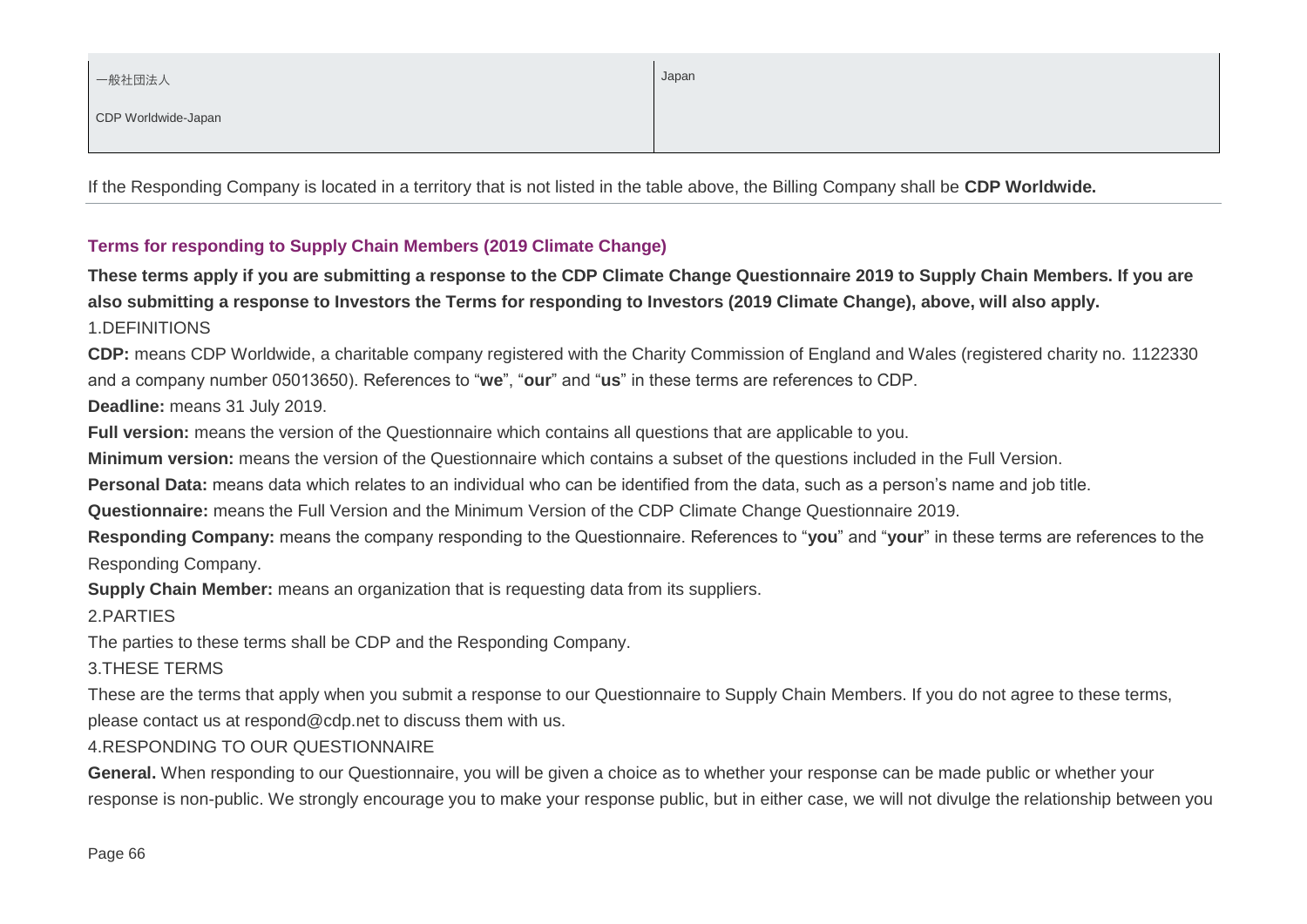and any Supply Chain Member that has asked you to respond other than to our group companies and affiliates (for example, CDP North America, Inc), our country partners, research partners, report writers and scoring partners, all of which are obliged to keep such relationship confidential. **Deadline for responding.** You must submit your response to us using our online response system by the Deadline for your response to be eligible for scoring and inclusion in any reports.

**Public responses.** If you agree that your response can be made public, we may use and make it available for all purposes that we decide (whether for a fee or otherwise), including, for example, making your responses available on our website, to our investor signatories and other third parties and scoring your response. Note that information you submit within the Supply Chain module (2019 Climate Change) will be treated as non-public (see below for details).

**Non-public responses.** If your response is non-public, we may use it only as follows:

(a) make it available as soon as it is received by CDP to any Supply Chain Member that has asked you to respond to the Questionnaire for any use within their organization but not for publication unless any data from your response has been anonymized or aggregated in such manner that it has the effect of being anonymized;

(b) make it available as soon as it is received by CDP to our group companies and affiliates, our country partners, research partners, report writers and scoring partners:

(i) to score your response; and

(ii) for any other use within their organizations but not for publication unless any data from your response has been anonymized or aggregated in such manner that it has the effect of being anonymized.

**Supply Chain module (2019 Climate Change).** Information you submit in response to the Supply Chain module (2019 Climate Change) (questions SC0, SC1, SC2, SC3 and SC4 of the Questionnaire) will be treated as non-public even if you choose to make your response public. Questions SC1.1, SC2.1, SC2.2a, SC3.1a and SC4.2e ask you to select a Supply Chain Member using a drop-down menu in our online response system, and only the Supply Chain Member you select for each row will have access to the information in it. For all other questions in the Supply Chain module (2019 Climate Change) the information you submit will be accessible to any Supply Chain Member that has asked you to respond to the Questionnaire. All information you submit in the Supply Chain module (2019 Climate Change) will be accessible to CDP and to our group companies and affiliates, our country partners, research partners, report writers and scoring partners, all of which are obliged to keep such information confidential.

**Amending your response.** You may amend a response that you have submitted at any time before the Deadline. After the Deadline has passed, certain amendments to your response can only be made by our staff and we may charge a fee for making them. Please note that any changes that you make to your response after the Deadline may not be reflected in any score or in any report. Please email respond@cdp.net for more information about amending your response.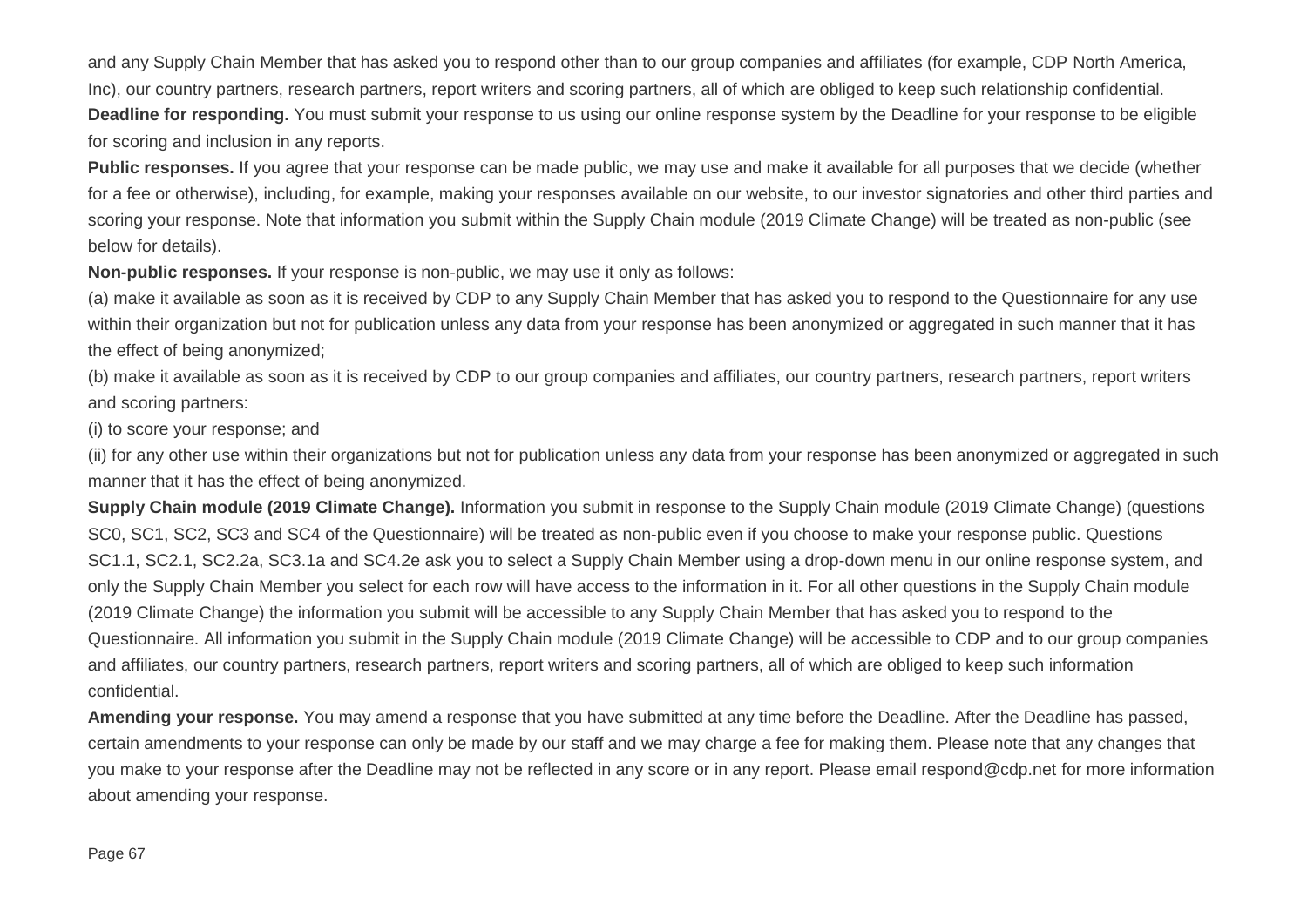#### **Scoring of responses to the Full Version (of the Questionnaire).** If you submit your response to the Full Version in English using our online response system:

(a) by the Deadline, your response will be scored;

(b) after the Deadline but on or before 30 September 2019 you can request an 'On-Demand' score for a fee. Please email scorefeedback@cdp.net for more information on On-Demand scoring.

Please contact your local CDP office for information about scoring if you intend to submit your response in a language other than English.

**Scoring of responses to the Minimum Version (of the Questionnaire).** Responses to the Minimum Version will only be scored in certain circumstances. Please contact your local CDP office for further information.

**Publication of scores.** Unless you achieve an A grade, in which case we may make your score public, we may only make your score available to any Supply Chain Member that has asked you to respond to the Questionnaire, our group companies and affiliates (for example, CDP North America, Inc), our country partners, research partners, report writers and scoring partners, in each case for any use within their organizations but not for publication.

#### 5.RIGHTS IN THE RESPONSES

**Ownership.** All intellectual property rights in your response will be owned by you or your licensors.

**License.** You grant to us, or shall procure for us, a perpetual, irrevocable, non-exclusive, assignable, sub-licensable, royalty-free and global license to use your response and any copyright and data base rights in your response for the uses set out in these terms.

#### 6.IMPORTANT REPRESENTATIONS

You confirm that:

(a) the person submitting the response to us is authorized by you to submit the response;

(b) you have obtained all necessary consents and permissions to submit the response to us; and

(c) the response that you submit:

(i) does not infringe the rights of any third party (including privacy, publicity or intellectual property rights);

(ii) does not defame any third party; and

(iii) does not include any Personal Data.

#### 7.LIABILITY

**We do not exclude or limit in any way our liability to you where it would be unlawful to do so.** This includes liability for death or personal injury caused by our negligence or the negligence of our employees, agents or subcontractors; for fraud or fraudulent misrepresentation.

**We are not liable for business losses.** Subject to these terms, CDP has no liability to you in any circumstances for any loss of revenue, loss of profit, loss of business, business interruption, loss of business opportunity, loss of goodwill, loss of reputation, loss of, damage to or corruption of data or software or any indirect or consequential loss or damage.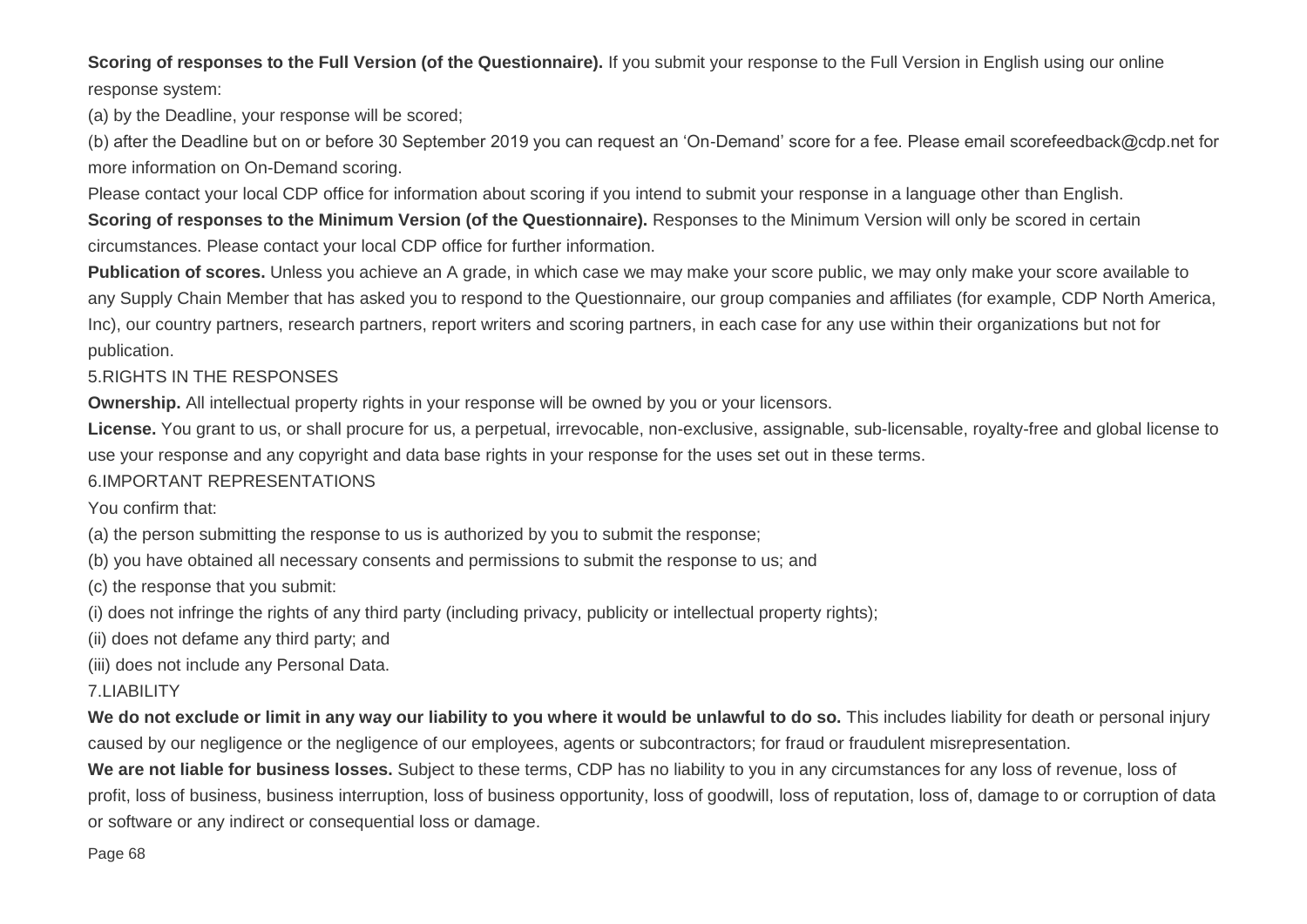**Exclusion of liability.** Subject to these terms, CDP has no liability to you in any circumstances arising from the content or submission of your response to us, our use of your response and/or the use of your response by any third parties.

**Limitation of liability.** Subject to these terms, CDP's total liability to you in all circumstances shall be limited to £625.

#### 8.GENERAL

**We may transfer our rights to someone else.** We may transfer our rights and obligations under these terms to another organization.

**Nobody else has any rights under these terms.** These terms are between you and us. No other person shall have any rights to enforce any of its terms.

**Entire agreement.** These terms constitute the entire agreement between you and us, unless you also choose to share your response with investors in which case you will also be subject to our Terms for responding to Investors (2019 Climate Change).

**Variation.** CDP reserves the right to change these terms at any time. Such changes shall be effective immediately or such other time as CDP elects.

In the event of any materially adverse changes, you may request to withdraw your response within 30 days of us notifying you of the change.

**If a court finds part of these terms illegal, the rest will continue in force.** Each of the paragraphs of these terms operates separately. If any court or relevant authority decides that any of them are unlawful, the remaining paragraphs will remain in full force and effect.

Governing law and jurisdiction. These terms are governed by English law and you and us both agree to the exclusive jurisdiction of the English

courts to resolve any dispute or claim arising out of or in connection with these terms or their subject matter or formation.

**Language.** If these terms are translated into any language other than English, the English language version will prevail.

#### **About CDP**

CDP is an international non-profit that drives companies and governments to reduce their greenhouse gas emissions, safeguard water resources and protect forests.

Voted number one climate research provider by investors and working with institutional investors with assets of US\$96 trillion, we leverage investor and buyer power to motivate companies to disclose and manage their environmental impacts.

Over 7,000 companies with some 50% of global market capitalization disclosed environmental data through CDP in 2018. This is in addition to the over 750 cities, states and regions who disclosed, making CDP's platform one of the richest sources of information globally on how companies and governments are driving environmental change. CDP, formerly Carbon Disclosure Project, is a founding member of the We Mean Business Coalition. Please visit [www.cdp.net](http://www.cdp.net/) or follow us @CDP to find out more.

## **What is the legal status of CDP?**

Page 69 CDP Worldwide (CDP) is a UK Registered Charity no. 1122330 and a company limited by guarantee registered in England no. 05013650. The charity has wholly owned subsidiaries in Germany and China and companies in Australia, Brazil and India over which it exercises control through majority